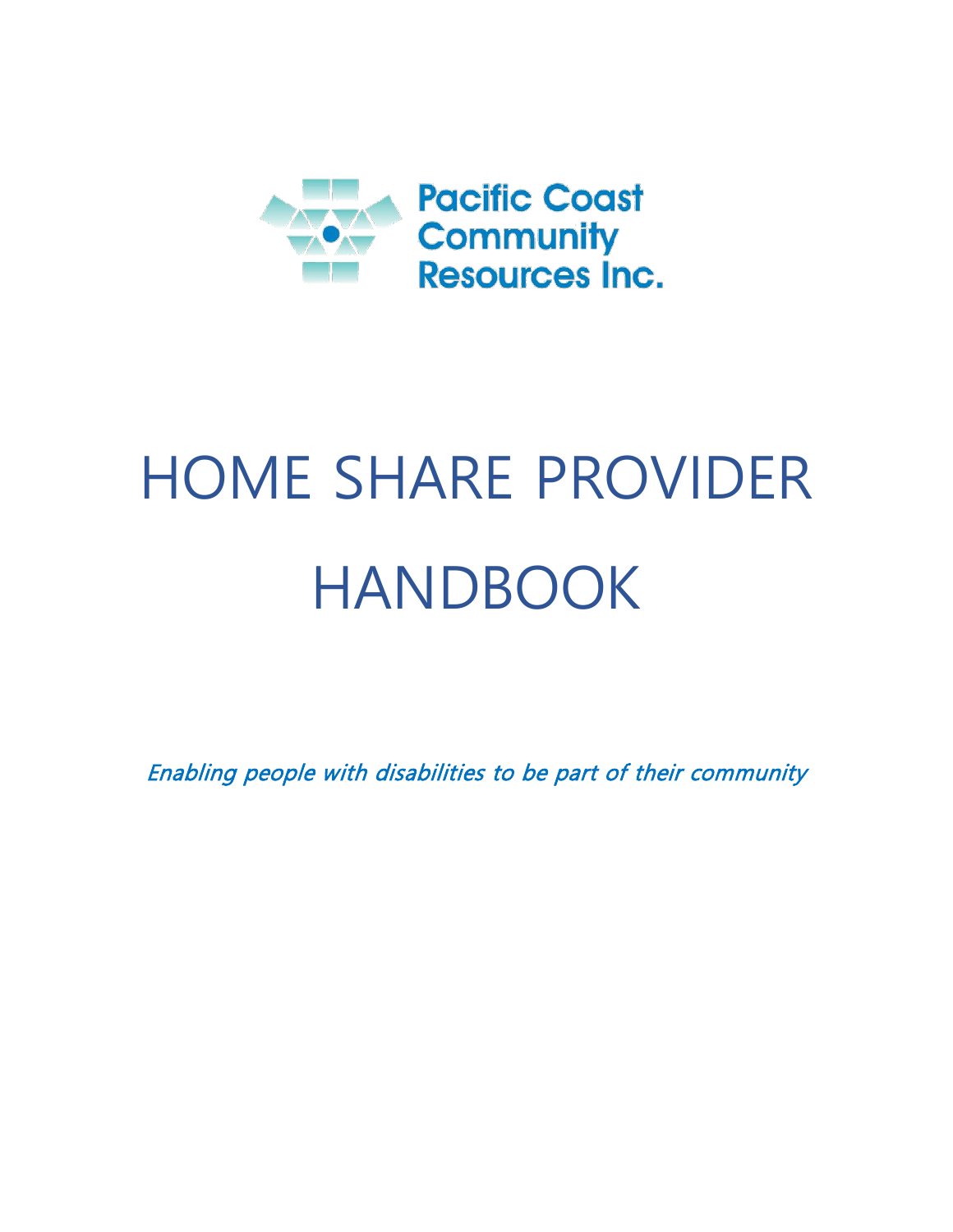A Guide to Home Sharing Services and your responsibilities as an Independent Contractor under your Home Sharing Service Agreement with Pacific Coast Community Resources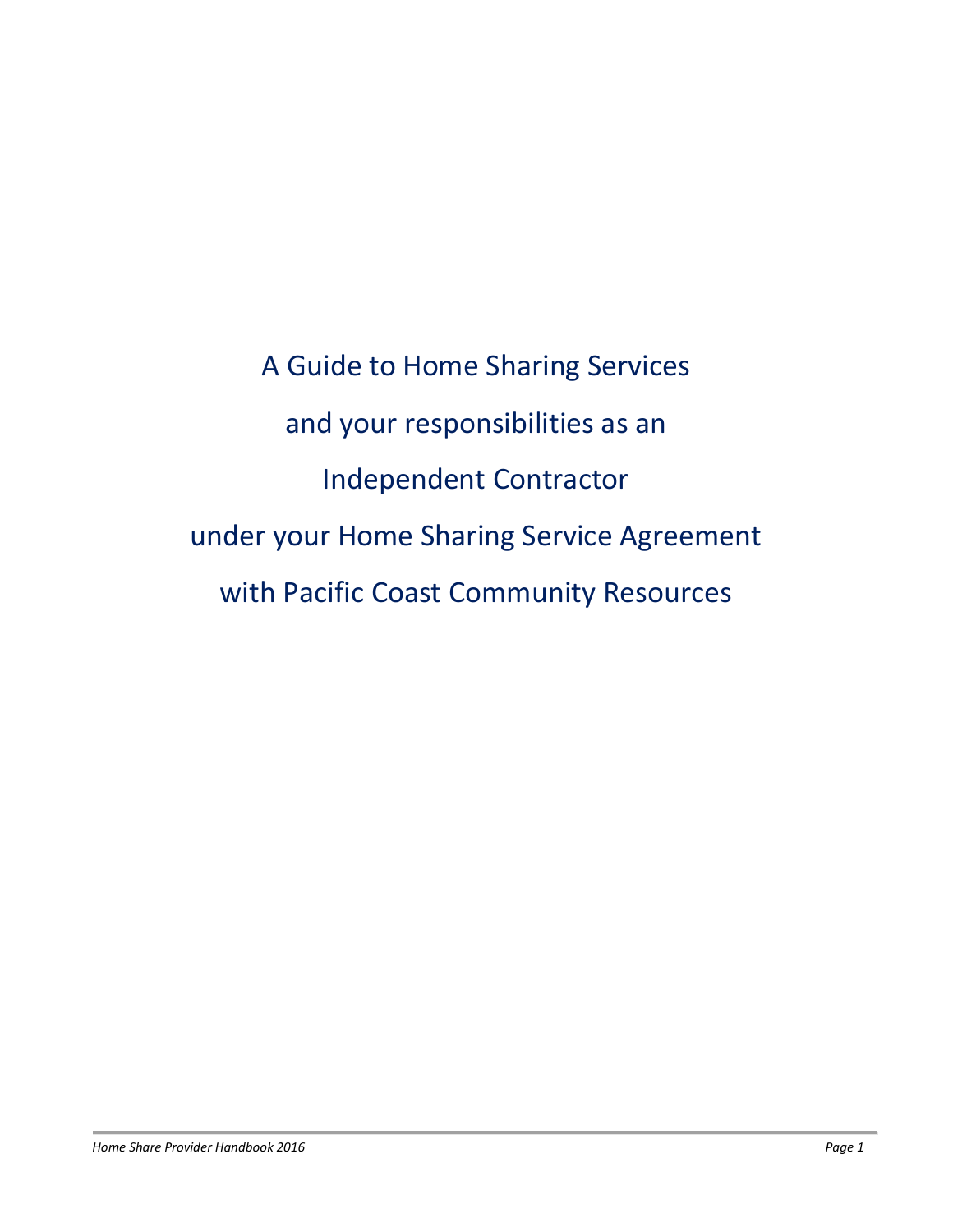# **Table of Contents**

| PART 1: UNDERSTANDING YOUR ROLE AS A CONTRACTOR 12                       |  |
|--------------------------------------------------------------------------|--|
|                                                                          |  |
|                                                                          |  |
|                                                                          |  |
| PART 3: FUNDAMENTAL PRINCIPLES GUIDING YOUR WORK18                       |  |
|                                                                          |  |
|                                                                          |  |
|                                                                          |  |
|                                                                          |  |
| Supporting Successful Shared Living: Our Monitoring and Review Process21 |  |
|                                                                          |  |
|                                                                          |  |
|                                                                          |  |
|                                                                          |  |
|                                                                          |  |
| PART 2 - BUILDING POSITIVE, SUPPORTIVE AND RESPECTFUL RELATIONSHIPS26    |  |
|                                                                          |  |
| Understanding and Supporting the Individual's Dreams and Aspirations     |  |
|                                                                          |  |
|                                                                          |  |
|                                                                          |  |
|                                                                          |  |
|                                                                          |  |
|                                                                          |  |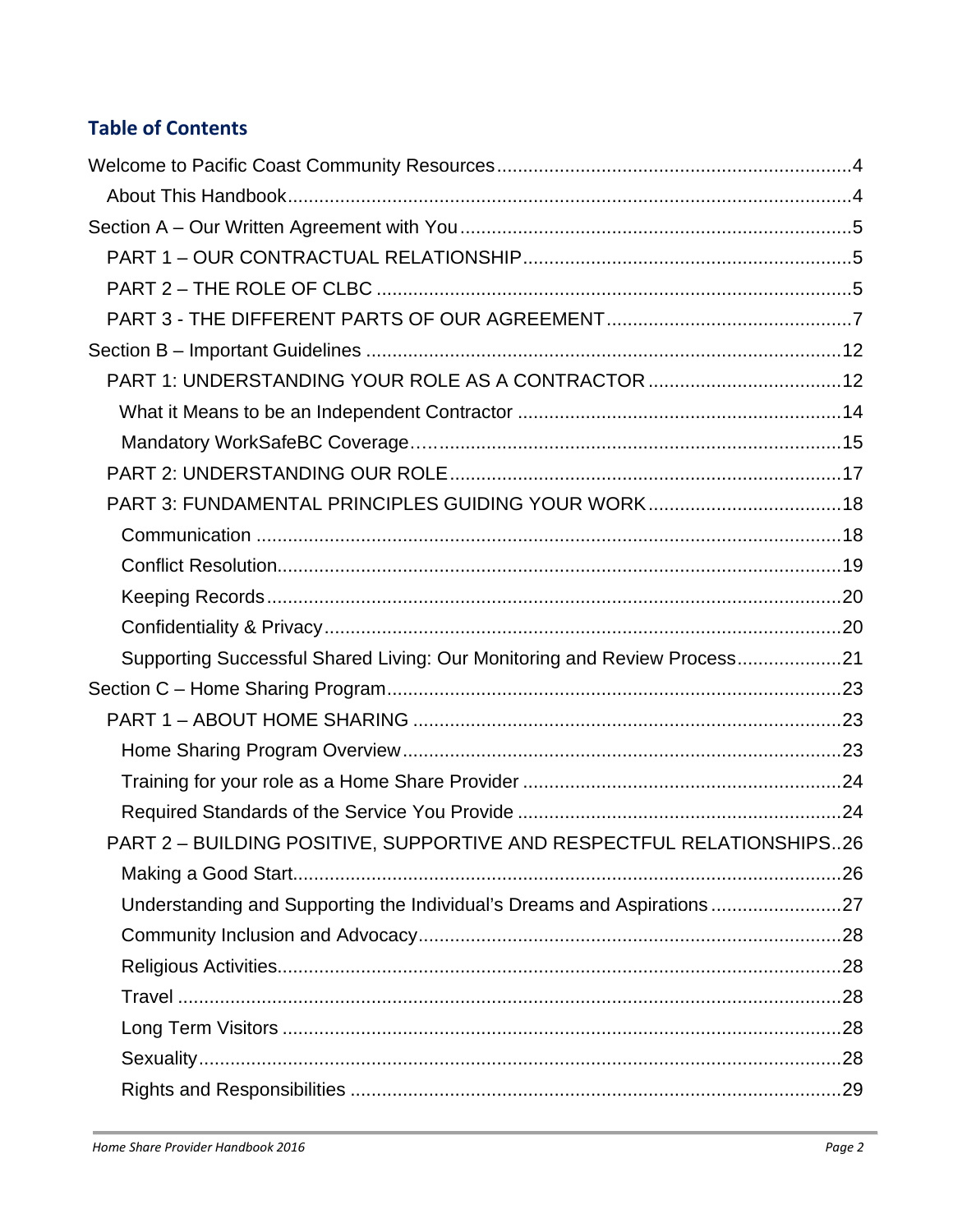| Part 4 - Handling and Reporting Emergencies and Other Incidents35             |  |
|-------------------------------------------------------------------------------|--|
|                                                                               |  |
|                                                                               |  |
|                                                                               |  |
|                                                                               |  |
|                                                                               |  |
|                                                                               |  |
|                                                                               |  |
| Illness or Other Circumstance Impacting Your Capacity to Fulfill Your Role 40 |  |
|                                                                               |  |
|                                                                               |  |
|                                                                               |  |
|                                                                               |  |
|                                                                               |  |
|                                                                               |  |
|                                                                               |  |
|                                                                               |  |
|                                                                               |  |
|                                                                               |  |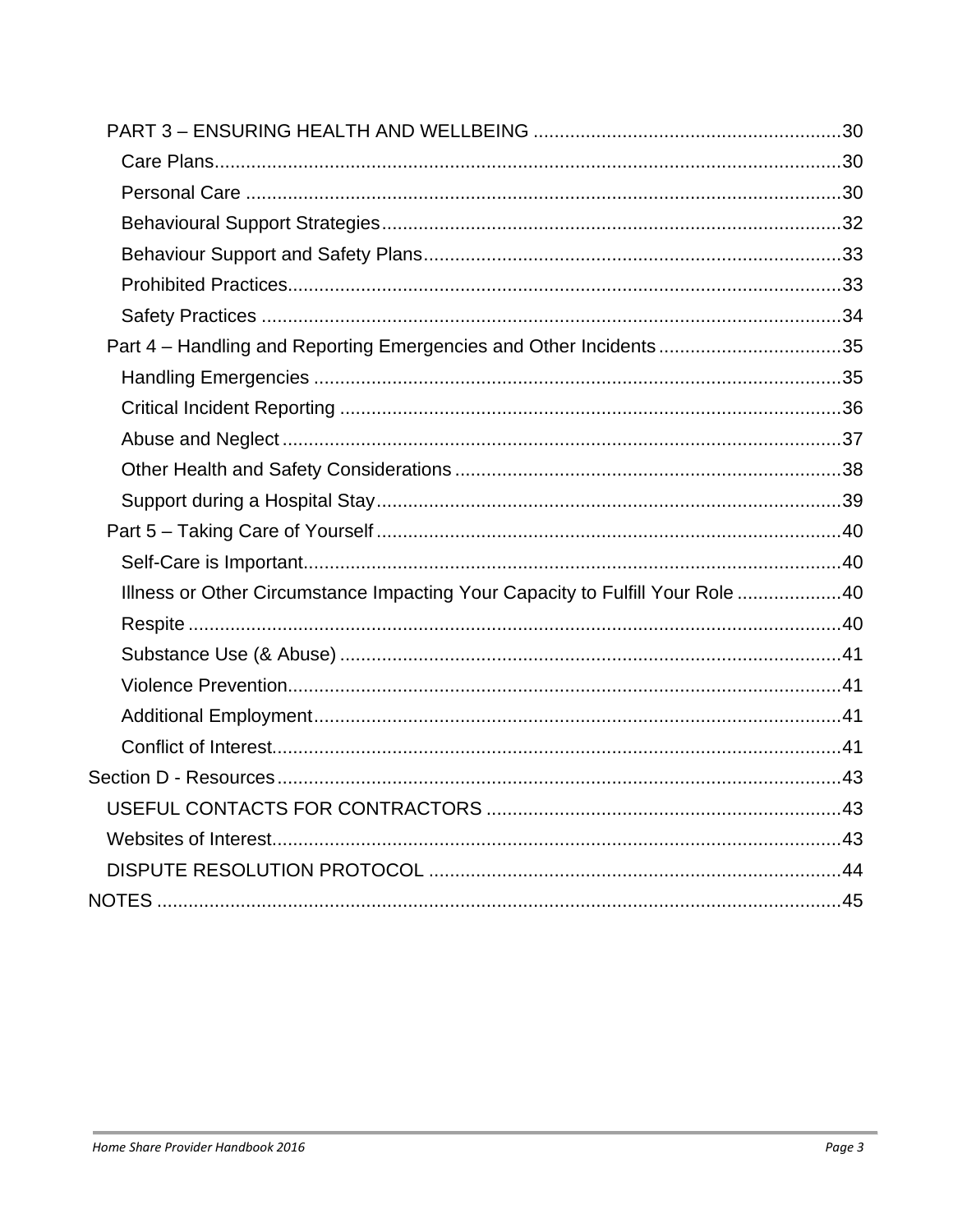# <span id="page-4-0"></span>**Welcome to Pacific Coast Community Resources**

We are delighted to have you on board as an independent contractor providing services to the individuals we support. As a Home Sharing Contractor, you will be playing an integral role in the lives of the individuals, their families, caregivers and the broader community. We thank you for taking on this important role and trust that you will find it a rewarding experience.

#### <span id="page-4-1"></span>**About This Handbook**

This Handbook is a guide to our contractual relationship and home sharing services. It is meant to provide support and practical information to assist you in meeting your responsibilities under the Home Sharing Agreement. It also includes important contact information for you. Please read it carefully and let us know if you have any questions. Updates and revisions to this Handbook will be provided to you as needed.

"This Handbook is only a guide, and is not intended to provide legal advice or replace the language in the Home Sharing Service Agreement. If there is any inconsistency between this Handbook and the Agreement, the terms of the Agreement apply. If you need clarification on any of the terms of the Home Sharing Service Agreement, we recommend that you speak to a lawyer."

**Section A of this Handbook** provides information about the Home Sharing Service Agreement. It does not replace the wording of the contract. We encourage you to read the Agreement carefully.

**Section B of this Handbook** provides some important guidelines and fundamental principles that you are required to follow while providing home sharing services

# **Pacific Coast Community Resources is committed to…** ♦ Empowering individuals with disabilities to be full citizens of their community

- ♦ Providing person centered services that respect the individual's choice and dignity
- ♦ Ensuring cultural diversity and lifestyle choices are recognized and incorporated when developing supports

#### **Our Mission**

To provide quality programs and services to people who live with disabilities that will promote independence, self-growth and community integration.

#### **Our Vision**

Enabling people who live with disabilities to be part of their community.

**Section C of this Handbook** includes an overview of the Home Sharing program and how your service fits into it as well as any special program expectations.

**Section D of this Handbook** includes some important resources to support your work.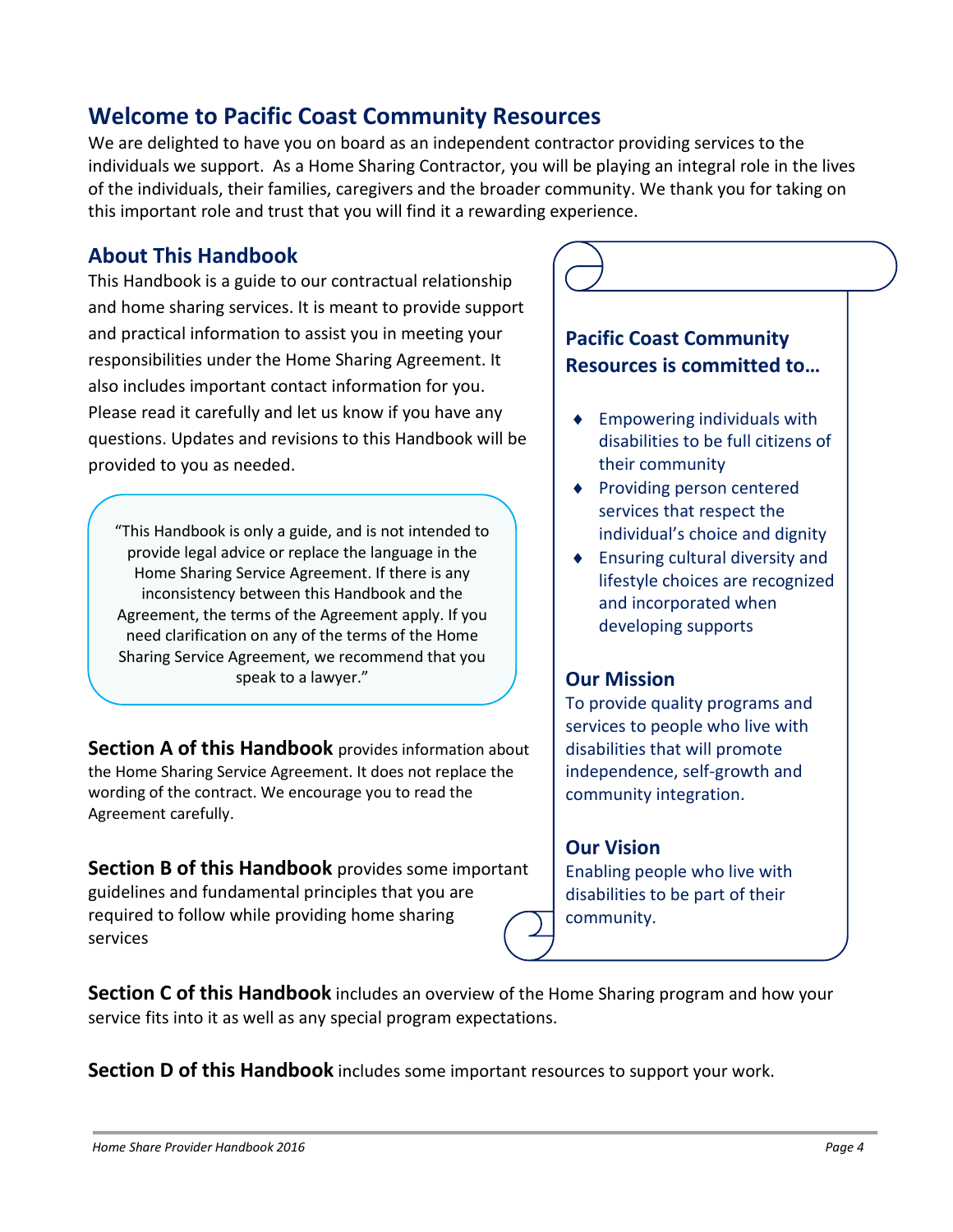# <span id="page-5-0"></span>**Section A – Our Written Agreement with You**

# <span id="page-5-1"></span>**PART 1 – OUR CONTRACTUAL RELATIONSHIP**

You and the agency have entered into a contractual relationship. We both have legal rights and responsibilities under the Home Sharing Service Agreement. These rights and responsibilities may be enforced by a Court.

The purpose of the Home Sharing Service Agreement is to set out our mutual obligations, including the services you will provide, how much you will be paid, and how either party may end the relationship.

Be familiar with your Home Sharing Service Agreement and the standards relevant to the services that you are providing. Keep a copy handy for easy reference.

# <span id="page-5-2"></span>**PART 2 – THE ROLE OF CLBC**

#### **Who is CLBC?**

CLBC is a provincial crown agency created under the *Community Living Authority Act*. CLBC provides oversight and funding to support adults with developmental disabilities and their families in British Columbia. CLBC funds the home sharing services and is responsible for ensuring that you and our agency meet the home sharing standards and expectations.

#### **What is the Agency's Role?**

We are a service agency that coordinates the services and support provided to adults with developmental disabilities. We have a funding agreement with CLBC. We enter into a services contract with you for delivery of the home sharing services.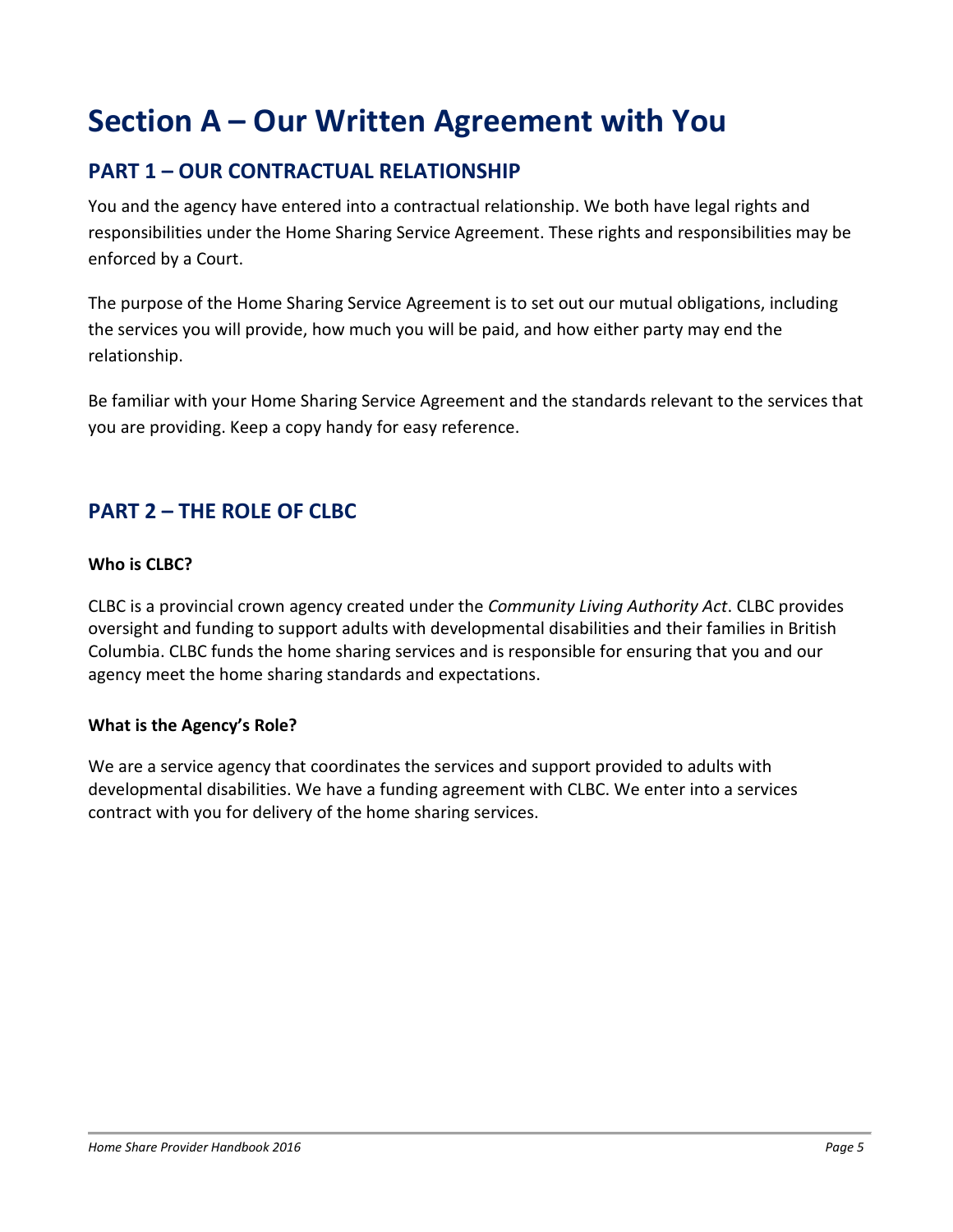The government regulates home sharing services in British Columbia through Community Living BC (also known as CLBC). The diagram below shows how we work with CLBC:

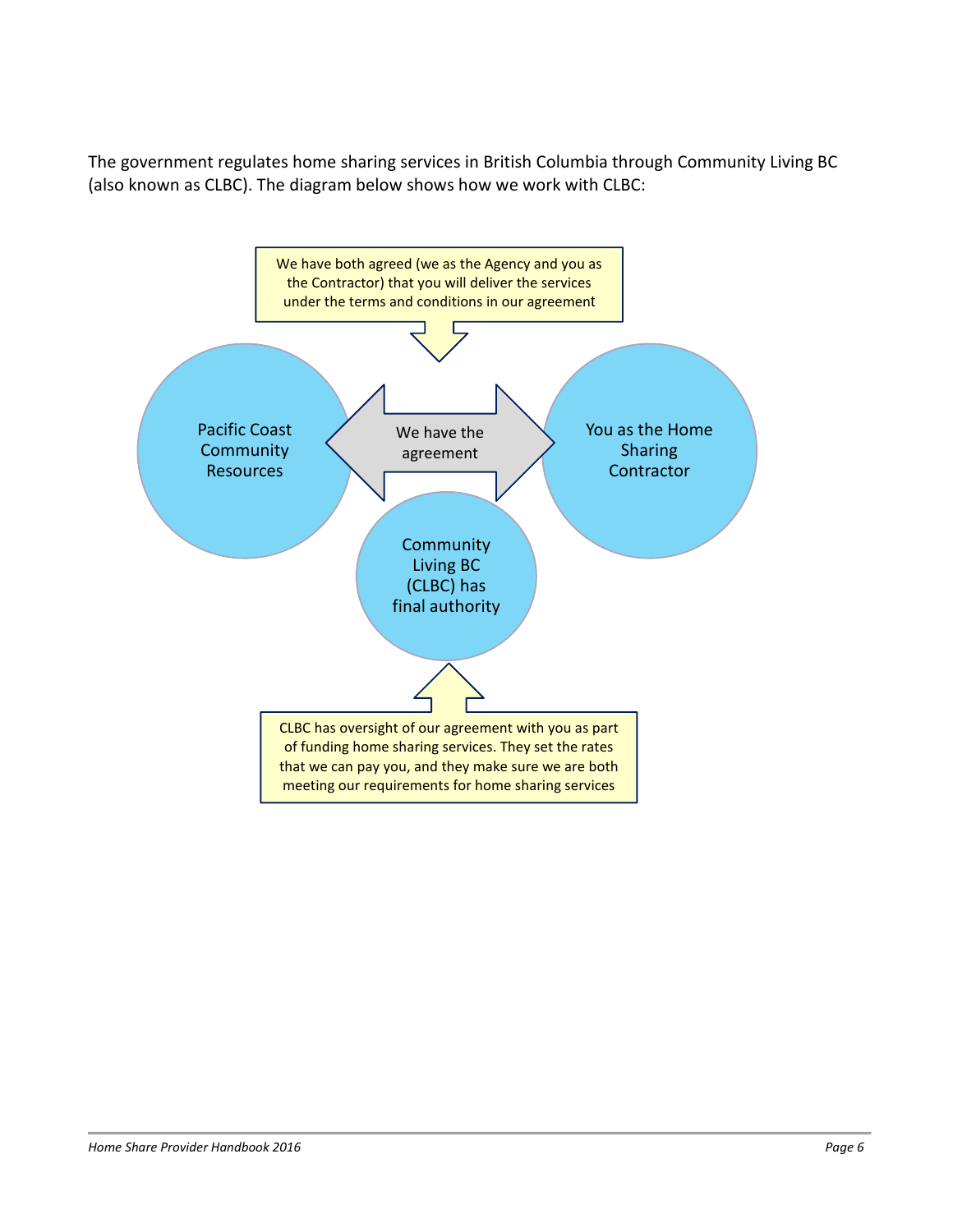# <span id="page-7-0"></span>**PART 3 - THE DIFFERENT PARTS OF OUR AGREEMENT**

Each section of the Home Sharing Service Agreement addresses an important part of our contractual relationship. A brief explanation of these sections is below.

- **1.** The **Schedules** are part of the Home Sharing Service Agreement. They include a description of the services and fees, as well as the standards and expectations that you are required to follow when providing home sharing services. This Handbook is one of the Schedules.
- **2.** Terms in the agreement that are capitalized (such as "Individual" and "Respite") have specific meanings that are set out in the **Definitions** section and Schedule A.
- **3. (a)** You have been retained as an **Independent Contractor**, and not as an employee or partner of the Agency. You control how, when and where you provide home sharing services, and are responsible for:
	- $\triangleright$  Complying with all applicable laws, including human rights, health and safety, privacy and employment standards legislation
	- $\triangleright$  Paying your own taxes and CPP premiums directly to the government. You will not receive a T-4 from the Agency.

You are not entitled to any benefits, payments or other rights given to employees of the Agency.

**(b)** You are required to satisfy certain **Terms and Conditions** both before and during the Home Sharing Service Agreement, including:

- $\triangleright$  Meeting all requirements imposed by CLBC;
- $\triangleright$  Successfully obtaining the required background checks (including a criminal record check, driver's abstract and proof of valid driver's license, motor vehicle insurance, WorkSafe BC registration, first aid/CPR certification and physician's clearance); and
- $\triangleright$  Confirming that you and anyone living in your home has reviewed and is familiar with all of the written material we have provided to you.

Although you will provide us with proof of the above information, our signed Agreement authorizes Pacific Coast Community Resources to request this information from third parties (such as ICBC) to ensure these conditions are and continue to be met.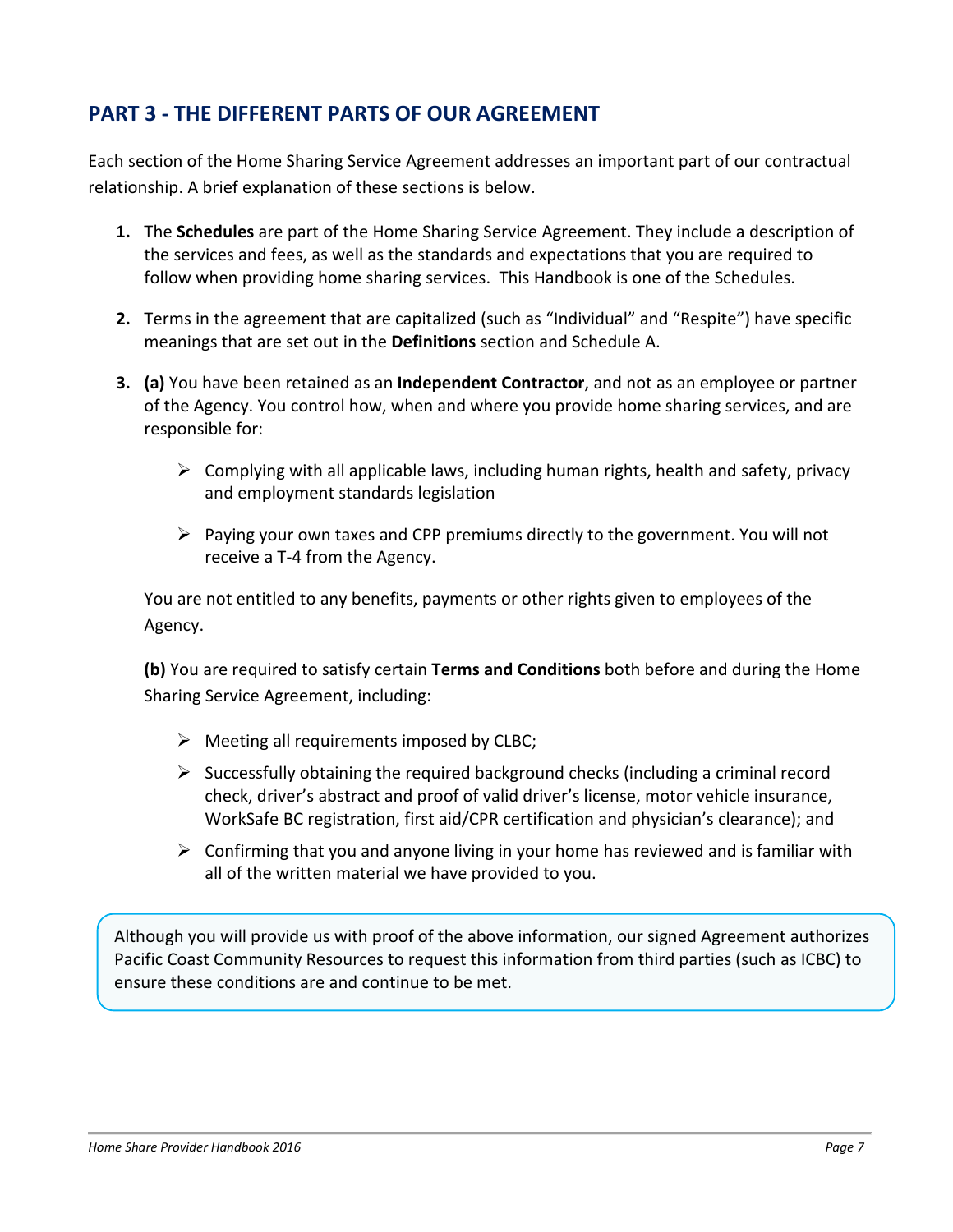**4.** The **Term** of the agreement is for 2 years, unless either of us decides to end it sooner (see section 10). Before the end of the Term, we may agree to extend or continue the home sharing relationship.

*Our goal is to have successful, long term and stable home sharing arrangements. Many of our contractors enjoy lengthy and satisfying relationships with individuals sharing their homes. We review each year to be sure everything is still working well for both parties and that changes in support needs of the individual are able to be met. It is a chance for all involved to reflect on the home sharing arrangement and ensure it remains a good fit.* 

- **5.** The **Services** that you have agreed to provide are described in the Home Sharing Service Agreement, and Schedules including this Handbook. You are responsible for providing the services in a way that complies with these obligations.
- **6.** The Agency and CLBC have the right to **Monitor and Review** your services. This is an important way for us to support you, and make sure that the Individual is healthy and safe. Our monitoring will involve:
	- $\triangleright$  Meeting with you at regular intervals. During the first year, we will meet with you more frequently – at 30 days, 90 days, and then quarterly. If we decide to extend or renew our relationship, these meetings will take place every 6 months.
	- $\triangleright$  Arranging on-site visits to observe and provide support as needed.
	- $\triangleright$  Consulting with the individual in your home.
	- $\triangleright$  Reviewing the documentation that you provide us, including the required reports, incident reports and other information and records.

If any concerns are identified, we will work with you to address them and make changes as needed. Decisions about the renewal of the home sharing relationship are based on our monitoring and evaluation. We will provide you with copies of the monitoring checklists that we use.

- **7.** From time to time, the Agency will require **On-Site Access** to your home where services are delivered.
	- In most cases, we will give you at least **8 hours' notice** for routine visits. Our practice is to schedule these visits with you so the time and day work for both of us.
	- $\triangleright$  Sometimes, we may require **emergency access** if we have reasonable concerns about an individual's health and safety. We are not required to provide notice in these cases.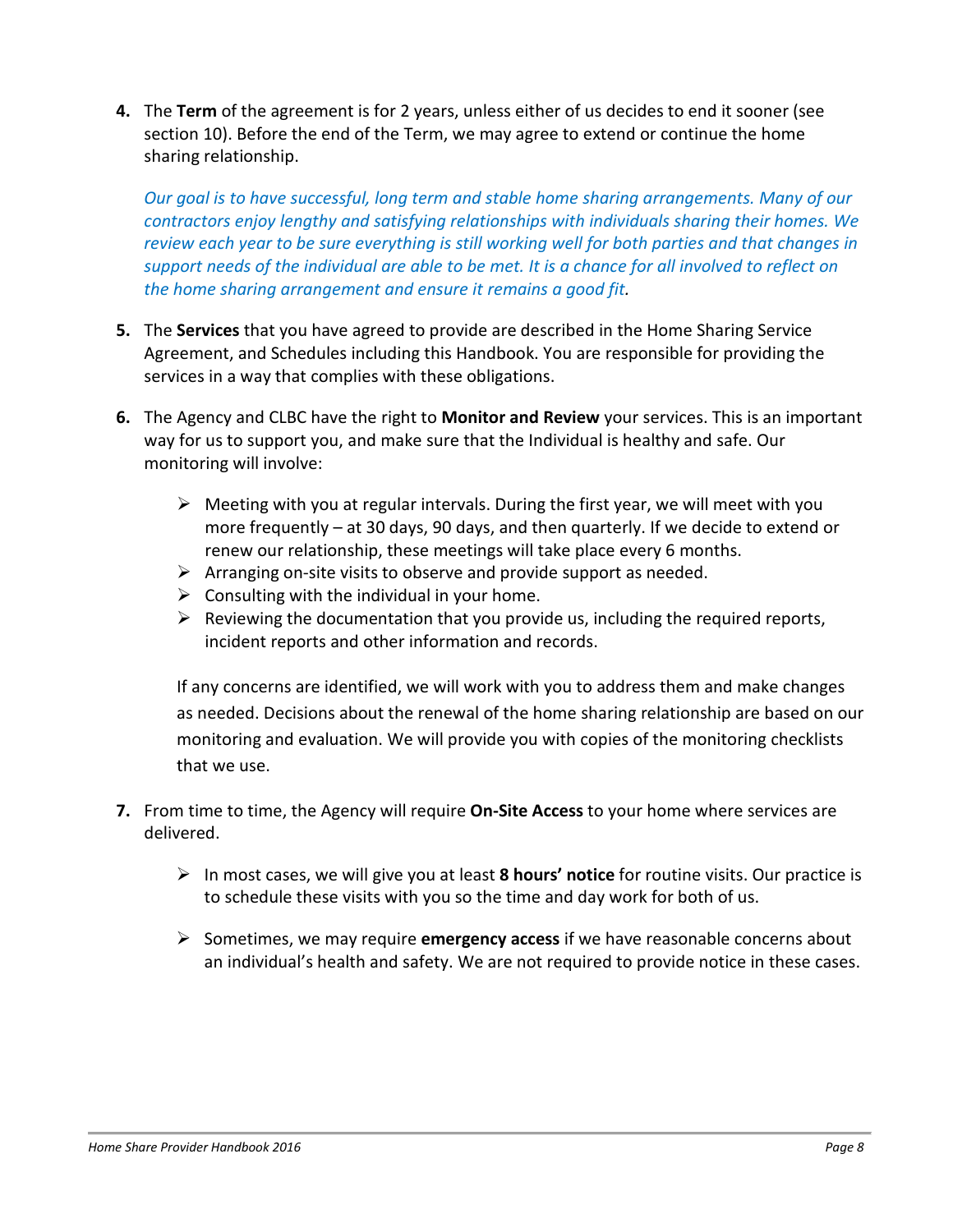You are also required to give access to **accreditation agencies** as part of our quality control practices. In addition, **CLBC** may request a site visit. We will provide a minimum of 24 hours of notice to you regarding Accreditation or CLBC visits. We will accompany all of these visitors to your home but they or you may wish to speak privately together.

Our Home Sharing Services are accredited by CARF along with other programs in our organization. CARF conducts on-site visits. They may want to visit your Home Sharing Service as part of their site visit to our agency. We can discuss this in more detail when and if you are included in a site visit.

- **8. (a)** There are a number of **Reporting and Record Keeping** requirements in the Home Sharing Service Agreement. These include:
	- **Specific Occurrence Reporting**, which helps us track disruptions in service. This reporting is required **5 days** of certain events, including when:
		- The Individual has declined any services (for example, has refused to stay at the home or with an approved respite provider;
		- The Individual has or will be away from the home for more than 30 days, either consecutively or within a calendar quarter (even if with an approved respite provider).
	- **Critical Incident Reporting** is required following any event that is detrimental to the person being cared for, to you, or to any member of your household. Please review our guidelines for critical incident reporting found in Section C Part 4.
	- **Notable Changes Reporting** is required for any changes, such as a significant illness in the household that could affect the Individual and/or the home sharing services, or significant changes to the Individual's level of ability, health and/or behaviour. Note that you **must have prior approval** of certain changes, including if:
		- A new household member is moving in; or
		- You are considering working with another agency or adding any individuals who require care or support (e.g. Homestay Students)
	- At the end of each quarter, you are required to complete a **Report of Use of Funding for Supports for Shared Living** to describe the services you provided for the term.

**(b)** You are required to **Keep Records** relating to the home sharing services, including correspondence with the Agency and copies of the Individual's personal plan, care plan or support guide, emergency information, a Hospital Transfer form (if applicable) and any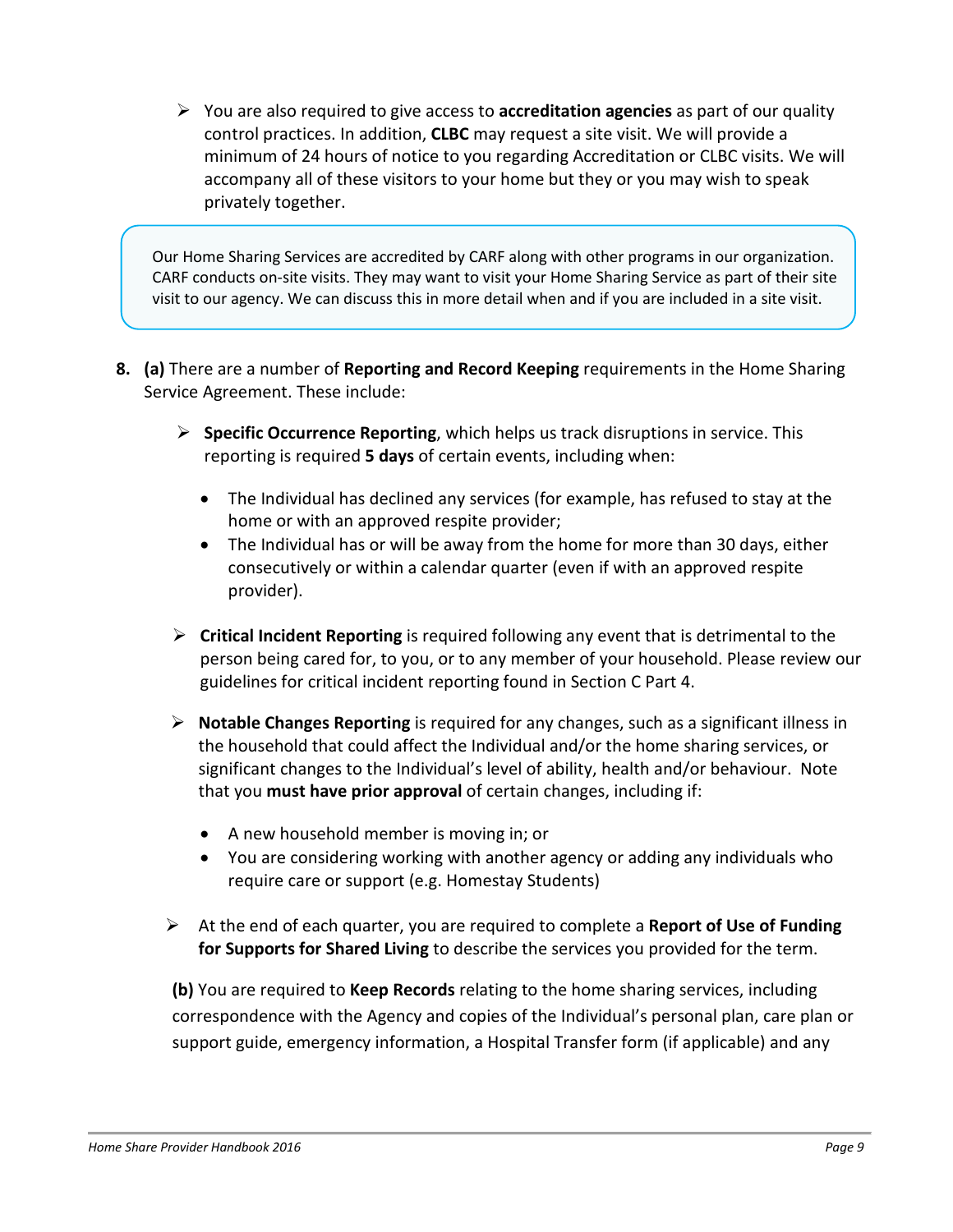health care plans or protocols. See Section B - Part 3 of this handbook for more details on recordkeeping.

- **9.** You are responsible for hiring and overseeing any approved respite providers, and to have a written contract with the respite provider. Use of personnel is permitted only for respite (which is short term relief in providing home sharing services).
- **10.** The Home Sharing Service Agreement may be **Terminated** before the end of the 2 year term. In most cases, **notice** is required to terminate the agreement. If you need to terminate the home sharing arrangement, you are responsible for providing 90 days' written notice to the Agency. The Agency may terminate by providing you a minimum of 30 days' notice. However, termination for **cause** does not require any notice. The Agency is responsible for paying you for services provided up to the date of termination. You are not entitled to any additional payment, severance or notice as a result of the termination of the Agreement.
- **11.** If a dispute or complaint is made, you are responsible for following the **Dispute Resolution**  process set out in the Home Sharing Service Agreement. We have created a chart that you can use to help guide this process for you. You can find this in Section D page 43 – Resources at the back of this handbook.
- **12.** All of the **Fees** that will be paid to you are set out in Schedule C of the Home Sharing Service Agreement. The amounts set out in the agreement compensate you for all your expenses, including food, transportation and other costs. No other amounts will be paid without the prior written consent of the Agency. The fee amount may be revised by the Agency with 30 days' prior written notice.
- **13.** The **Liability and Indemnity** section describes your responsibility for injuries, loss or damage relating to the home sharing services. You are required to give the Agency **prompt written notice** of any claims made against you. If the Agency becomes liable for claims that are your responsibility, you are required to repay (indemnify) the Agency. This includes:
	- $\triangleright$  Any breach of the agreement by you or a member of your household;
	- Any payments required under the *Income Tax Act, Workers' Compensation Act, Employment Insurance Act* or *Canada Pension Plan*;
	- $\triangleright$  Personal injuries or property damage to your home; or
	- $\triangleright$  Any wrongful act or violation of the law ("torts") committed by you or others in your household in providing the home sharing services.
- **14.** In addition, there is a **Limitation of Liability** of any claim you may have against the Agency. Any claims cannot be more than the Fees paid to you under the Home Sharing Service Agreement.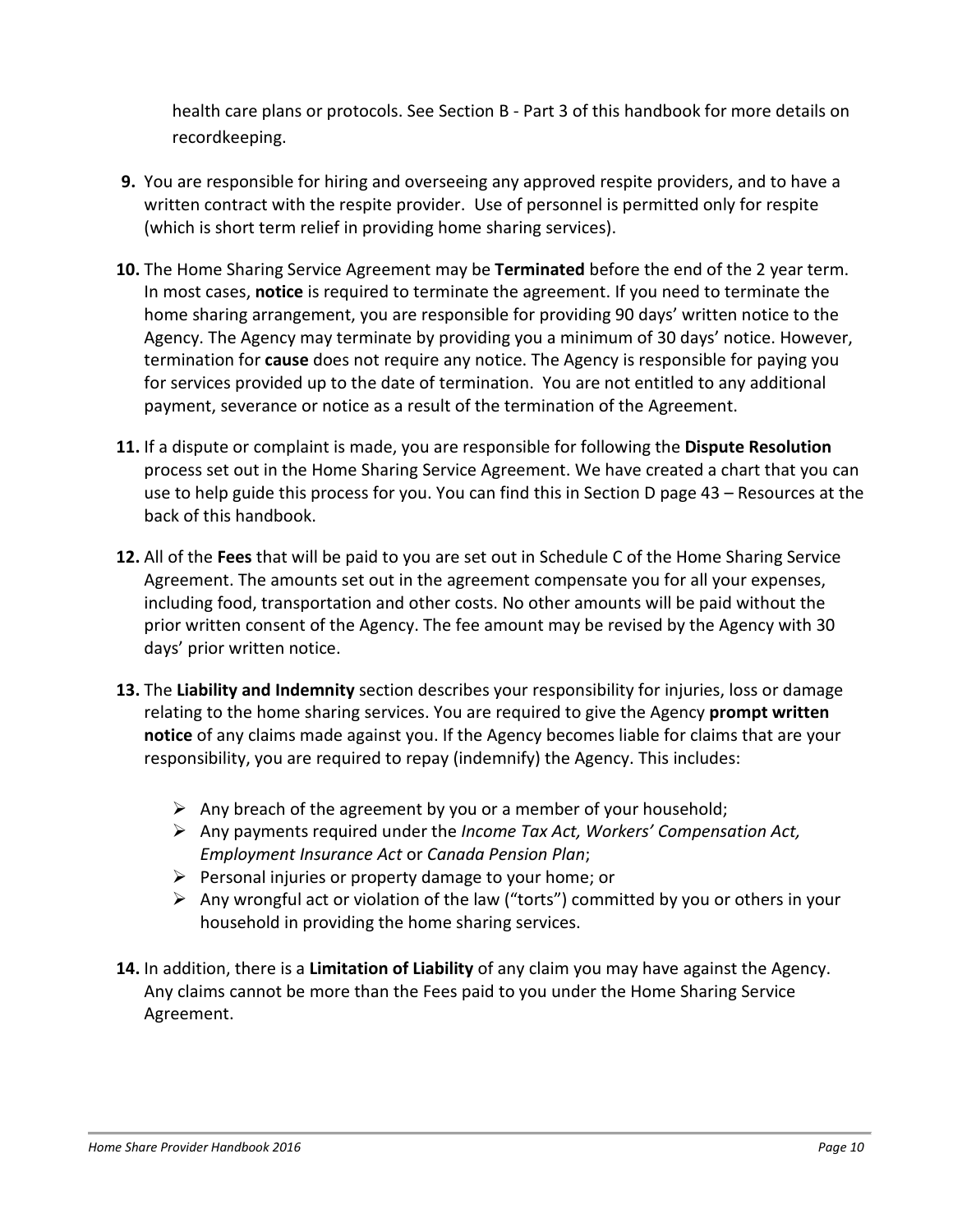- **15.** You are responsible for ensuring that you have sufficient **Insurance Coverage**. You may want to speak to an insurance specialist to ensure that you are sufficiently covered for any losses or liabilities that may result from the Home Sharing Service Agreement.
	- **(a)** You may be covered under the CLBC **Master Insurance Program**, which is subject to approval and is not guaranteed.
	- **(b)** You are responsible for obtaining a minimum of **\$2 million motor vehicle insurance** on any motor vehicle use to transport the Individual.
	- **(c)** You are also responsible for obtaining **workers' compensation** coverage in the form of Personal Optional Protection (POP). This insurance covers income loss and medical costs for workplace injuries. You should contact WorkSafe BC to register for this coverage, and can find more information at worksafebc.com and in Section B page 15 of this handbook
- **16.** You are responsible for complying with the **Confidentiality, Privacy and Document Retention** standards relating to the documents, reports and other records relating to the Home Sharing Service Agreement, including storing personal information in locked, secure locations. All documents about the Individual are the property of the Agency, and must be provided to the Agency within 30 days of collecting or creating these documents. You must keep all records for a minimum of **7 years**. No documents may be stored outside of Canada.
- **17. Notices** required under the Home Sharing Service Agreement will be sent to the address in the Agreement. Please be sure to keep your contact information, including name, address, email, telephone and fax number, up to date with the Agency.
- **18.** The Home Sharing Service Agreement includes a number of **General** provisions relating to various legal issues, including assignment, the Court's jurisdiction, the rights of third parties, and amendments. All of these provisions are important parts of the Home Sharing Agreement and should be read carefully.
- **19.** As part of signing the Home Sharing Service Agreement, you agree that you have been advised to seek **Independent Legal Advice.** You acknowledge that you have read the agreement, and are aware of its contents, and the rights, obligations and remedies of both parties.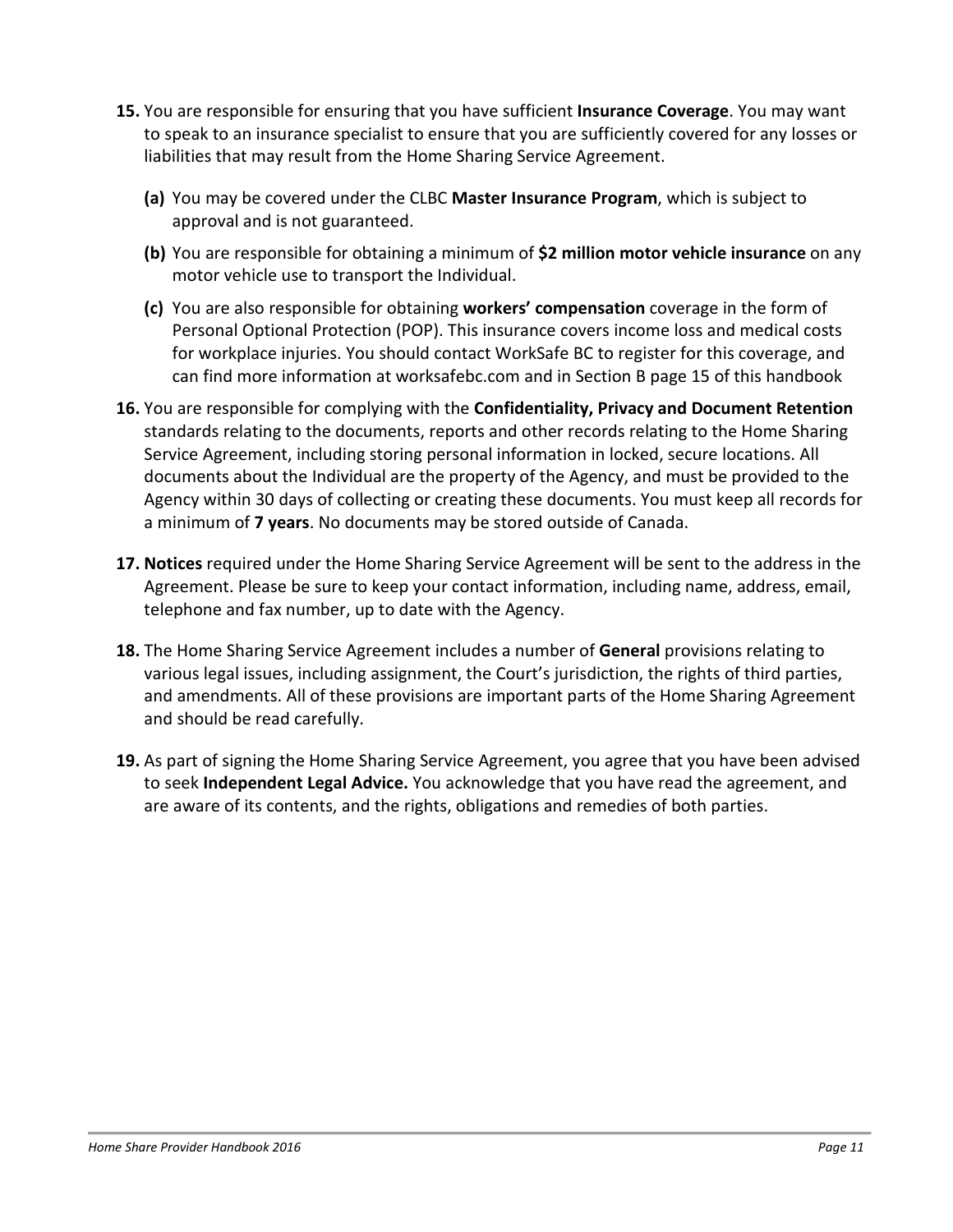# <span id="page-12-0"></span>**Section B – Important Guidelines**

# **PART 1: UNDERSTANDING YOUR ROLE AS A CONTRACTOR**

#### Follow through with services

- •Be familiar with and deliver services as outlined in your Home Sharing Service Agreement
- •Be familiar with and deliver services as outlined in this hand book
- •Follow through on any instructions we give you relating to services and the individual
- •Report to us as soon as possible if you have any challenges in delivering these services to the standards set out by CLBC and in this handbook

#### Comply with all applicable laws & policies

- •Be familiar with and follow all CLBC policies, laws, health & safety standards, and regulations that relate to the service you deliver
- •Maintain all applicable licenses and permits for the services delivered
- •Immediately report to us if you have violated any policies, laws or regulations and/or are under 3rd party investigation related to these services

Maintain records & books of account that meet agency requirements

- •Maintain and provide when requested, records showing that you delivered and billed for your services accurately
- •Maintain time records and books of account that meet agency requirements and retain these records both during and for 7 years after the termination of this agreement
- •Maintain and update the Individual's binder/records on an ongoing basis

#### Report as Requried

- •Review, clarify and follow through with all reporting requirements outlined in your agreement •Submit reports in the format and time frame required.
- •Report to us immediately any medical emergencies, critical incidents or any changes in your circumstances that could impact the individual's service such as someone in your household being charged with a criminal offence or someone new living in your household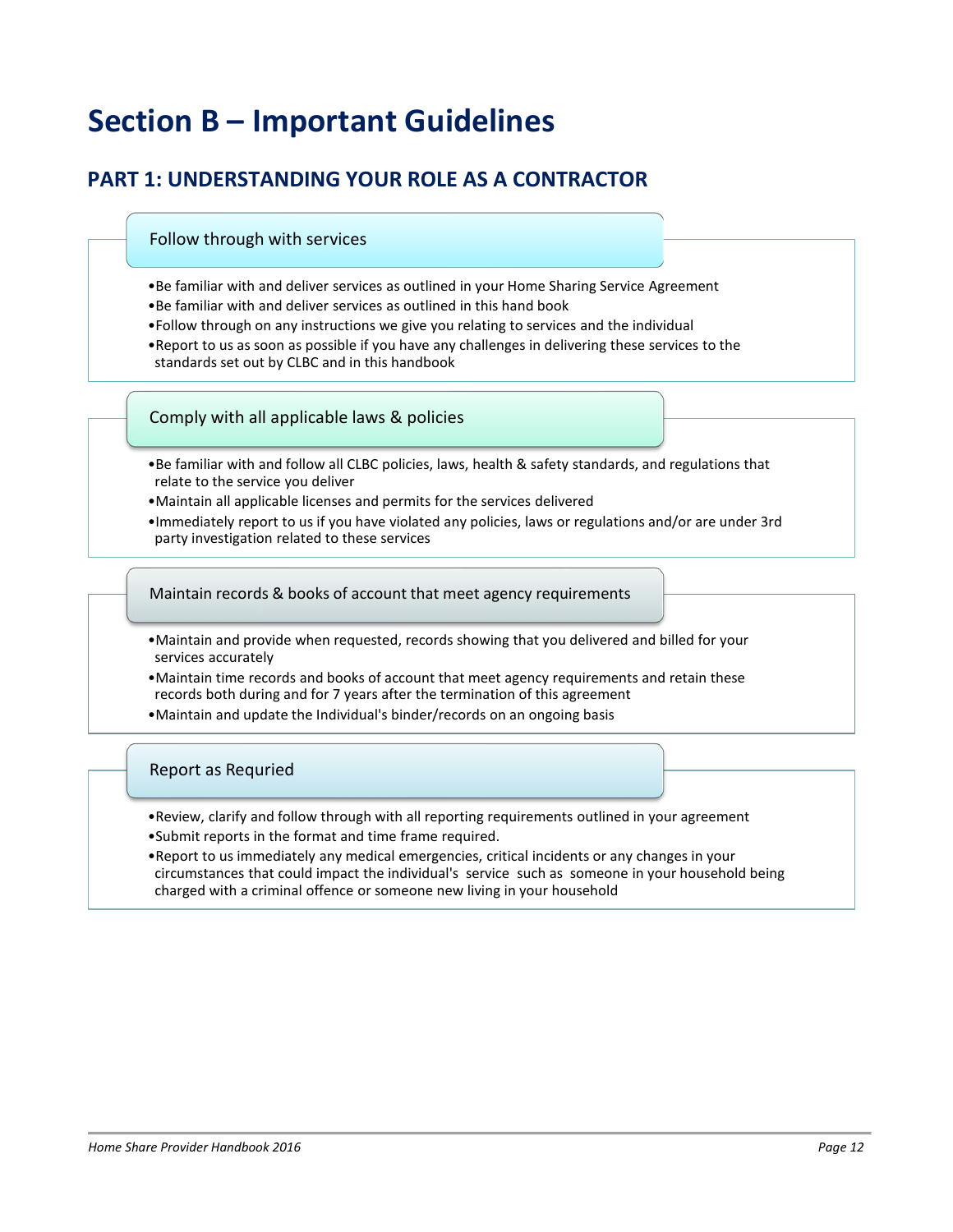# **Understanding Your Role (continued)**

#### Participate in Planning

- •Participate with us, the individual and his/her family/caregivers to develop the guides, plans, or other resources that we have outlined in this handbook
- •Use these plans to guide the services you provide & follow through on goals and action plans arising out of the plans

#### Maintain Certifications

- •Provide services to best practice and health and safety standards with skill and diligence
- •Seek support from us as needed to ensure you maintain these standards
- •Maintain required training including first aid and CPR and Behavioural Intervention Training as approved by the Agency for you and any approved respite providers
- •Participate in all competency based training as directed

#### Participate in Monitoring & Evaluation

- •Provide access to your operations/premises at reasonable times during this agreement as outlined in Section 7 of your Agreement
- •Participate in routine monitoring of your Agreement and the services provided and be open to any feedback provided
- •Facilitate opportunities as needed for Pacific Coast Community Resources staff or designates to engage with the individual on site to observe, provide supportive interventions and/or provide training support to you
- •Participate in program reviews and evaluations as requested

#### Maintain Confidentiality

- •Treat all information about the individual/family as confidential, and adhere to privacy requirements even when you are no longer contracting with us as outlined in Schedule I and in Section 16 of your Agreement
- •Ensure that you do not release or disclose the contents of your Agreement without written consent from us

#### Respect this Agreement

- •Fulfill the contractual obligations yourself. Any agreement to sub-contract these services must only be for short term support (relief or respite)
- •All individuals in your household must follow this agreement and meet all standards
- •Ensure your business does not engage in any services that might be a direct conflict of interest between you and Pacific Coast Community Resources. When in doubt, consult your Home Share Coordinator.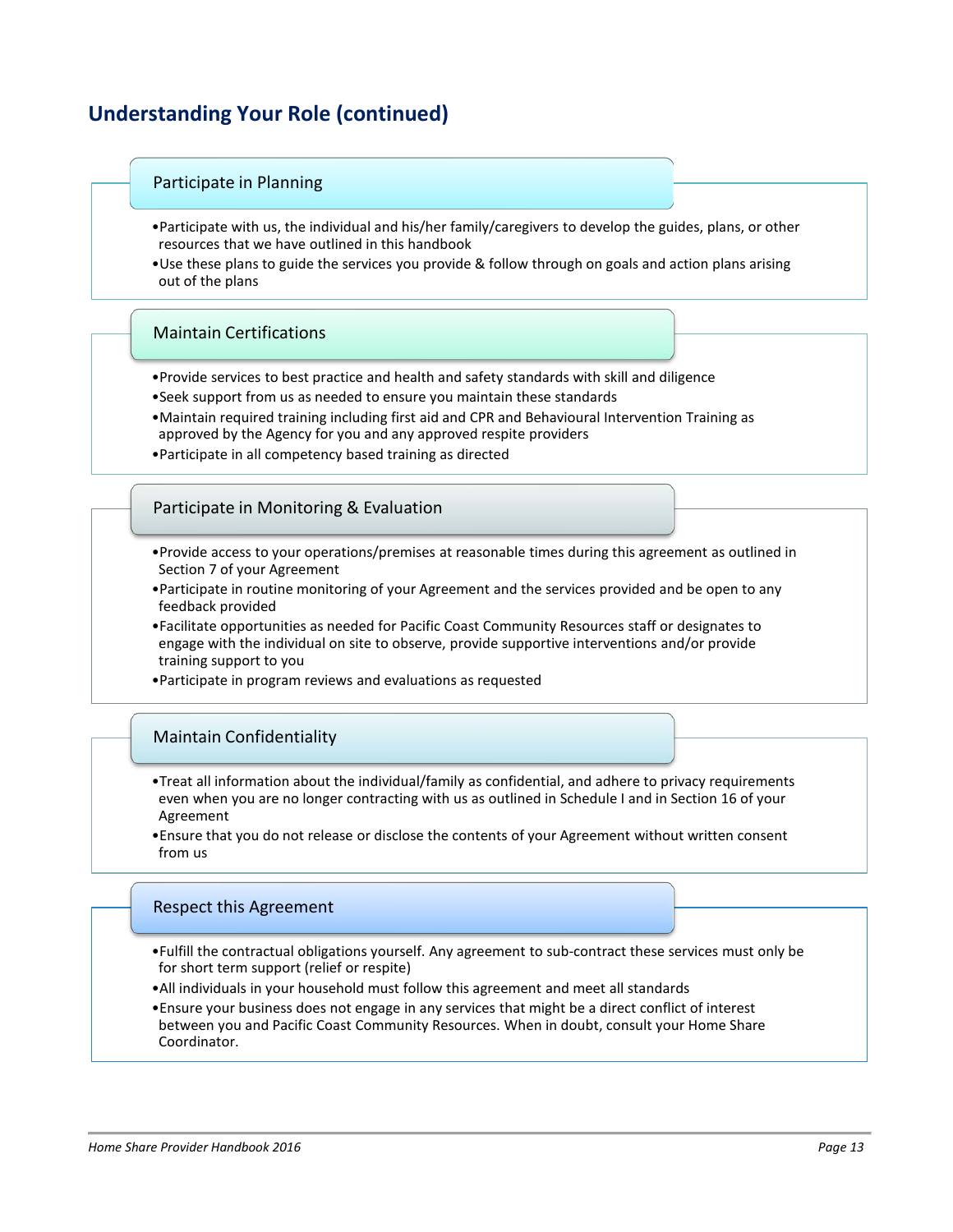#### <span id="page-14-0"></span>**What it Means to be an Independent Contractor**

Our Agreement states that you will operate as an **independent contractor** when delivering these services, not an employee. Independent contractors are separate businesses/ organizations or selfemployed individuals. The definition of an independent contractor is determined through several tests. Generally, if you control how, when and where you carry out your duties, use space and equipment that you own, and have a chance to make a profit or loss, you are an independent contractor.

**Control:** You control how you deliver the services, within the requirements set out in the agreement, and any arrangements made with the individual and his or her support network. This means that, Pacific Coast Community Resources sets the outcomes expected to be delivered under this agreement within the quality standards established both by our agency and CLBC and any other government bodies overseeing these types of services. You determine the process for meeting these outcomes. Our services are person and/or family centred so outcomes are guided by the individual and his/her support network. When delivering these services, you are obligated to adhere to the laws of B.C., including but not limited to the Human Rights, the Multiculturalism, the Personal Information Protection, and the Employment Standards Acts.

◆ Your Space and Equipment: Unless otherwise agreed, you must provide the facility, and have access to a vehicle to deliver these services. You are also responsible for purchasing the supplies and equipment needed.

**Opportunity to Make a Profit or Loss:** Pacific Coast Community Resources service rates are set by CLBC so they are standardized within the sector and competitive with rates offered by other agencies. It is up to you to decide if you can operate comfortably within the rate before entering into an agreement with us.

*The B.C. Employment Standards Branch is responsible for determining who is an independent contractor. If you have questions, refer to their fact sheet provided with this handbook, or contact them at<http://www.labour.gov.bc.ca/esb/>*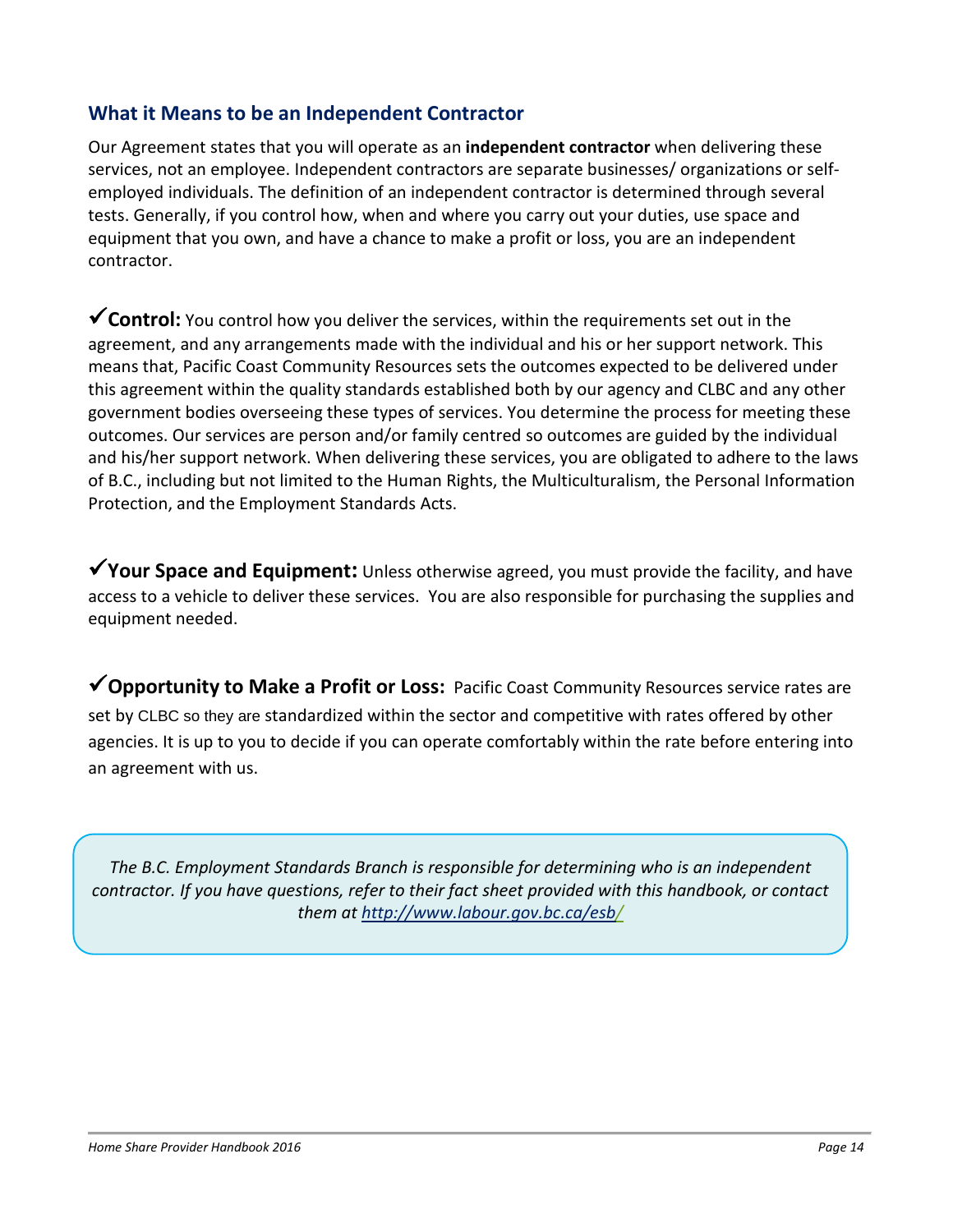As a contractor, you are responsible for all payments associated with this agreement.

You must pay your own income taxes and CPP premiums directly to the government, and meet any other statutory requirements. You will be paid on the basis of your agreement with us. You will not receive T-4 slips from us and we do not make any remittances to the Canada Revenue Agency on your behalf. If you have questions about your income tax status, we suggest you consult a tax professional or accountant.

You are responsible for all remittances to the Canada Revenue Agency and any other statutory or legal requirements as a business operator

> Pacific Coast Community Resources is responsible for paying you for services delivered under this contract

#### Upon approval, you will receive a

copy of Government Master Insurance Policy as outlined in Section 15 of your agreement with us. This insurance is limited and it is important that you consult an insurance professional to ensure you have adequate liability, property/ household, vehicle and other insurance. **You are responsible for any damage to your facility/home or property as a result of providing these services.** 

#### <span id="page-15-0"></span>**Mandatory WorkSafeBC Coverage**

#### **Coverage for You as a Home Sharing Contractor**

All Home Sharing Contractors are required to purchase and maintain coverage under WorkSafeBC. The Workers Compensation Act establishes a no-fault workplace accident insurance plan. Home Sharing Contractors qualify for coverage through the **Personal Optional Protection (POP)** option*.* 

#### **Coverage for Respite Providers You Hire Directly**

If you contract with respite providers directly, the respite providers must also obtain personal optional protection (POP) coverage for themselves. If you hire respite workers as employees directly, you may need to register as a small business employer. In either scenario, respite workers must have coverage and you must be able to provide this documentation. We recommend you contact WorkSafeBC directly to determine the appropriate coverage required for your respite workers.

#### **Confirming Your Coverage**

You are required to confirm your coverage with the Workers Compensation Board by providing your registration number to the Home Share Coordinator. Following your registration, Pacific Coast Community Resources will obtain updated clearance letters as part of our ongoing monitoring process to ensure your premiums have been paid and are up to date.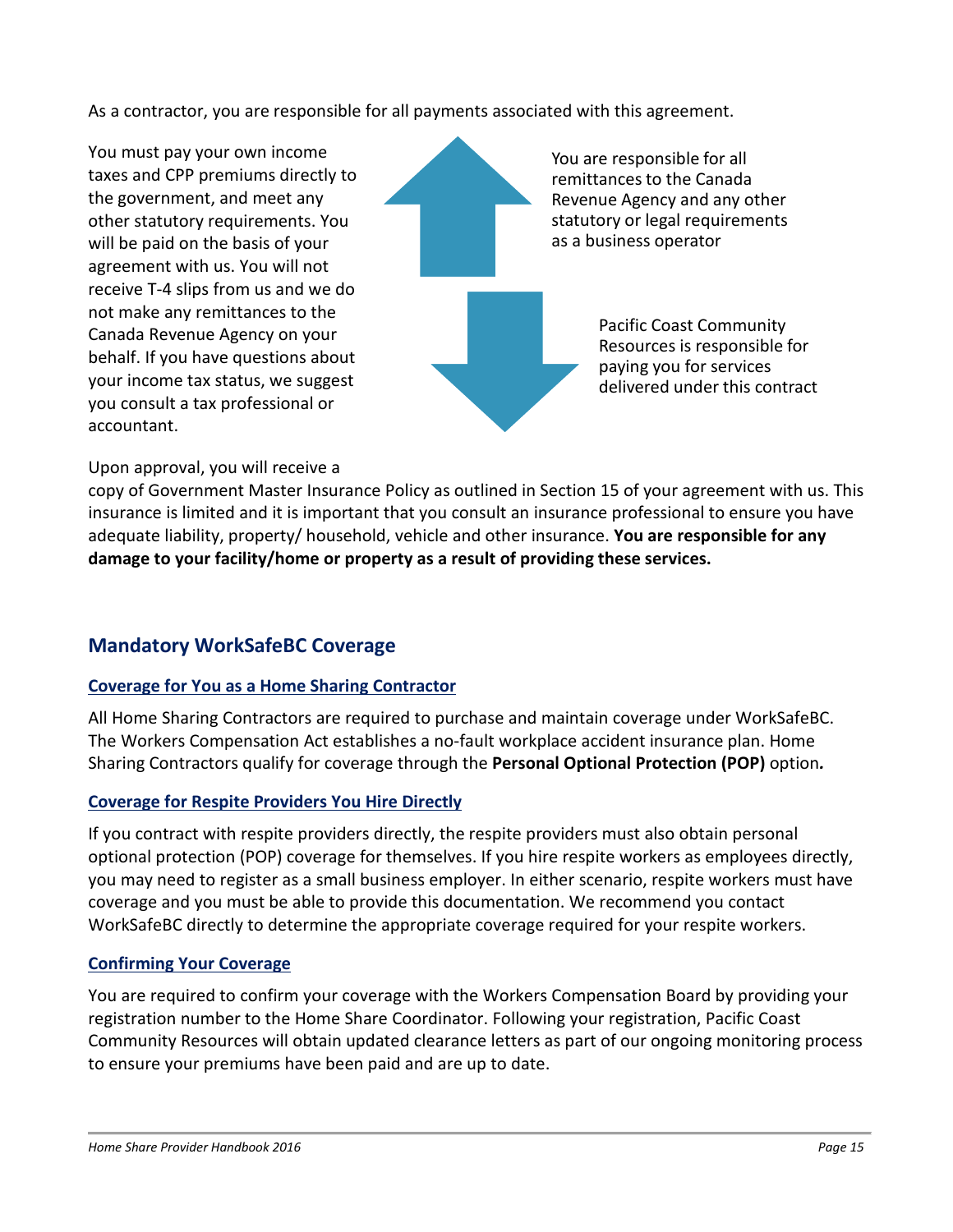Be sure to consult with WorkSafeBC prior to making a decision regarding how you arrange your workers' compensation coverage. If you have any questions about the content of the Agreement, you should clarify these before signing. Discuss this either with the Home Share Coordinator, and/or through independent legal advice.

#### **WorkSafeBC - Frequently Asked Questions for Home Sharing Contractors:**

#### **Do I have to get coverage?**

**Yes!** It is a requirement of your agreement with Pacific Coast Community Resources to obtain WorkSafeBC "**Personal Optional Protection Insurance**". This insurance protects you against income loss and enables eligibility for medical and rehabilitation services if you're injured on the job.

#### **How much does it cost?**

The amount you pay depends on the business you're in and the coverage you've purchased. Home Sharing Contractors are in the industry classification "**Hiring or Providing Companion Services or Domestic Child Care Unit, (classification 764029)**" if they share their home as a Home Sharing Contractor *with no more than two physically-challenged or developmentally-delayed individuals that reside with them*.

#### **How do I apply for Personal Optional Protection?**

- 1. Online at worksafebc.com
- 2. Complete the pdf form that can be downloaded from worksafebc.com and follow instructions for mailing your application to them.

#### **How do I confirm my coverage to meet my contractual obligations?**

Once you have been approved for coverage, inform the Home Share Coordinator and provide a copy of your policy which includes your account number.

#### **What if I don't make payments or cancel my coverage?**

The Home Share Coordinator will monitor your status with WorkSafeBC through clearance letters. If you are not making regular payments, the clearance letter will report that you are delinquent in your payments and you will no longer be meeting your contractual obligations with Pacific Coast Community Resources. As outlined in our Agreement with you, your contract may be suspended or terminated if you do not meet this obligation.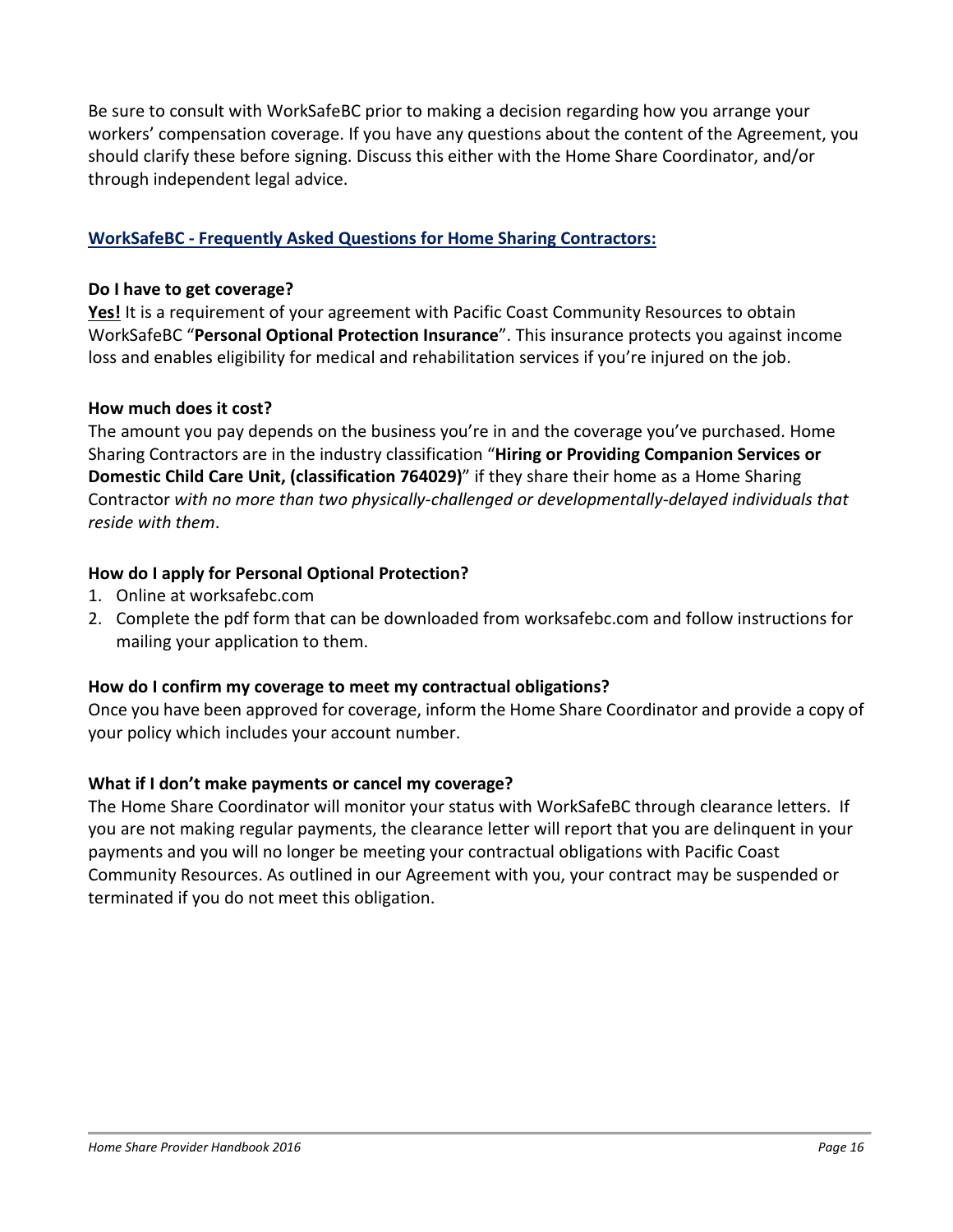# **PART 2: UNDERSTANDING OUR ROLE**

As part of our agreement with you, Pacific Coast Community Resources is obligated to provide you with:

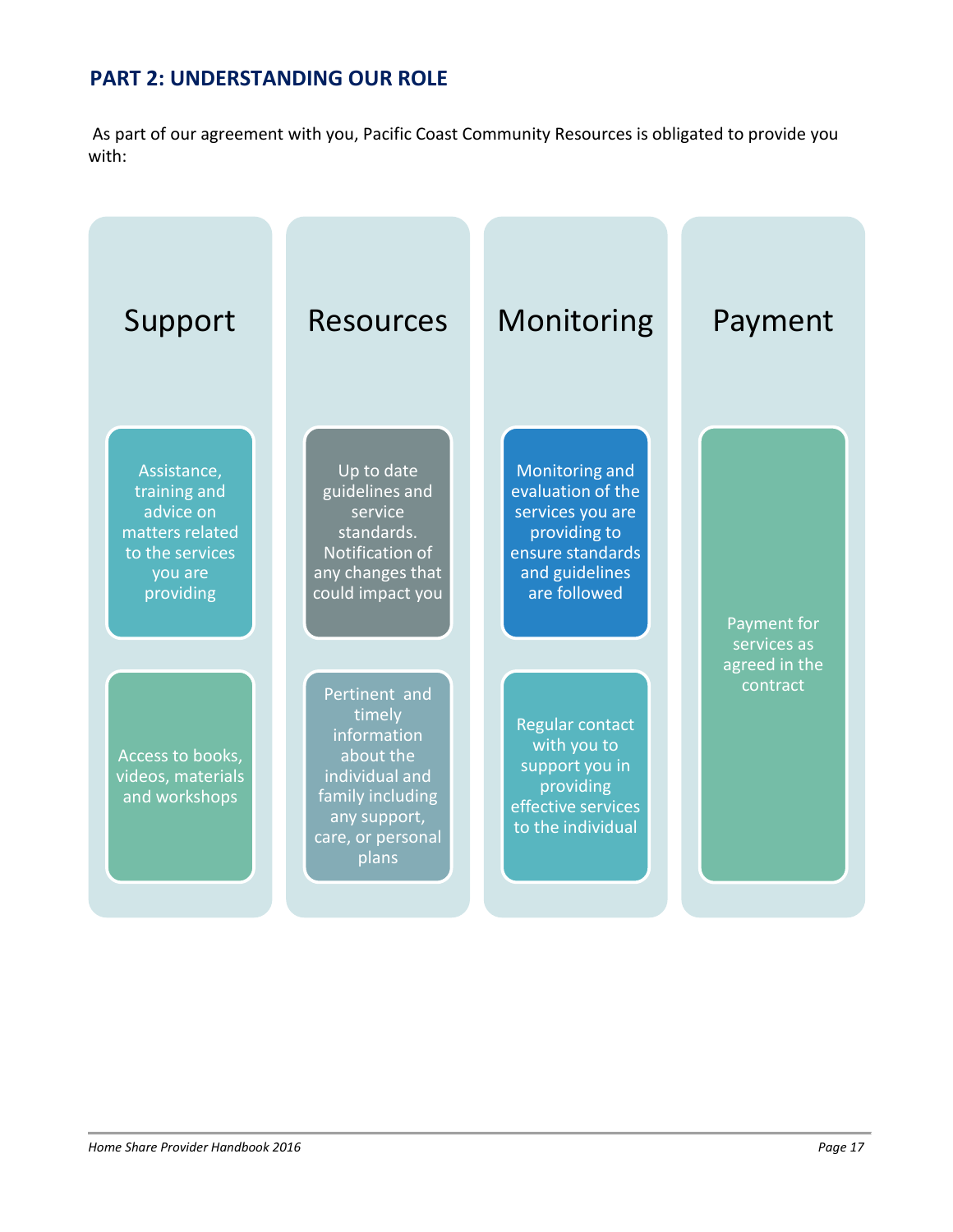## **PART 3: FUNDAMENTAL PRINCIPLES GUIDING YOUR WORK**

#### <span id="page-18-0"></span>**Communication**

Regular and open communication is the key to successful relationships with Pacific Coast Community Resources, the individual and his/her family or network.

As a contractor, you are accountable to Pacific Coast Community Resources, the individual (and their family if appropriate). To help facilitate effective communication, both Pacific Coast Community Resources and you, as the contractor, must commit to:

- $\triangleright$  Keeping each other up to date about any plans or changes that could impact the service or the individual or his/her family
- $\triangleright$  Maintaining regular informal contact as a way to anticipate and prevent problems
- $\triangleright$  Sharing any successes or progress made so we can all celebrate!

# Keeping each other informed is essential for providing the best support possible to the individual

Contractors also need to:

- $\checkmark$  Be familiar with any formal reports you need to submit. Refer to Section C for required program reports and #8 in Section A of this handbook and in your written Agreement. Clarify with your Home Share Coordinator if you are unsure.
- $\checkmark$  Promptly report any incidents or challenges that arise. Discuss the specific reporting processes to be used with your Home Share Coordinator.

Pacific Coast Community Resources provides information regarding professional development and training opportunities. We will also provide conflict resolution or facilitation if communications have become difficult or there is an issue to be resolved.

#### **Language**

The perceived value or worth of an individual can be affected by the language used by the people around them. For many years, people with disabilities have been identified by their disability first, and as people second. Words that are negative, depersonalizing, stereotypical and sometimes offensive have often been used. It is important to use language, both written and verbal, that enhances dignity and engenders respect for all individuals. Below are some basic principles to follow when talking with and about people with disabilities. You can find more detailed information on the website [http://www.esdc.gc.ca/eng/disability/arc/words\\_images.shtml.](http://www.esdc.gc.ca/eng/disability/arc/words_images.shtml)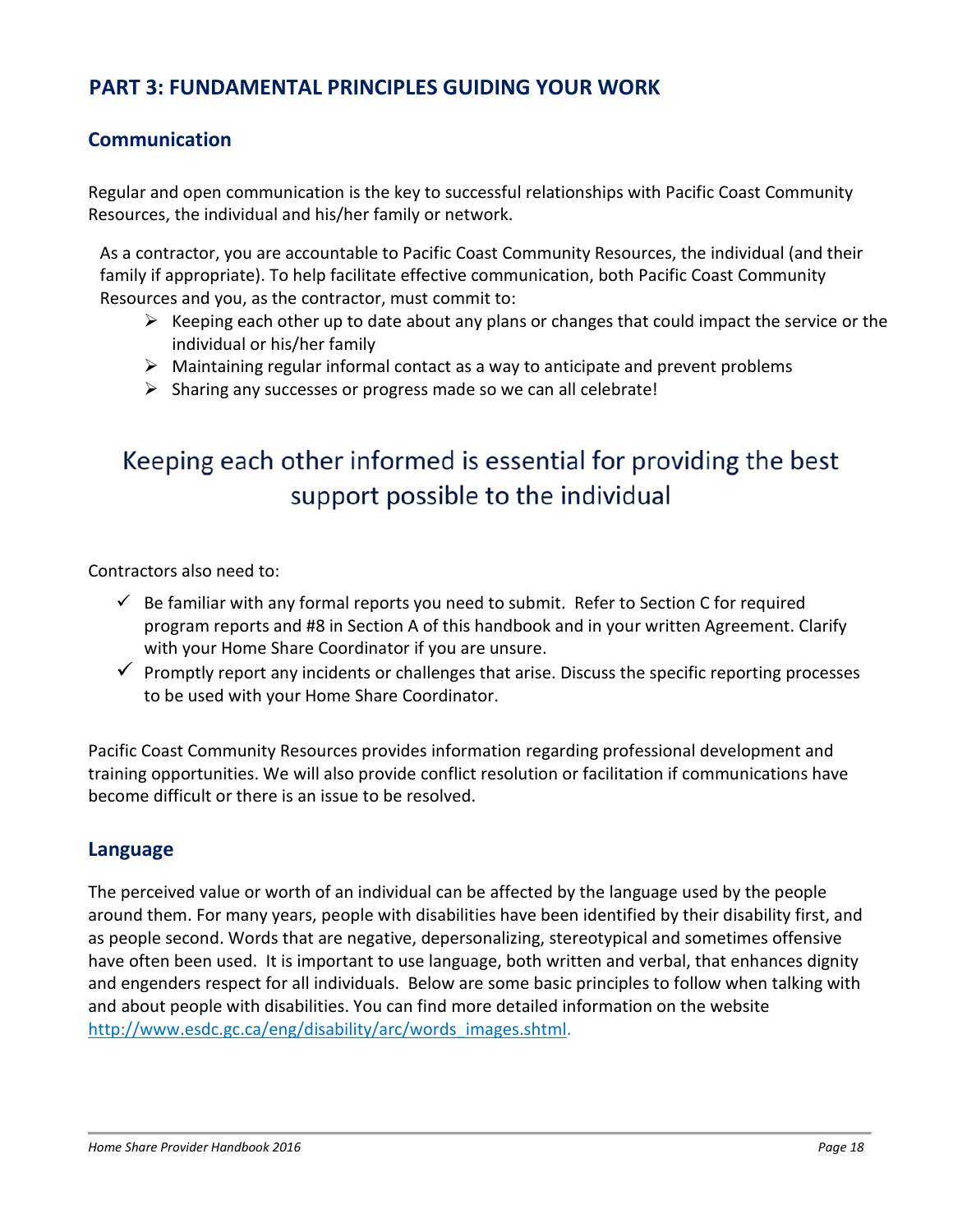**Put people first, and disability second -** Instead of disabled person, use *person with a disability* or *child with an impairment*.

 **Avoid using depersonalized disability or medical diagnosis as a label for a person -** Instead of globally describing someone as "the developmentally disabled", use *people who have developmental disabilities, child with a learning disability, someone with a mobility impairment or an individual who has epilepsy.*

 **Use emotionally neutral expressions -** Instead of saying someone is suffering from or afflicted with cerebral palsy, or is a stroke victim, say he or she is *a person with cerebral palsy* or *someone who has had a stroke.*

**Emphasize positive abilities, not limitations -** Rather than saying that someone is confined to a wheelchair or housebound, say that *he or she uses a wheelchair or is taught at home*. Don't use terms such as able-bodied or normal in contrast, as they imply that the person with a disability is abnormal.

**Use words to empower and value people as contributing community members -**Talk about *individuals and families who have strengths, support needs, preferences, cultural beliefs, personal goals, and who face challenges.* **Avoid offensive words**

# Take time to frame your language in a way that is respectful and enhances dignity

# <span id="page-19-0"></span>**Conflict Resolution**

Sometimes differences of opinion or other conflicts arise. The best way to prevent them is through frequent and honest communications. Be proactive using problem-solving techniques such as:

- $\checkmark$  Always speak directly to the person you are in conflict with first. Don't gossip about the situation with others.
- $\checkmark$  Give the person a chance to state their side of the story and try to understand their perspective.
- $\checkmark$  Listen actively and look for ways to resolve the situation.

These practices can often lead to a simple solution that prevents the problem from becoming bigger and adversely affecting your relationship with the individual and/or family. Often finding a mutual solution to a difficult situation helps to build trust and strengthen your relationship. If you cannot solve the problem yourself, contact your Home Share Coordinator. We can provide conflict resolution support.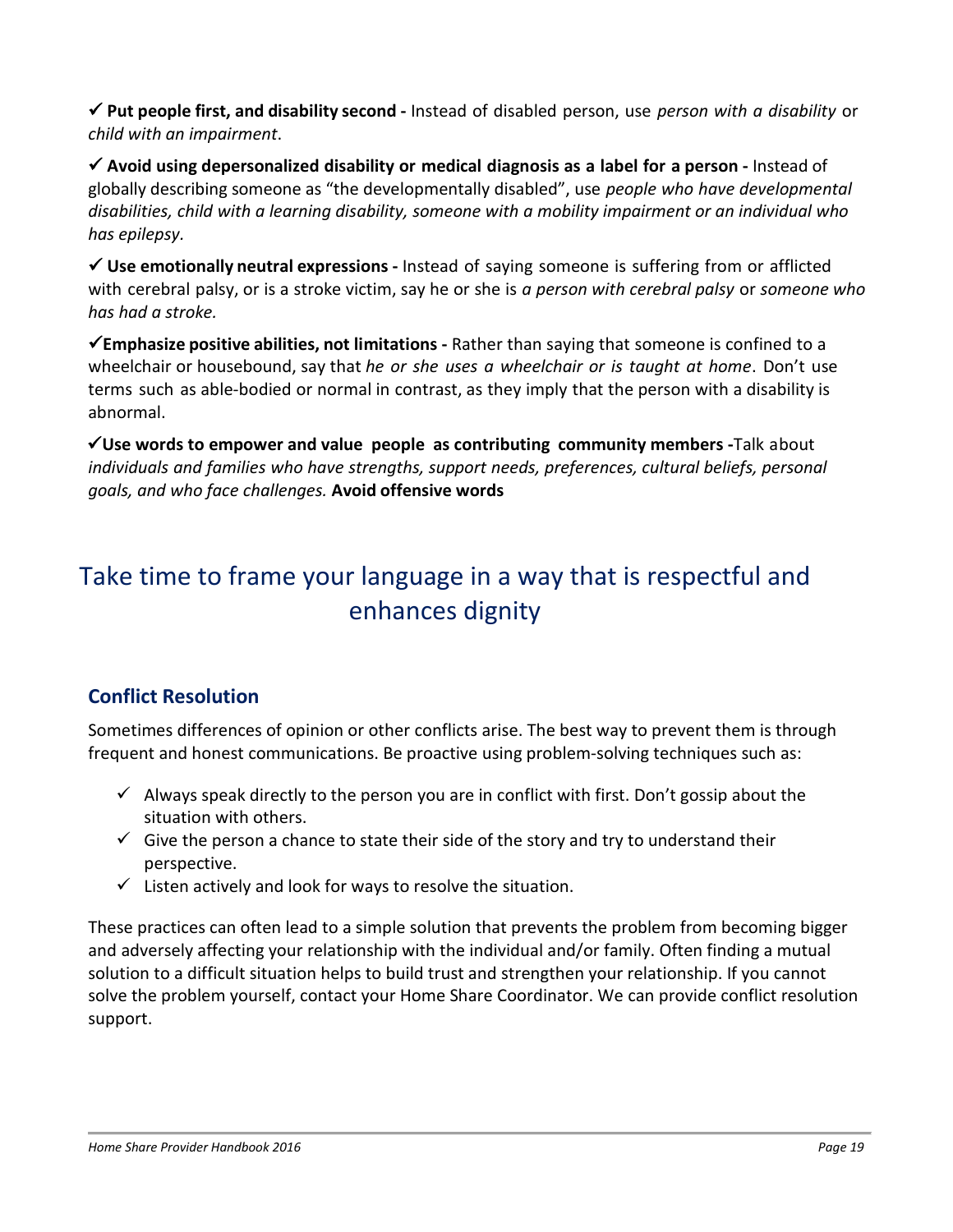#### <span id="page-20-0"></span>**Keeping Records**

#### **For Each Individual You Support**

You are expected to maintain a file with information needed both to provide service and to fulfill contractual obligations of being an independent contractor. This file should include copies of the individual's most recent personal service plan, health care plan, emergency information, Hospital Transfer form, current photo and Individual Accounts Agreement.

#### **For the Services You Are Providing and for Your Obligations as a Contractor**

We advise that you keep copies of all correspondence with Pacific Coast Community Resources and the individuals you support, and all documentation showing that you have fulfilled your contractual requirements, i.e., First Aid certificates, etc. Keeping a detailed record book showing all contractual arrangements, licenses and permits is also a good idea.

#### <span id="page-20-1"></span>**Confidentiality & Privacy**

It is the right of each individual receiving service, and his/her family, to have personal information about them treated in confidence. This includes medical, psychological, financial, employment and educational information. **This obligation continues indefinitely, even after the service relationship you have with them is over.** 

You should not provide personal or sensitive information about the individual to anyone outside Pacific Coast Community Resources without the individual's consent. In the case of a child or an adult who is not making his/her own decisions, this consent must come from the family or Representative. This applies to photos and names, as well as written reports or other information. Keep such information in a private and secure place in your home, separate from your own personal information, and where it cannot be accidently seen by others. **Before exchanging any personal information, you must also have approval from Pacific Coast Community Resources.**

The level of support required to provide consent or share information will be specific for each individual. For example, an individual may need assistance from you to take her to the bank, help her fill out the forms, and keep track of which bills to pay and when. Or an individual may have a Committee (Legal Authority to Make Decisions) who provides decisions and consent on their behalf. Such requirements should be explained in the person's care or other plans. Always make sure you understand the legal status of the individual you are supporting, and contact Pacific Coast Community Resources if you do not know or feel you are being asked or expected to do things not provided for in the care plan.

Individuals and/or their legal guardian will provide their consent by signing the **Authorization for Release of Information** that confirms agreement for each of the services an individual receives from Pacific Coast Community Resources. Once this is completed a copy will be provided.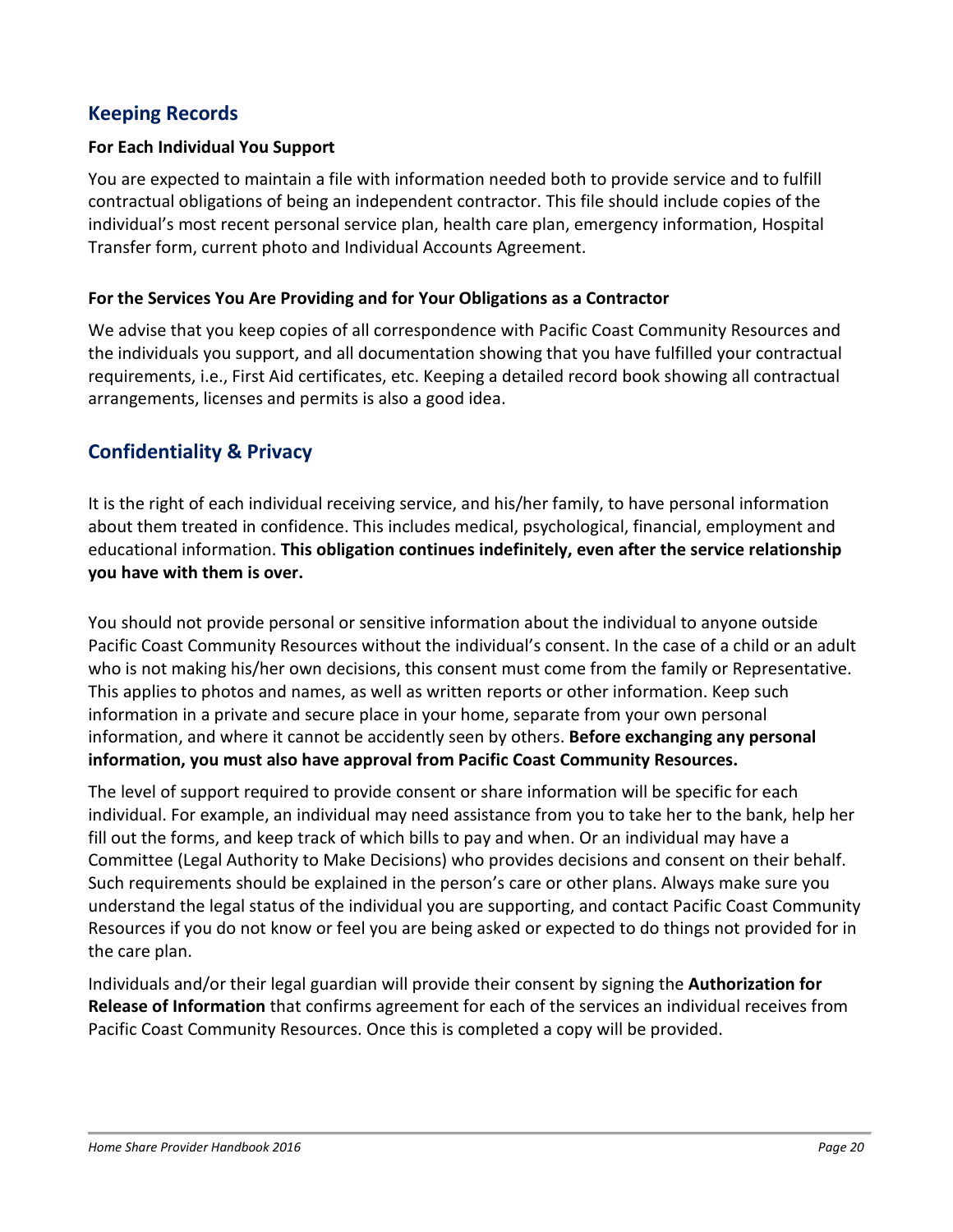#### **Emergencies and Consent**

There may also be some unexpected circumstances when you have to release information, such as a medical emergency. If the person is unable to provide consent at time of the emergency, share only what is necessary and inform your Home Share Coordinator at the earliest opportunity.

#### <span id="page-21-0"></span>**Supporting Successful Shared Living: Our Monitoring and Review Process**

Our monitoring and evaluation practices are designed to be collaborative and support you in providing comprehensive, quality care. The intention of the review is to identify aspects of the service that are working well, discuss any concerns, facilitate liaison with professional supports and ensure that both you and the individual are satisfied with the arrangement.

We are responsible for regularly monitoring the service you provide and completing an annual evaluation. The review provides us with the opportunity to:

- $\checkmark$  offer you support and update one another;
- $\checkmark$  confirm the health, safety and well-being of the individual(s) you are supporting;
- $\checkmark$  ensure you are following through in meeting your contractual obligations;
- $\checkmark$  ensure we are following through in meeting our contractual obligations;
- $\checkmark$  connect and resolve any concerns.

Our monitoring will involve:

- $\checkmark$  Meeting with you at regular intervals (times and frequency established with you) but include a minimum of 1 monitoring visit every 6 months after the first year when we monitor more frequently - at 30 days, 90 days and then quarterly.
- $\checkmark$  Arranging on-site visits to observe and provide support as needed;
- $\checkmark$  Consulting with others providing supports to the individual such as day program staff, employment support services staff
- $\checkmark$  Consulting with the individual and his/her family or team;
- $\checkmark$  Ensuring that required training/certifications have been completed and any new training needs are identified and addressed;
- $\checkmark$  Reviewing any documentation, you have provided to us including required reports, any incident reports or other information/records.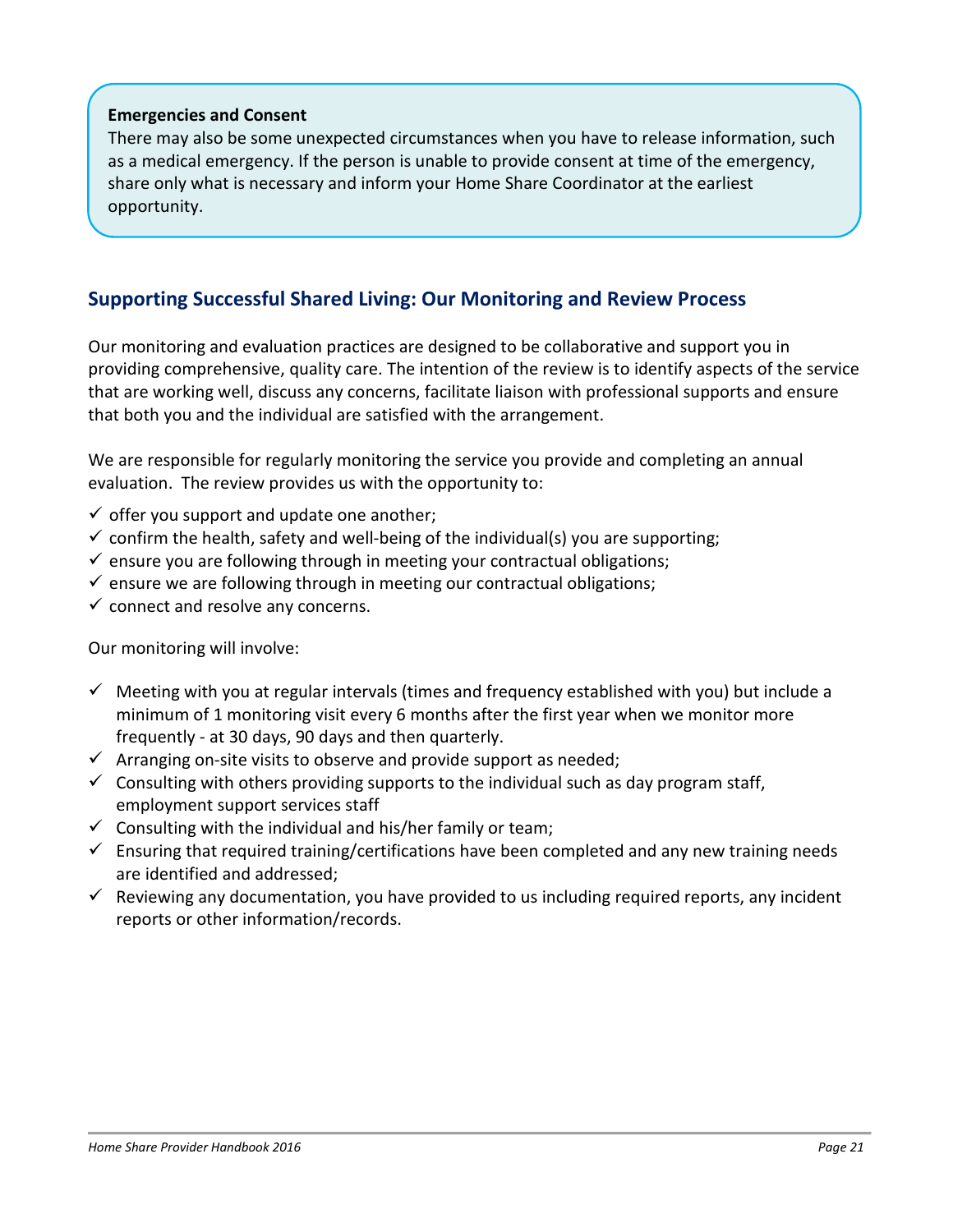#### **Contractor Responsibilities**

- ∗ Provide access to documents;
- ∗ Provide access to the Individual, any persons residing at the Home and all Personnel;
- ∗ Provide explanations requested by CLBC or the Agency
- ∗ Participate in an annual program review in the format instructed by the Agency

If there are concerns that you have or that we have about the services you are providing, we will work with you to address them and make changes as needed.

Considerations about Agreement renewal will be based on our monitoring and evaluation. Your participation in these processes is important. The safety and well-being of the individual(s) served always guide our decisions.

We will provide you with copies of the monitoring checklists we use.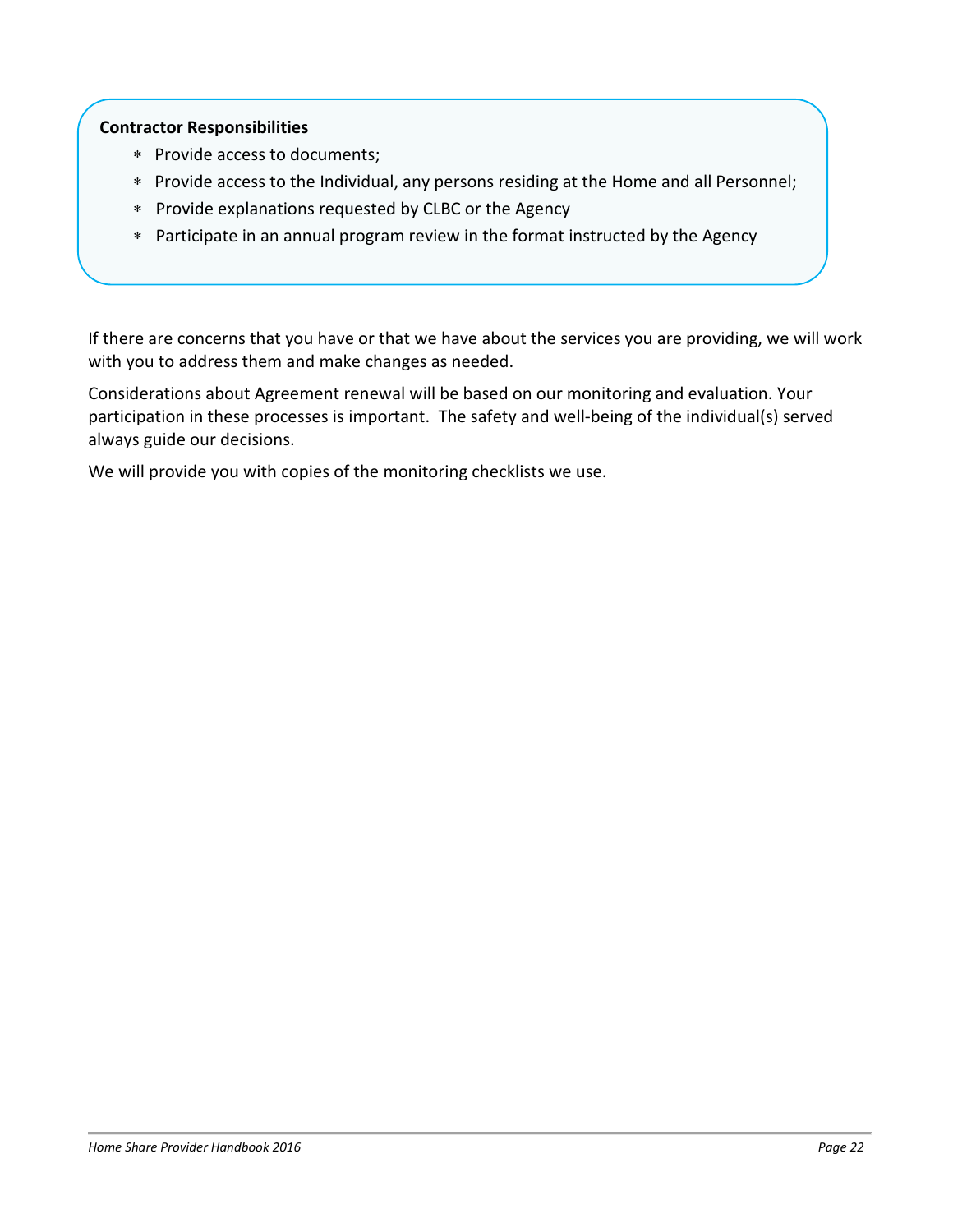# <span id="page-23-0"></span>**Section C – Home Sharing Program**

# <span id="page-23-2"></span><span id="page-23-1"></span>**PART 1 – ABOUT HOME SHARING**

#### **Home Sharing Program Overview**

Home Sharing is funded by Community Living British Columbia (CLBC). It is intended to provide safe, nurturing community-based shared living arrangements for adults with developmental disabilities. Home Sharing is provided through Contractors such as you, who welcome an individual into their home and offer a warm and inclusive environment which encourages personal growth and the realization of goals. Individuals live in unique and varied family care arrangements such as sharing a house, apartment or living in a suite within the home. This model of support creates opportunities for natural relationships to develop and promotes full citizenship of the individual through inclusion in their community. A Home Share Provider may assist the individual with life skills, meal preparation, personal care, relationship building and accessing community resources. The key to a successful, longterm arrangement is matching individuals and Home Share Providers based on a variety of factors such as personality, interests and lifestyle.

#### **Personal Qualities to Support Your Work**

There are many qualities that can contribute to your success as a Home Sharing Contractor. Those that are cited the most by experienced Contractors include being flexible, adaptable, organized, and accepting. Having a sense of humour, good problem solving/communication skills and practicing selfcare to avoid burn out is also very important.

#### **Core Responsibilities**

Your role is to provide safe care and support for the person you have invited into your life, in an accepting, inclusive environment. You are responsible for the safety, health and the well-being of the individual 24 hours a day. Facilitating opportunities for personal and social development within your household and with his or her family and in the broader community is a key component to the services you provide. You are also responsible for communicating with the Home Share Coordinator and where appropriate, their family or Representative.

#### **Core Values**

Providing opportunities for individuals to experience full citizenship, self-determination and lead fulfilling lives through inclusive community living are the core values of Home Sharing. As a Home Sharing Contractor, you are expected to conduct yourself in a manner that reflects the inclusive philosophy of Pacific Coast Community Resources, and the Home Sharing Program which values and respects all individuals equally. Individuals enjoy rights that are to be upheld and respected by everyone involved with them. These are set out in the Charter of Rights. In your role, you are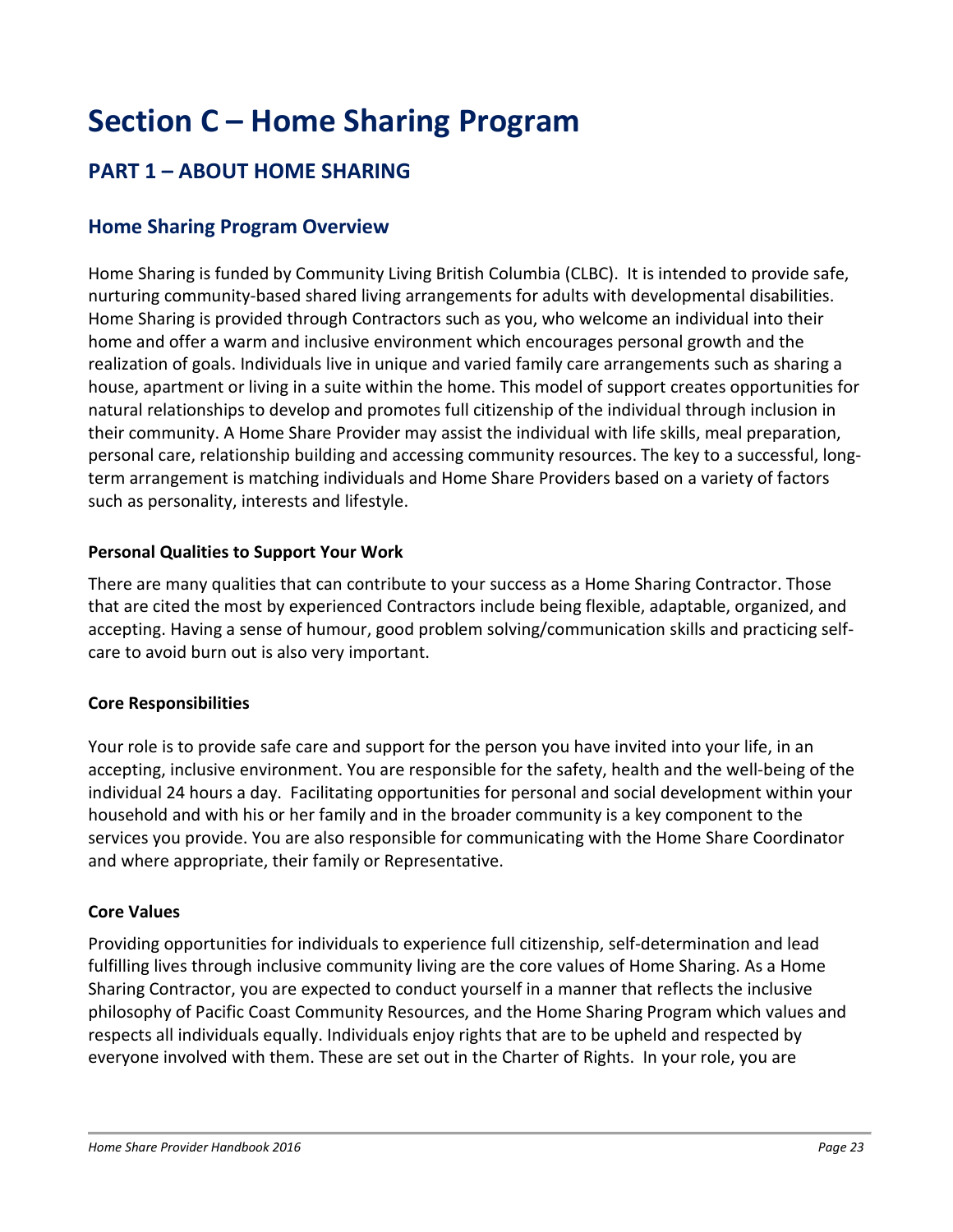expected to uphold and safeguard these rights in all your interactions with the individual and his/her family and/or support network.

Every individual has the right to a physically and emotionally safe environment that supports his or her dignity and privacy. The welfare of individuals is of the utmost concern. Abuse, neglect or disrespect of any kind is not tolerated. You are expected to speak, dress and act in ways that are respectful and appropriate.

#### <span id="page-24-0"></span>**Training for your role as a Home Share Provider**

As part of your orientation to our Home Sharing Program, you will be expected to complete the Home Share Standards Course and provide the certification of completion to your Home Share Coordinator. To ensure you feel competent and comfortable in your role we will also review these aspects of service:

- (a) Values and how you can align your supports to meet them
- (b) Healthcare expectations related to the individual you will be supporting.
- (c) How and what you will be expected to document and what you must report.
- (d) How to manage medications, when applicable, for the person you are supporting.
- (e) How to provide other supports specific to the individual

You will also be expected to maintain current CPR and First Aid certification.

#### <span id="page-24-1"></span>**Required Standards of the Service You Provide**

CLBC has outlined some standards for Home Sharing Contractors that cover the following priority areas. This handbook will help you understand your role in each of these areas.



#### **Planning**

- **Personal Service Plan**: Each individual is supported to develop and accomplish goals through a personalized planning process. Home Sharing Contractors support these plans.
- **Health Care Plan**: Home Sharing Contractors ensure that individuals with significant health care needs have a plan of care developed by health care professionals that includes guidelines and protocols.
- **Transition Plan**: When an individual moves into his/her new home, there is careful preparation to provide continuity for the individual and to ensure the Home Sharing Contractors are aware of the individual's needs.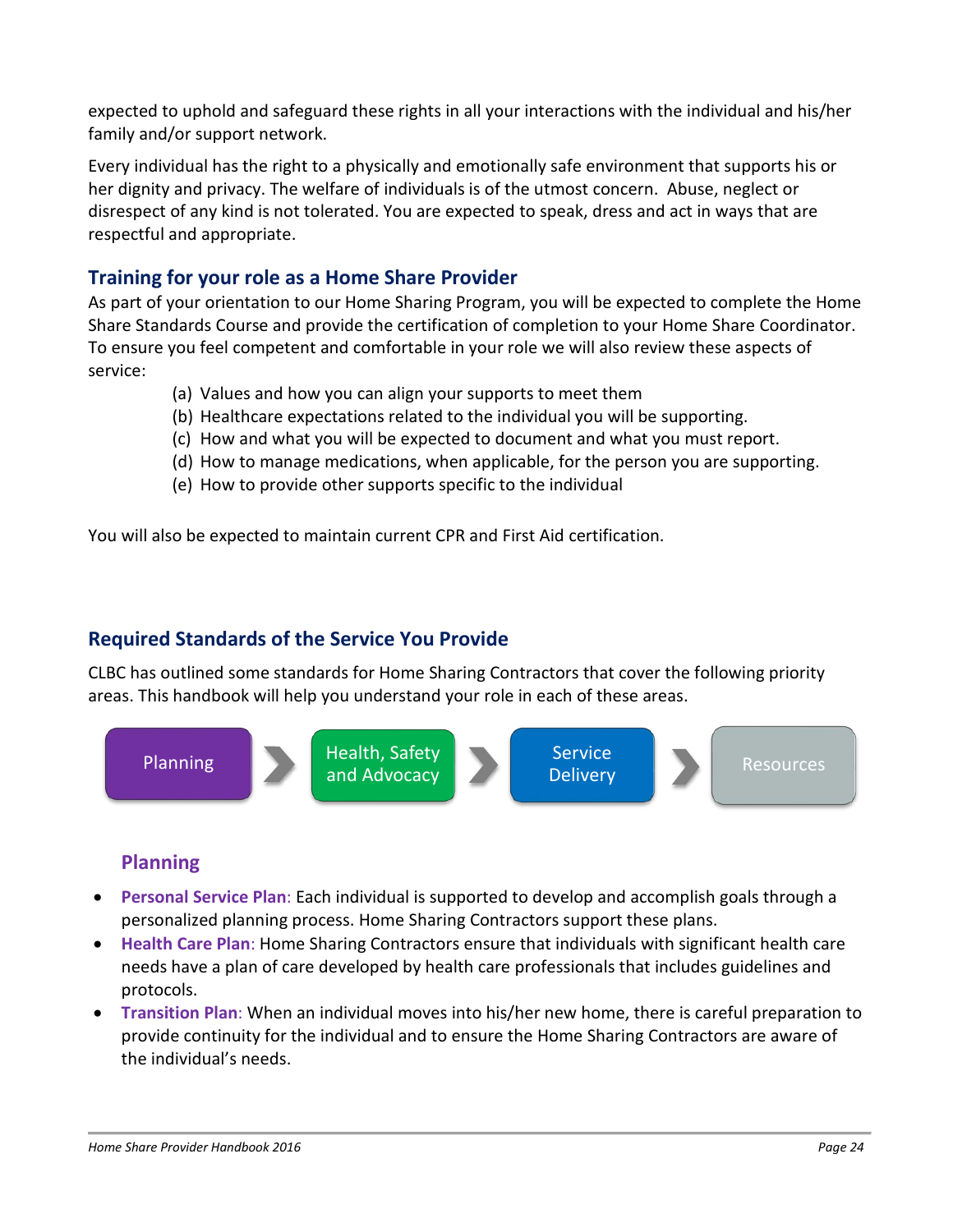#### **Health, Safety and Advocacy**

- **Individual Care and Support**: The home provides an environment that encourages the physical and emotional health and well-being of each individual. Medical and dental needs are attended to for each individual and specific care needs are met for individuals with physical disabilities.
- **Safety and Security**: The home guidelines and procedures are designed for the safety and security of all individuals with particular attention to the special needs of individuals with physical disabilities and those who are unaware of danger.
- **Rights**: Contractors respect every individual's rights and act as an advocate for these rights.
- **Home Atmosphere**: Contractors provide a home-like environment that allows individuals to live a rewarding life.

#### **Service Delivery**

- **Activities**: Each individual has the opportunity to take part in daily activities and participate with as few restrictions as possible in typical home living. Individuals have the opportunity and means to communicate their wishes and feelings, to develop satisfying social relationships, and develop skills that promote maximum independence.
- **Family and friends**: Contractors welcome the involvement of family and friends
- **Community involvement**: Home Sharing Contractors make full and effective use of community resources and initiate community contacts that promote inclusion for all individuals.

#### **Resources**

- **Leadership and Co-ordination of Support**: Home Sharing Contractors are qualified and experienced and have regular, direct contact with each individual receiving service, respite providers, and others involved in the individual's life.
- **Training of Respite Providers**: Home Sharing Contractors ensure that respite providers are familiar with their responsibilities and receive necessary training. Respite providers demonstrate suitability for providing good quality support to the individuals.
- **Guidelines and Procedures**: The home has guidelines and procedures that meet all requirements of health, safety, fiscal responsibility, individual documentation, and record-keeping.
- **Communication and Problem-resolution**: The individual experiences meaningful relationships that promote mutual respect, independence, and quality of life. Communication channels are clear. Effective ways of preventing problems and resolving individual differences are used and encouraged.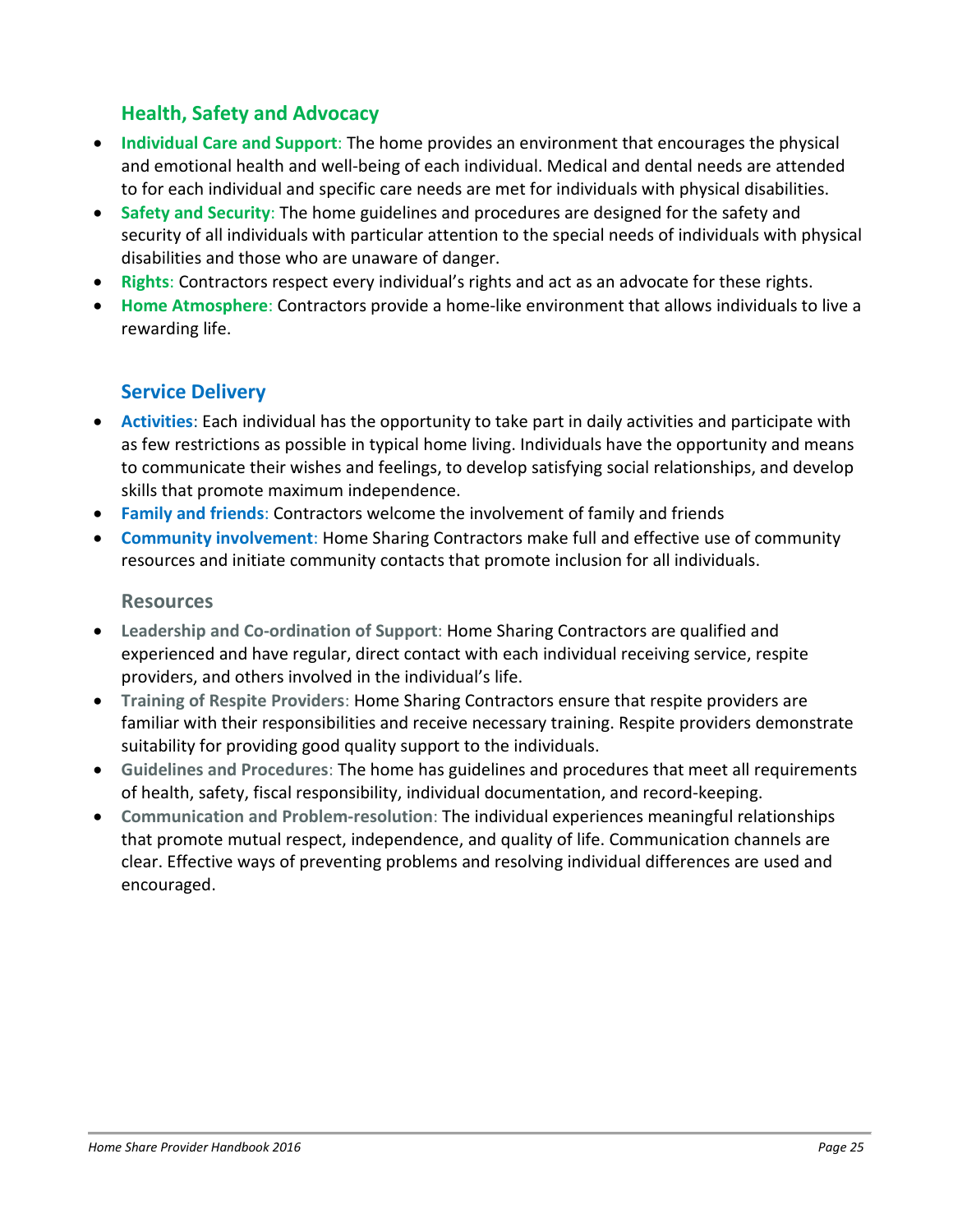# <span id="page-26-0"></span>**PART 2 – BUILDING POSITIVE, SUPPORTIVE AND RESPECTFUL RELATIONSHIPS**

#### <span id="page-26-1"></span>**Making a Good Start**

Pacific Coast Community Resources is committed to planning and facilitating the transition to a new Home Sharing arrangement. We believe that getting off to a good start increases the chances of success over the long term.

Both you and the individual will be involved in planning how the transition will work. Timelines for this transition will vary based on the needs and circumstances of the individual as well as your household. Whether the transition phase is extended or more condensed, you can expect some logistical and emotional impact for everyone involved as you settle into this new arrangement.

# Building a positive relationship is an important first step

#### **Some planning steps to complete before and during the move:**

- Spending time getting to know the individual is paramount. We help you to build your relationship using a graduated approach starting with visits, lunch and/or dinner together, and other shared activities and then moving to an overnight or weekend stay as time allows;
- Any painting, renovations, or physical adaptations to be done involving the individual can be a good way to build relationships
- Determining how the costs of moving will be dealt with;
- Deciding how the individual's personal space and privacy will be arranged. It will be important to ensure that all members of the household understand and agree to respect the individual's personal space and belongings
- Arranging the date when the individual's personal effects, furniture, pets will be moved in so that you have time to complete a thorough inventory of all his/her belongings for your records and for the individual to keep;
- Planning the logistics of the moving day so everyone is comfortable
- Making a list of observations and questions to discuss with your Home Share Coordinator
- Develop an inventory of the individual's identification documents which should include: BCID and/or BC Medical Card; Birth Certificate or Passport, Medical Alert (if applicable) and other relevant documents such as Social Insurance Card or Gold Card. If the individual does not have any of this ID listed, make arrangements to secure any missing documents
- Planning a way to celebrate the move and your new life together!

To ensure a successful arrangement, Pacific Coast Community Resources will be providing regular monitoring and ongoing support. Monitoring will take place at the time of the move, within 30 days, again after 90 days and then every 3 months for the first year of the placement. See our section on Monitoring and Evaluating Your Services for more details about what to expect during these visits. You can read more about our monitoring visits in Section B.

Planning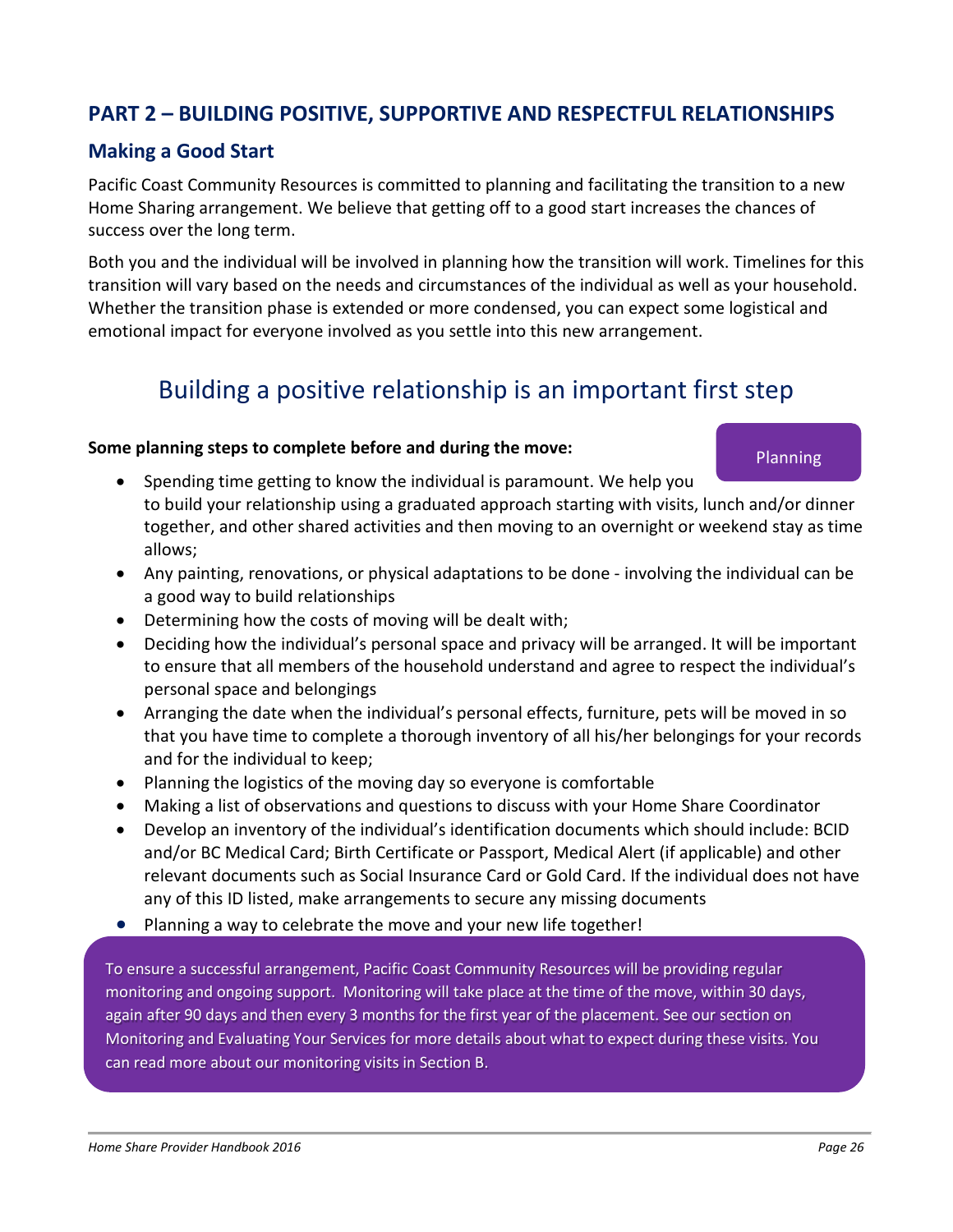#### <span id="page-27-0"></span>**Understanding and Supporting the Individual's Dreams and Aspirations**

Building a successful Home Sharing relationship with the individual involves understanding the individual's desired lifestyle as well as their dreams or aspirations. Pacific Coast Community Resources uses a personal service plan approach to guide services including those offered through home sharing. A personal service plan determines the dreams, goals, strengths, needs, preferences and aspirations of an individual, and guides the delivery of all services. It includes measurable goals and objectives, and is reviewed and revised yearly. This plan is usually developed with the Home Share Coordinator and the individual's family/support network. The individual's personal service plan is your guide in providing support for him or her.

Each individual is supported to develop and accomplish long and short-term goals through a personal service plan. Home Sharing Contractors are part of the planning and implementation team helping to follow through on plans, identify progress, and make adjustments to meet changing needs. You must be familiar with and follow this plan. You will be required to submit a Quality of Life Report on the status of the goals in writing every 6 months.

#### **Understanding the Decision Making Authority**

**As a Home Sharing Contractor, you are not designated as the legal guardian of the individual.** However, because you will be an important part of the individual's life, it is likely that he or she will call on you for support in understanding and making decisions. Your role is a delicate one that requires you to ensure you are not biasing decisions based on your values and beliefs but assisting the individual to consider the options available and the consequences of different choices. **It is important to recognize that you do not have the authority to make legal, financial or health care decisions on** 

**the individual's behalf.** Make sure you understand the legal status of the individual you are caring for, and are clear about who can make decisions if the individual cannot. In cases where the individual is not able to make decisions on their own, one of the following options is likely in place. He/she may have a "Committee of Person" authorized through a Public Trustee, a Representative under a Representation Agreement, or a Temporary Substitute Decision Maker for Health Care Decisions.

More information about representation agreements, as well as plain language versions of *Consent to Health Care and the Role of the Public Guardian and Trustee* or the Office of the Public Trustee at their website listed in this handbook.

Recent legal changes in B.C. describe the Rights of an adult individual to make decisions for themselves, and explains what happens if he or she needs help making decisions. Individuals are presumed to be capable until legally proven otherwise, and the way a person communicates is not a factor in determining capability. Some adults may have representation agreements, through which they have legally designated someone they trust to help manage their affairs and make personal care, financial, health or legal decisions for them. Some may also have an appointed Committee, usually a parent, who acts on their behalf.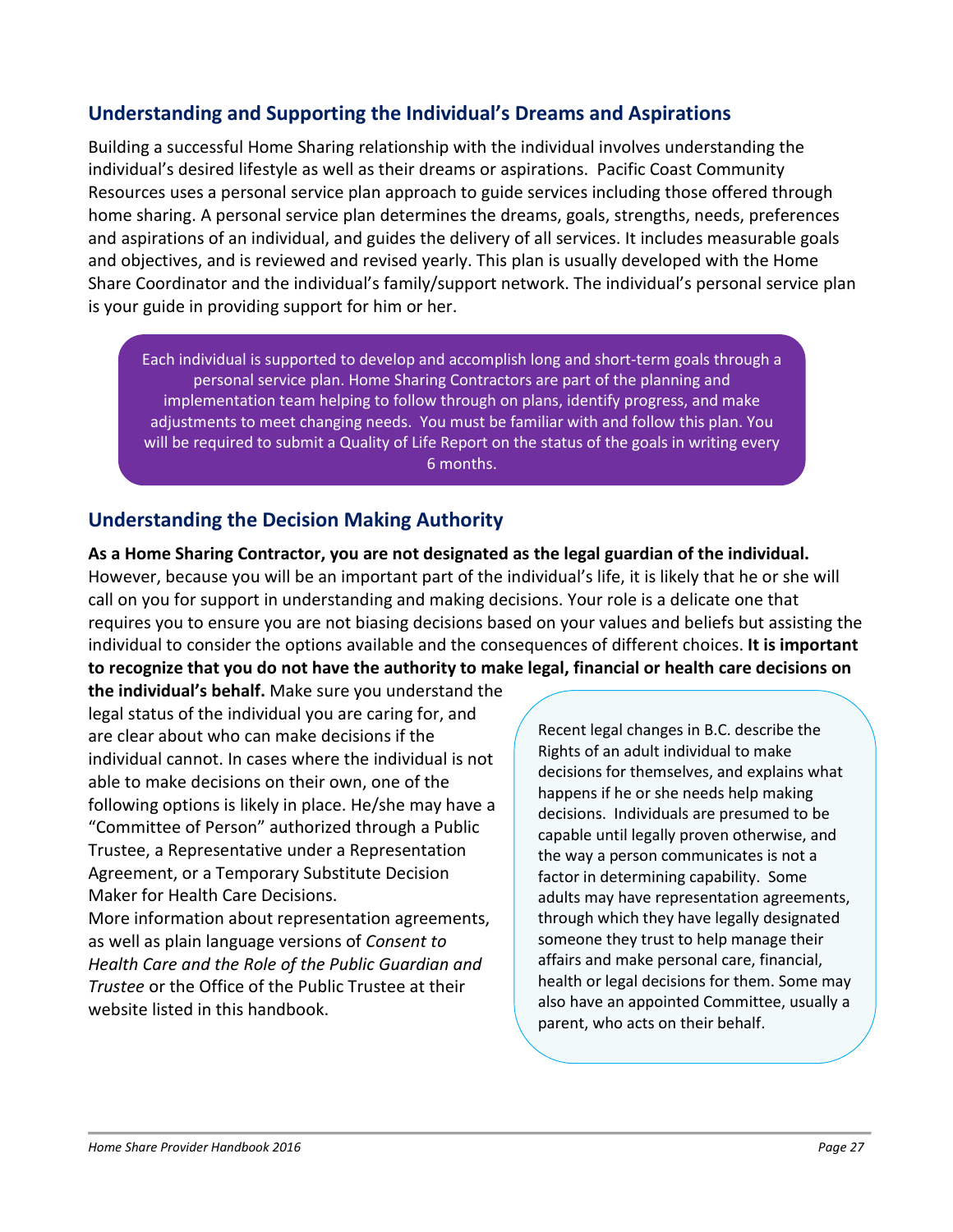#### <span id="page-28-0"></span>**Community Inclusion and Advocacy**

Part of your role is to help broaden the circle of friends and build new social opportunities with the individual. Recreational and other community activities should form a part of what you provide. Ideally, this should happen in natural

settings in the community, with peers if possible. Your choice of activities should be guided by the individuals' personal plan. Individuals are expected to pay for the costs of admission or participation in such activities.

Health, Safety and **Advocacy** 

Be aware of the individual's rights and responsibilities in the community. Stand up for the person if you feel they are not being respected and treated with dignity. Help them to develop their self-advocacy skills, so they can speak on their own behalf in the broader community.

#### <span id="page-28-1"></span>**Religious Activities**

Pacific Coast Community Resources is a non-denominational agency serving people of all religious beliefs. We encourage and support the individual's right to freedom of religious choice. As a Contractor, you will respect and support individual choices and make reasonable accommodations regarding things such as dietary or moral decisions based on religious belief. Do not take an individual to a religious meeting or event without express individual consent.

#### <span id="page-28-2"></span>**Travel**

While many adults can provide their own permission, if you are planning to take a trip outside your home community, be sure you have the correct permissions in place. You must have advance written permission from the appropriate decision

#### Health, Safety and **Advocacy**

maker for any individual who has a Committee of Person or Representative under a Representation Agreement. You must also inform Pacific Coast Community Resources, and carry medical information and emergency numbers with you. If you are crossing into the U.S., you must inform your Home Share Provider, provide proof of citizenship for the individual, appropriate medical insurance coverage and medical information and emergency numbers. In the current environment, travel rules for crossing the border may change, so check before you leave home. If you are leaving your home community with an individual for more than 72 hours, check with the Home Share Coordinator to assess the need for a risk assessment.

#### <span id="page-28-3"></span>**Long Term Visitors**

If you have family or friends visiting you and staying longer than 14 days, prior to their arrival they must provide a written criminal record search completed by their home city or country.

#### <span id="page-28-4"></span>**Sexuality**

Sexuality is a natural part of the development and growth of human beings. It is inherent in expressions and perceptions of self. Individuals have the right to learn about and explore their sexuality and sexual identity in developmentally appropriate ways. Be aware that you are sharing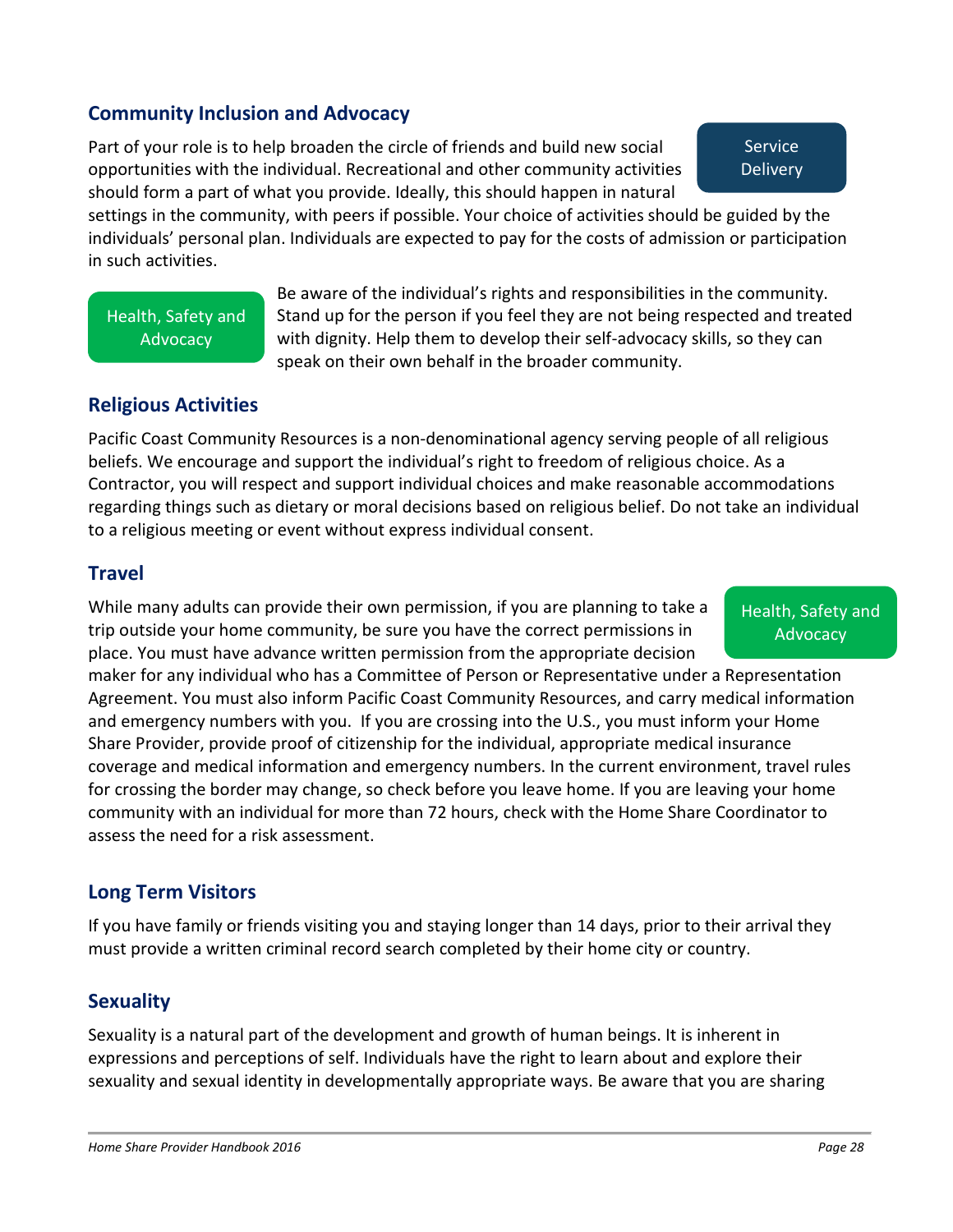common space with the individual and that you need to have ground rules with which you are both comfortable. Clarify individual preferences and expectations about things such as TV shows and videos, touching, and language, and agree on what is appropriate. Then follow the agreement and support the individual to do so as well. Do not impose your own moral choices or judgements on the individual. Inform the Home Share Coordinator of any issues regarding sexuality that arise, and ask for specific training if needed.

### <span id="page-29-0"></span>**Rights and Responsibilities**

Helping the individual exercise his/her rights and understand his/her responsibilities is an important part of your support. The following is a checklist showing expectations of your support:

- $\checkmark$  support the individual to learn about, exercise and advocate for his/her rights (e.g. individuals are supported to vote if they choose to do so)
- $\checkmark$  make sure you have a plain language statement of individual rights available at the home that reflects the philosophy of community living (e.g. dignity of risk, least restrictive environment)
- $\checkmark$  make sure the supports you provide reflects individual rights (e.g. considerations of privacy, confidentiality, and personal dignity)
- $\checkmark$  provide opportunities for the individual to understand and learn to balance his/her rights with the rights of others in the household

Each home sharing arrangement is unique and support is delivered according to the specific needs of the individual. What works in one home will not necessarily work in another. Please be sure to consult with the Home Share Coordinator if you have any questions or concerns about how best to build a positive, supportive and respectful relationship with the individual in your care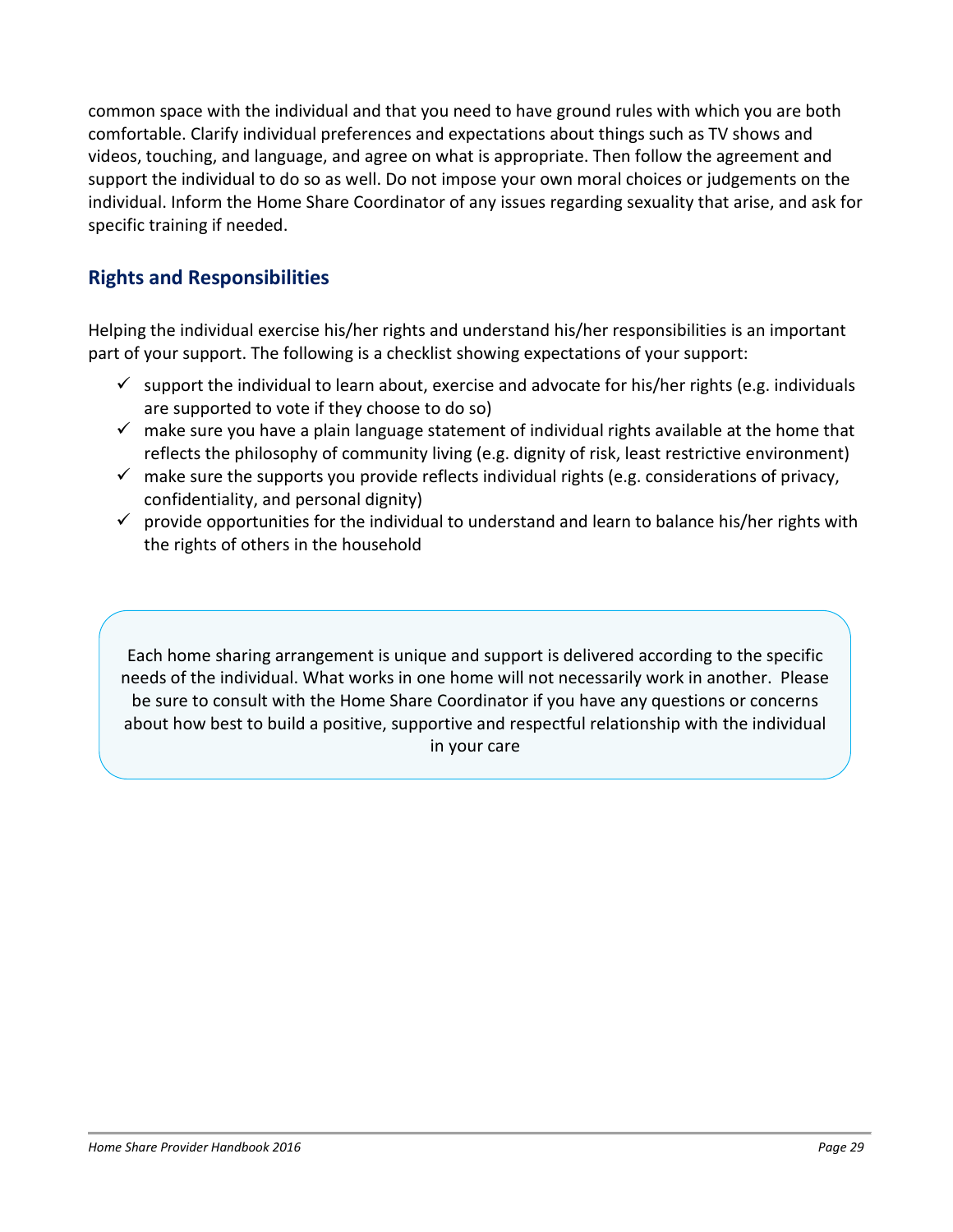# <span id="page-30-1"></span><span id="page-30-0"></span>**PART 3 – ENSURING HEALTH AND WELLBEING**

#### **Care Plans**

Specific plans will help guide the type and level of support you will need to provide.

A care plan describes the assistance and support that he or she needs in daily living. It is tailored to reflect the unique preferences and support requirements of each individual. The individual usually completes it initially, often with assistance from his or her family, and Pacific Coast Community Resources if needed. It is a confidential document that contains personal information, and should be treated as such.

A care plan usually contains information such as the following:

- Personal and emergency contacts
- Description of the person e.g. gifts, talents, likes, dislikes, important issues, triggers for behaviours, potential challenges, significant life experiences
- Description of potential risks such as going missing
- Description of personal support network
- Personal care and health needs including diet, favourite foods, sleeping patterns, washroom routines, therapies, medical and specialist appointments, medications, allergies, and any other medical concerns
- Communication needs and support including preferred learning style and successful teaching strategies
- Community involvement including safety protocols when in the community, preferred activities and supports needed

The care plan is a big help to you – it should guide the care and support you provide.

If you notice significant changes in the person supported, do not wait for a review to bring this to the attention of the family and the Home Share Coordinator.

#### <span id="page-30-2"></span>**Personal Care**

Some individuals need direct assistance with personal care and hygiene routines. If this type of support is needed, these routines will be outlined in the care plan as described above. You are expected to provide personal care in a way that ensures the privacy and dignity of the individual, and promotes the highest level of independence and personal choice possible. This helps the individual

Care Plans are required for all individuals accessing Home share. In addition, Personal Service Plans and/or Health Care Plans and Health Care Protocols will be developed for those with complex health or rehabilitation needs

Health, Safety and **Advocacy**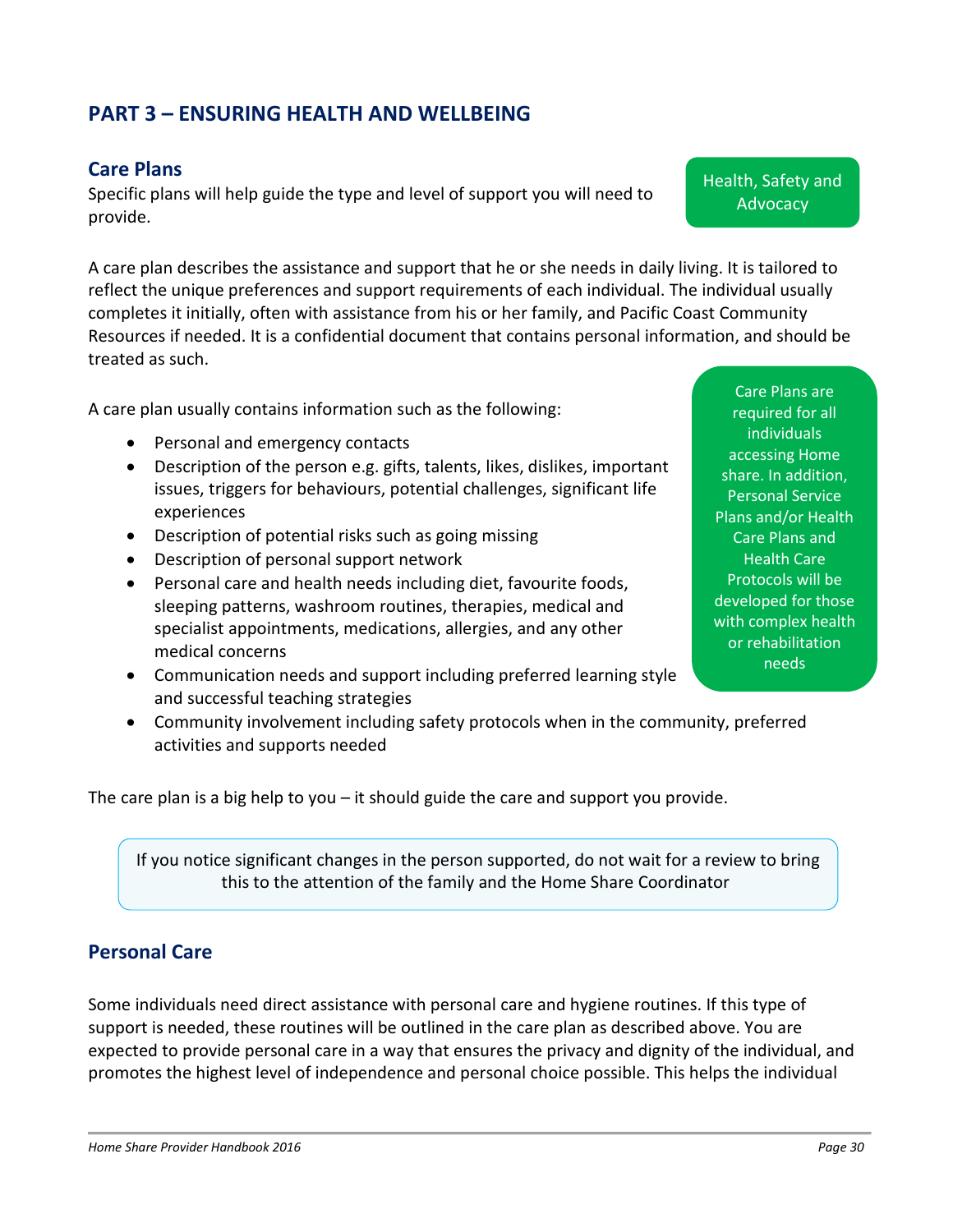learn appropriate touch, language and personal boundaries through consistent modelling. It also provides comfort, consistency of routine and familiarity for the individual while protecting everyone involved. **Do not allow anyone who is not trained in your household to provide personal care.** 

#### **Standards of Personal Care**

Touch and personal interactions are integral components of providing personal care. Make sure you adhere to the following guidelines when touching the individuals, you are caring for:

- Inform the individual of each step
- Gather all the supplies needed
- Allow as much privacy as possible while ensuring safety and comfort
- Let the person feel in control and assist when possible

## **General Health Care**

You are responsible for meeting the health care needs of the individual you are caring for, as per the care plan. This could include using equipment such Health, Safety and Advocacy

as braces or a wheelchair, and following established routines and instructions regarding feeding, allergies or other medical concerns. Only carry out routines that are set out in writing in the care plan. The care plan includes details about when and how to administer prescription and non-prescription medications and procedures and ramifications of missed doses.

Keep all medications in a safe storage place. Some individuals may take their own medications while others may need your support. If you wish, you can set up a medication chart that includes name of medication, dosage and time, with initials. Ask Pacific Coast Community resources for an example if you want to use it. You must complete our Medication Administration and Management competency training if you are involved in supporting an individual with their medications.

You will be required to keep track of all therapy, medical, dental and other health related appointments and, in most cases, attend the appointment with the individual.

You are responsible for keeping informed about any changes to medications or other medical routines, and for ensuring there is enough medication (blister-packed) or supports for other medical needs.

# **Health Care Plans & Health Care Protocols**

A health care plan is required for individuals who have complex health or rehabilitation needs that require professional involvement. It sets out what procedures are required, who can perform them and who monitors them. It includes appropriate protocols such as seizure management, physiotherapy, and/or a delegation of task. It is developed by Health Services for Community Living Branch of Ministry of Health (HSCL), or by one of their contracted service providers. If the individual has a health care plan/protocol, you must have a copy of it and follow it. It may be attached to the care plan.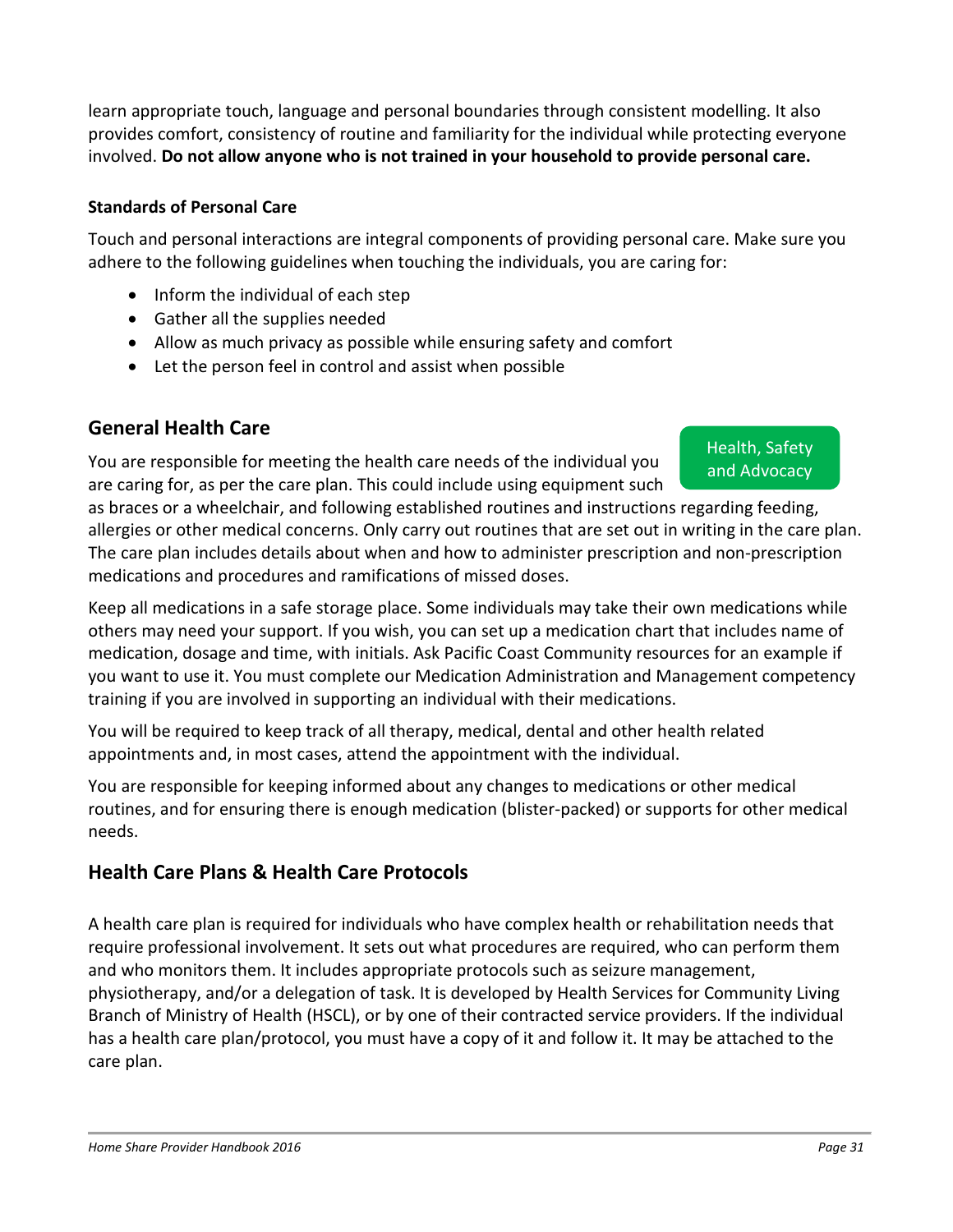#### **Health Care Plan Requirements**

- the health care plan covers areas where the individuals require planned medical / therapeutic support
- qualified health professionals are involved in the development of the health care plan and approve the plan in writing
- individuals, their families, or other supporters are involved in the development of the health care plan
- the health care plan is monitored for its effectiveness in directing health care and changes are made to the plan as needed
- Home Sharing contractors including respite contractors:
	- $\checkmark$  are familiar with protocols outlined and receive training as necessary;
	- $\checkmark$  must ensure that health care is provided according to the health care plan
	- $\checkmark$  are clear on who has the legal authority to make health care decisions, emergency versus ongoing care, and role of the family
	- $\checkmark$  have been informed regarding any representation agreements, committee of person or temporary substitute decision makers that are in place and are aware of their purpose and the role of these decision makers if one has been appointed for an individual

#### <span id="page-32-0"></span>**Behavioural Support Strategies**

Contractors are expected to interact with individuals in valuing and respectful ways that support their rights, safety and dignity. This caring relationship forms the basis for positive and appropriate behaviour. Always strive to assist individuals to develop self-control, self-confidence, self-discipline and sensitivity to their interactions with others.

**Redirection and correction should be a positive learning experience that teaches the individual to control and modify his or her own behaviour. It can include natural consequences, praise, encouragement, modeling, rules, limits and counseling. It must not include punishments such as slapping/spanking or removal of basic rights such as food or privacy.** Supportive and proactive strategies that foster a positive atmosphere can maximize the opportunities for appropriate behaviour.

For example:

- Establishing clear and consistent expectations and explaining them in a simple, straightforward way
- Phrasing limits in a positive way
- Focusing on the behaviour, not the person
- Stating what is expected instead of asking questions
- Giving time for someone to respond to change
- Reinforcing appropriate behaviour with words and gestures
- Ignoring minor incidents
- Observing and anticipating

*Please be familiar with and follow the Community Living B.C. Behaviour Support & Safety Planning - A Guide for Service Providers*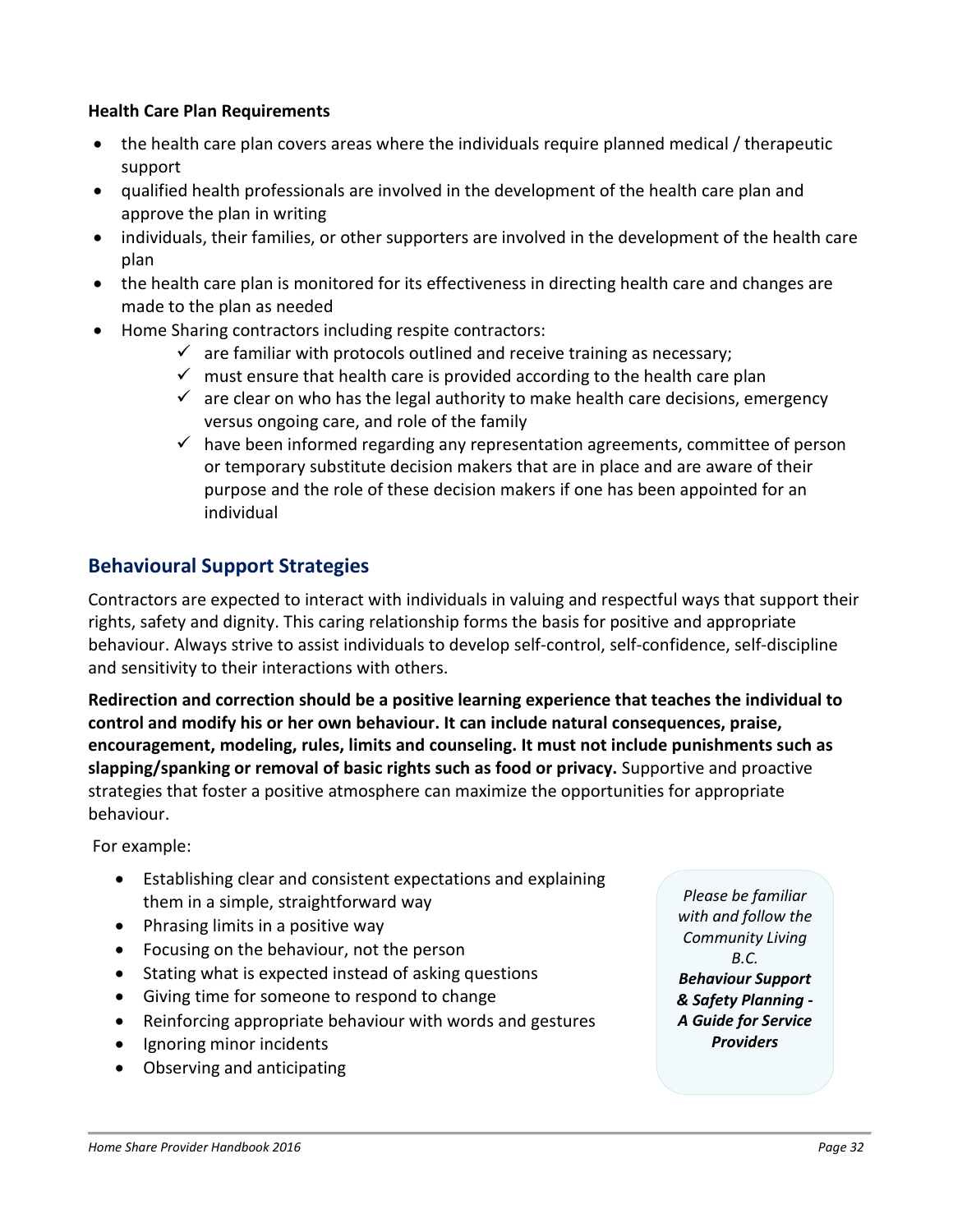#### <span id="page-33-0"></span>**Behaviour Support and Safety Plans**

Some individuals whose behaviour is challenging to the point where it significantly interferes with learning, daily activities, and participation in community activities or is critical or unsafe placing people or the individual in jeopardy, require a Behaviour Support Plan. An accompanying Safety Plan will be included if the behaviour places the individual or others in jeopardy.

**Behaviour support** is a systematic and planned approach to prevent or reduce challenging behaviours and enhance quality of life for individuals. Behaviour support is a set of function based strategies that combine the science of behaviour, information about physical and mental health, and person-centred values. Behaviour support planning focuses on proactive, positive strategies. The goal is to positively address socially significant behaviours and skills in a way that will benefit the individual and all of the people within their social network.

**A Safety Plan** is an individualized, written document designed to support Contractors and others to respond to and de-escalate unsafe behaviour and protect the individual and/or others from harm. Challenging behaviour that

#### Health, Safety and **Advocacy**

is unsafe or of such intensity, frequency or duration that the physical safety of the individual or others is put at risk, requires a plan. A Safety Plan may **only** be developed in conjunction with a Behaviour Support Plan. It is a companion document focused specifically on addressing unsafe behaviours in the context of an overall behavioural approach to improving quality of life. A Safety Plan is a serious further step with additional approval and review requirements.

The strategies in a Safety Plan are designed only to de-escalate unsafe situations and reduce risk of harm. A Safety Plan includes **restricted practices** (defined in the CLBC *Behaviour Support & Safety Planning - A Guide for Service Providers*) and requires certain written authorizations. A Safety Plan can only be developed with the support of a qualified Behavioural Consultant.

As a Contractor, it is essential that you understand both your role in implementing any behaviour support or safety plans that are in place for the individual in your care. You must follow the guidance of the CLBC *Behaviour Support & Safety Planning - A Guide for Service Providers.*

#### <span id="page-33-1"></span>**Prohibited Practices**

Prohibited practices can **never** be used as behavioural techniques, even in an emergency. As a Home Sharing Contractor, you are expected to take all necessary steps to ensure that these prohibited practices are never used. Prohibited practices include:

- Physical or corporal punishment, such as punching, slapping, pulling hair, spraying with water or using excessive physical force
- Punishment, ridicule, neglect, humiliation or retaliation, such as swearing, yelling, demeaning attitude, or name-calling
- Electric shock, including electric prods or Tasers
- Use of noxious substances (i.e. Tabasco Sauce, lemon juice, detergent or pepper)
- Misuse or overuse of a drug for a non-therapeutic or non-medical effect
- Use of a psychotropic drug without medical authorization
- Leaving a person unattended when in any form of approved restraint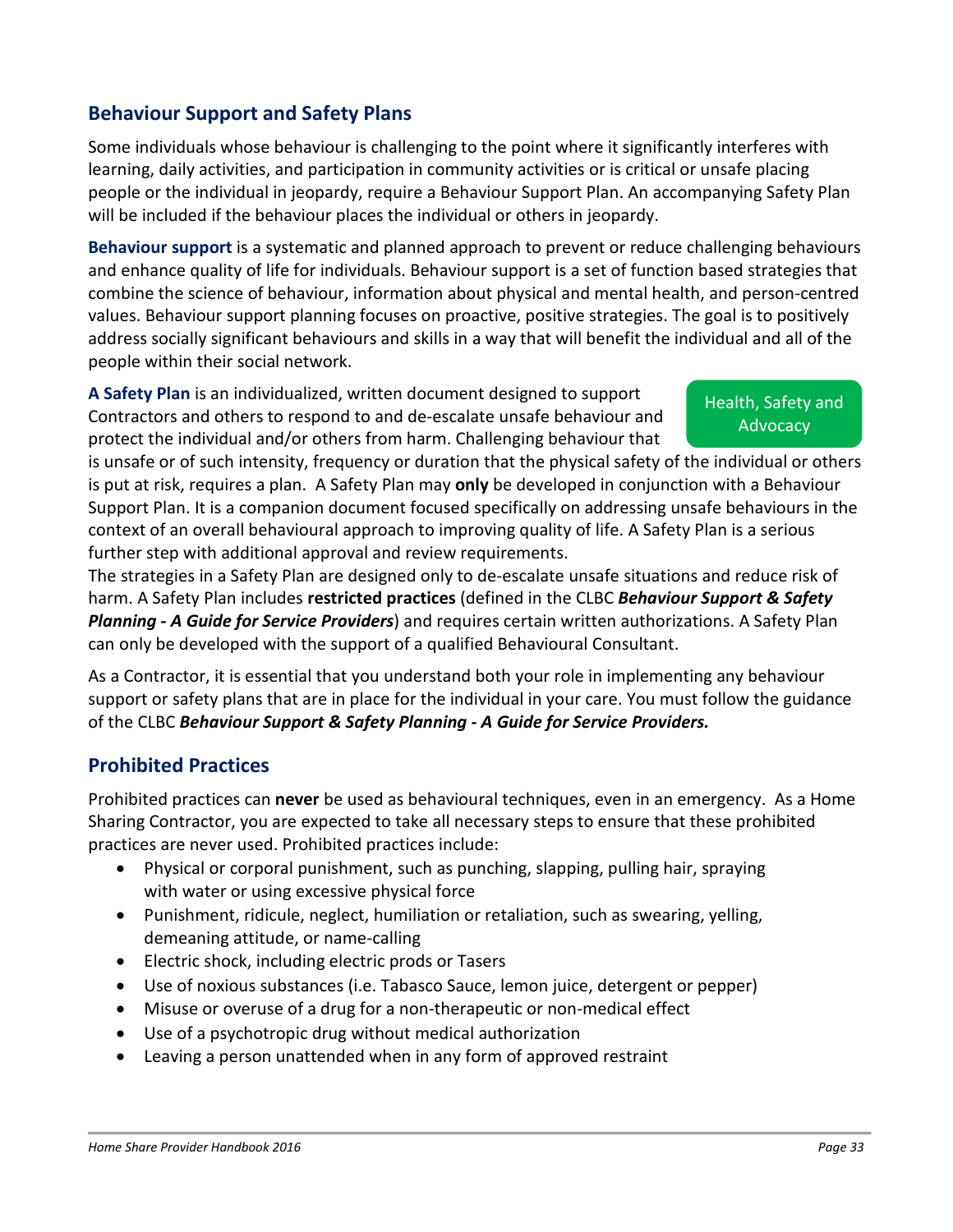- Ongoing removal of personal belongings from a person's environment
- Seclusion i.e. the separation of an individual from normal participation and inclusion, in an involuntary manner. The person is restricted to a segregated area, denied the freedom to leave it, and left alone.

If a situation involving a prohibited practice occurs, intervene and have it stopped immediately. Ensure the individual's safety and well-being and report it as a Critical Incident.

## <span id="page-34-0"></span>**Safety Practices**

You are expected to provide a safe home environment, including adequate fire and other emergency plans, precautions, and procedures. This should include fire procedures. It is recommended that you practice fire and earthquake drills on a regular basis. Identify an emergency response gathering location outside of the home and practice going there during the drills. You must also have fire safety equipment such as smoke detectors and fire extinguishers, and emergency lighting such as a flashlight.

Make sure you have a fully-stocked first aid kit in your home and in your car if you are transporting the individual. Check and restock the kit after every use and at least annually.

- Antiseptic towelettes
- Band-Aids in various sizes
- Sterile gauze and eye pads
- Gauze roll
- Non-allergenic tape
- Large and small pressure dressings
- Roll crepe tensor bandage
- Triangular bandages
- Scissors
- Tweezers
- Safety pins
- Disposable gloves
- Ice pack
- Mouth shield for CPR (child and adult)
- Protective eye goggles

#### **Ongoing Safety Monitoring**

The Home Share Coordinator will have conducted an initial safety visit when you first applied to be a Home Sharing contractor. We will continue to conduct annual safety visits as part of our monitoring practices outlined in Section B of this handbook. This practice helps to ensure a safe environment for the individual. We encourage you to use this list as a regular check and to self-monitor and evaluate the safety of your home environment regularly. We will provide you with a copy. For more information on home safety, go to the website listed on the back of this handbook.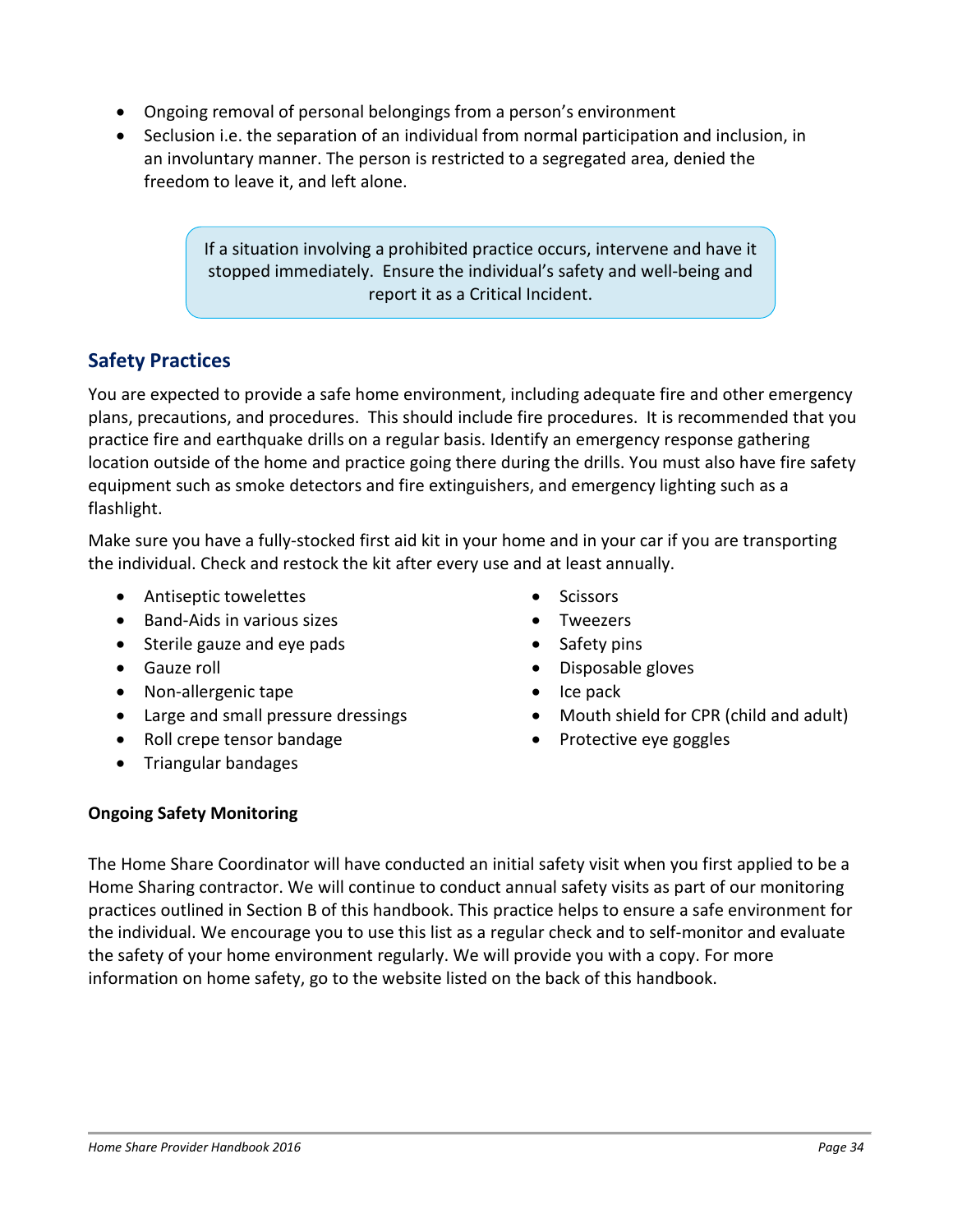# <span id="page-35-1"></span><span id="page-35-0"></span>**Part 4 – Handling and Reporting Emergencies and Other Incidents**

#### **Handling Emergencies**

An emergency is a situation that places an individual or a caregiver at risk, and/or that requires the assistance of a doctor, nurse, or 911. Examples include a fire, vehicle accident or earthquake.

**Call 911 if it is a medical or safety emergency**. Contact your Home Share Coordinator, the family, or designated emergency contact if the family is not available.

#### **You are required to report all incidents to Pacific Coast Community Resources**

#### **Important Tips**

- $\checkmark$  Keep emergency phone numbers for fire, police/ambulance, poison control, and Pacific Coast Community Resources along with the individual's emergency contact numbers and information readily available
- $\checkmark$  Make sure you have a completed Hospital Transfer Form
- $\checkmark$  Ensure you have an up to date Authorization for Release of Information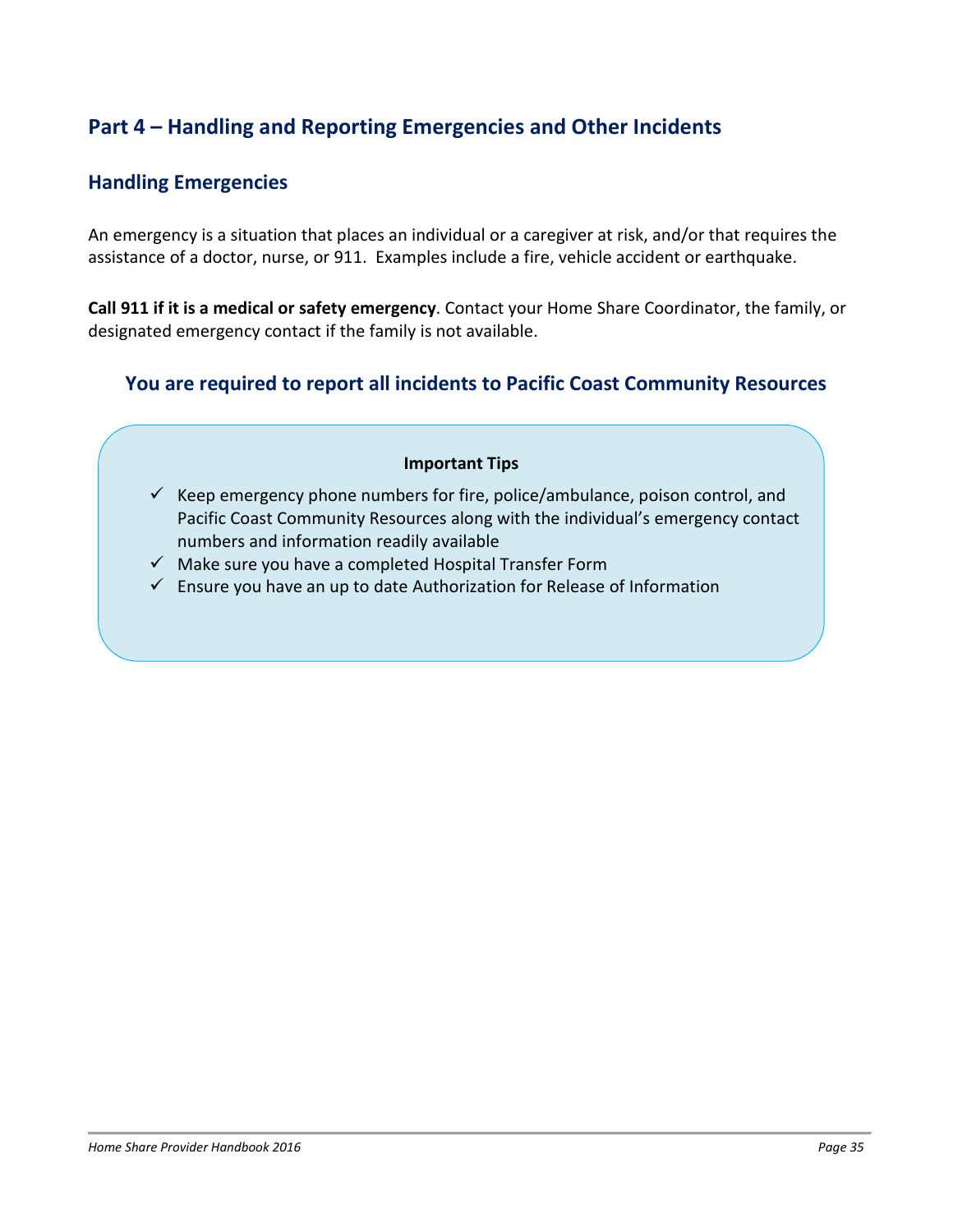#### <span id="page-36-0"></span>**Critical Incident Reporting**

#### Reporting Emergencies and Other Incidents

Reporting the incidents that arise in an individual's life helps us to understand and respond more effectively to their needs. As a Contractor, you are required to report to the Home Share Coordinator all incidents even those that may feel less significant to you such as cuts and bruises.



police involvement

• suicide or attempted suicide

If you witness or are involved with a critical incident, you **must**:

- $\checkmark$  contact the individual's family as outlined in consents
- $\checkmark$  contact the Pacific Coast Community Resources Home Share Coordinator
- $\checkmark$  complete a critical incident report as outlined below

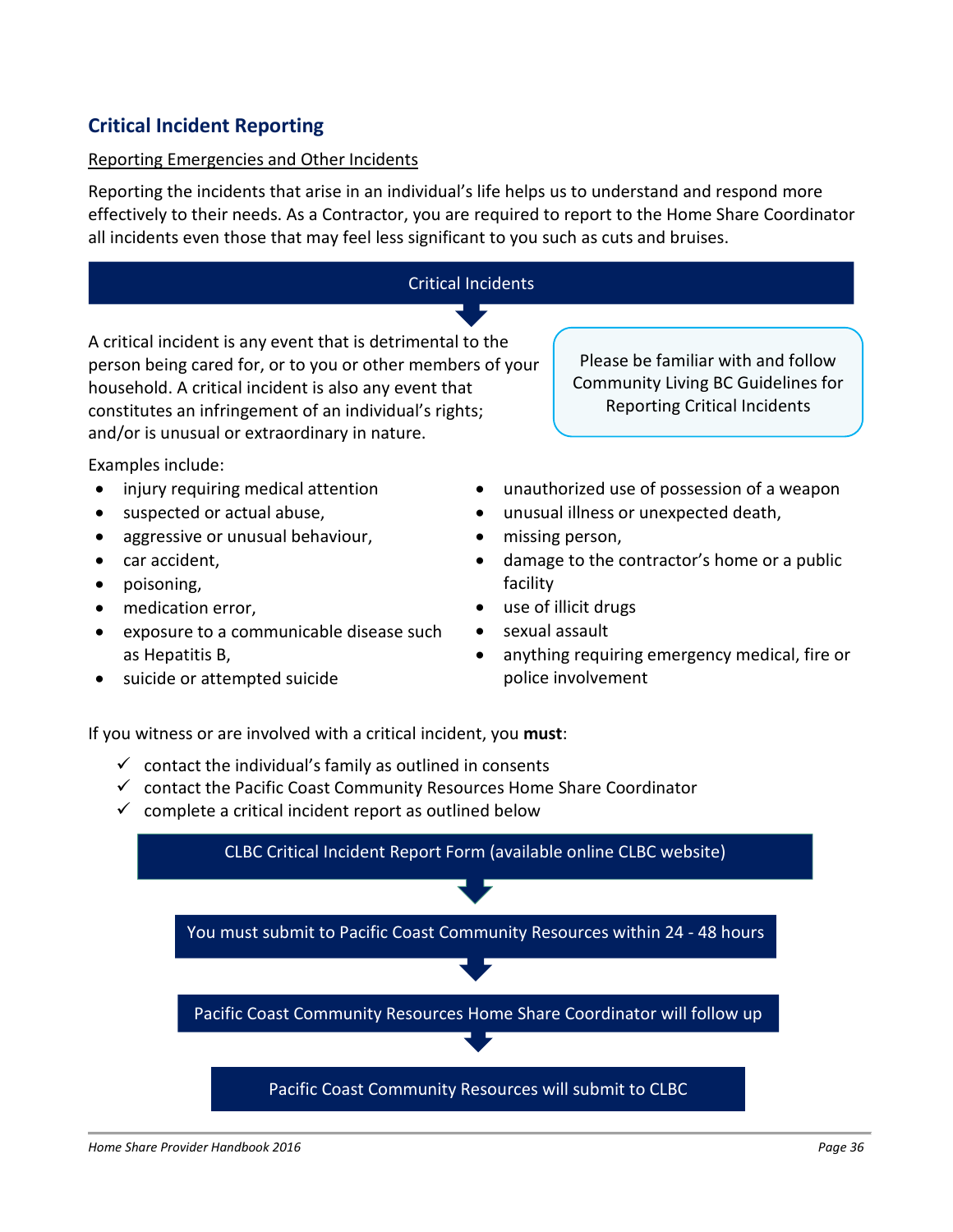# Other Incidents

Other incidents are less significant but important to report. These include fall, cuts, or other minor injuries that do not require medical attention. Call the family (as required and with consents some may not want to be alerted about these types of incidents) and PCCR Home Share Coordinator and complete an in house report



#### **Missing Person**

Individuals should be supported to explore their neighbourhood and review basic safety practices to minimize the risk of becoming lost or confused.

The Home Sharing Contractor, if applicable, must follow the missing or wandering person protocol provided by Pacific Coast Community Resources that can be referenced by all who support the individual. The protocol should include a recent photograph and a list of the individual's favourite locations or likely places to search. It should also clearly indicate the specific conditions under which the individual should be considered missing. A missing or wandering person is a reportable critical incident. Home Sharing Contractors must be guided by that policy when reporting this type of event.

#### <span id="page-37-0"></span>**Abuse and Neglect**

Individuals served through our Home Sharing Program, like all members of our community, have the right to live, work, play, learn, and participate in everyday activities in a safe and secure environment, free from abuse or neglect of any kind. No form of abuse or neglect will be tolerated. As a contractor, you are strictly prohibited from subjecting the individual to such abuse or neglect, or from allowing an individual to be abused or neglected by others while in your care. You are expected to protect those you support from abuse and neglect. Abuse or neglect of an individual by a contractor is grounds for immediate termination of the agreement, and may also result in future legal action.

**Abuse** is the deliberate mistreatment of an individual that causes physical, mental or emotional harm, or damage to or loss of assets. Specific types of abuse include: physical, psychosocial or emotional, verbal, sexual, financial, and medication abuse.

**Neglect** is defined as any deprivation of an individual's requirements for food, shelter, medical attention or supervision that endangers the safety of an individual. It includes any failure to provide necessary care, assistance, guidance, basic necessities or attention to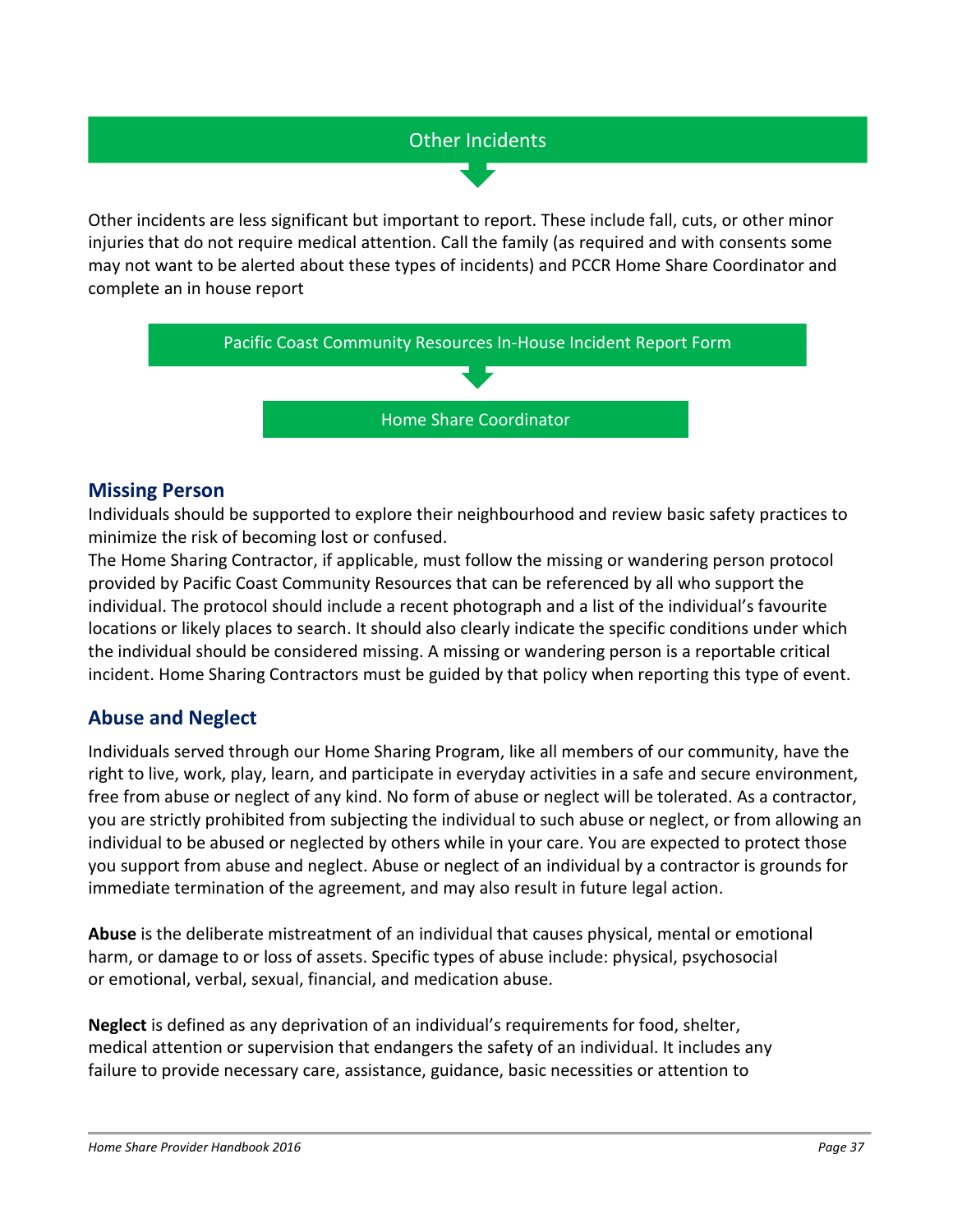an individual that causes, or is likely to cause, serious physical, mental or emotional harm or substantial damage to or loss of assets.

**If you suspect that an individual may have been abused or neglected**, you must report it. Follow these steps:

- Ensure the immediate safety and well-being of the person.
- Seek medical attention if needed.
- Notify the police if it is an emergency.
- Notify the Pacific Coast Community Resources Home Share Coordinator immediately
- Complete a Critical Incident Report form and return to the Pacific Coast Community Resources Home Share Coordinator.
- Cooperate fully with any investigation by police and/or Community Living B.C., the Office of the Public Trustee or the Regional Health Authority.

It is not your responsibility to notify the family; that is the responsibility of the Home Share Coordinator.

## <span id="page-38-0"></span>**Other Health and Safety Considerations**

#### **Nutrition**

Part of your responsibility is to meet the nutritional needs of the individual you live with. Use Canada's Food Guide as a reference for meal planning. Encourage individuals to make choices within the substitution guidelines of the Food Guide. Follow any nutritional plans and preferences in the care plan, including any food preferences, intolerances or allergies. Handle food safely, paying particular attention to adequate cooking and proper refrigeration. We encourage you to take a Food Safe course.

#### **WASH HANDS**

Wash your hands with soap and hot water for at least 20 seconds after you have had contact with blood or other body fluids, after going to the bathroom, before preparing or eating food, and after removing latex gloves. Use hand lotion to help keep your hands from becoming chapped or irritated. Intact skin is your first defense against infection!

#### **Standard (Universal) Precautions**

Observe basic cleanliness routines such as regular hand washing, and understand and follow standard health precautions at all times when providing personal care for an individual. Always treat blood and other bodily fluids as potentially dangerous. Use latex/vinyl gloves when providing personal care that involves blood or other body fluids, or when touching non-intact skin or items/surfaces contaminated with blood or body fluids. Disinfect contaminated surfaces, items and materials with bleach or in the dishwasher or microwave. For more details on standard precautions, check out the website listed on the inside cover of this handbook.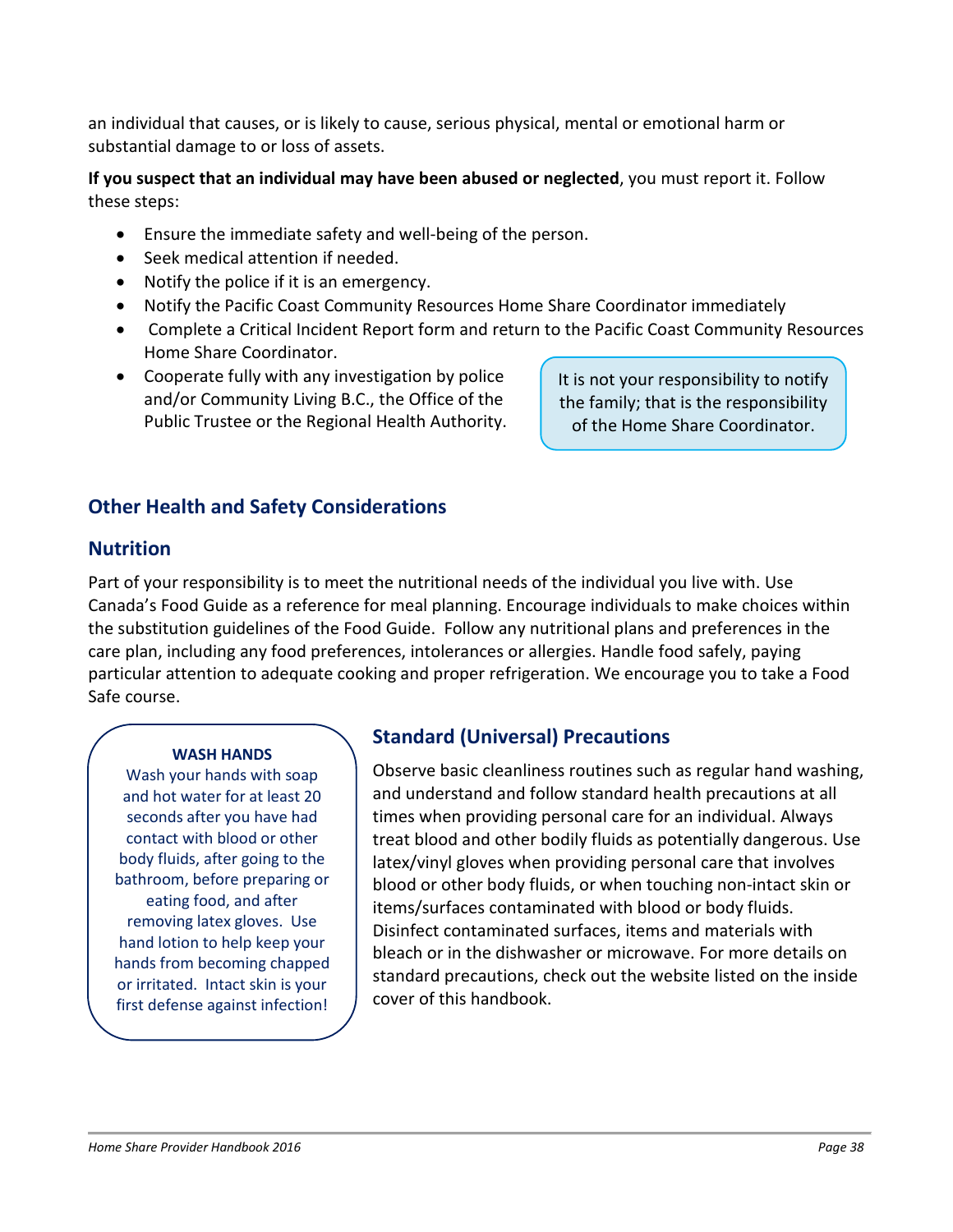#### **Immunizations**

You may want to consider immunizations against Hepatitis A, Hepatitis B and influenza. You are responsible for arranging your own immunizations, blood tests and boosters.

Please Note that if the individual we have placed in your care is a carrier of Hepatitis B, you will be notified and we strongly advise you to be immunized. If you choose not to be immunized, we may not consider you as a contractor for someone who is a Hepatitis B carrier. We also suggest that you do not perform personal care duties.

#### <span id="page-39-0"></span>**Support during a Hospital Stay**

Sometimes you may have to transport or accompany an individual to the hospital. If it is a planned stay, be sure to advise the Home Share Coordinator in advance and have the necessary consents and paperwork in place for the authorized treatment. This type of visit should be part of the overall care plan and involve advance planning with the team supporting the individual.

If it is an emergency, notify the Home Share Coordinator and if it is deemed critical, arrange to meet them at the hospital. Remember to bring the individual's most recent Authorization for Release of Information form that authorizes treatment in the case of a medical emergency.

At the hospital, you should act as the person's advocate; support them and provide information to medical staff as required. **You are not authorized to sign consent forms on behalf of the individual** or carry out medical or nursing duties.

Be aware of the individual's rights and dignity while being cared for in the hospital. Advocate on their behalf if needed. Inform Pacific Coast Community Resources if you have any concerns about the care or treatment the individual received while in hospital.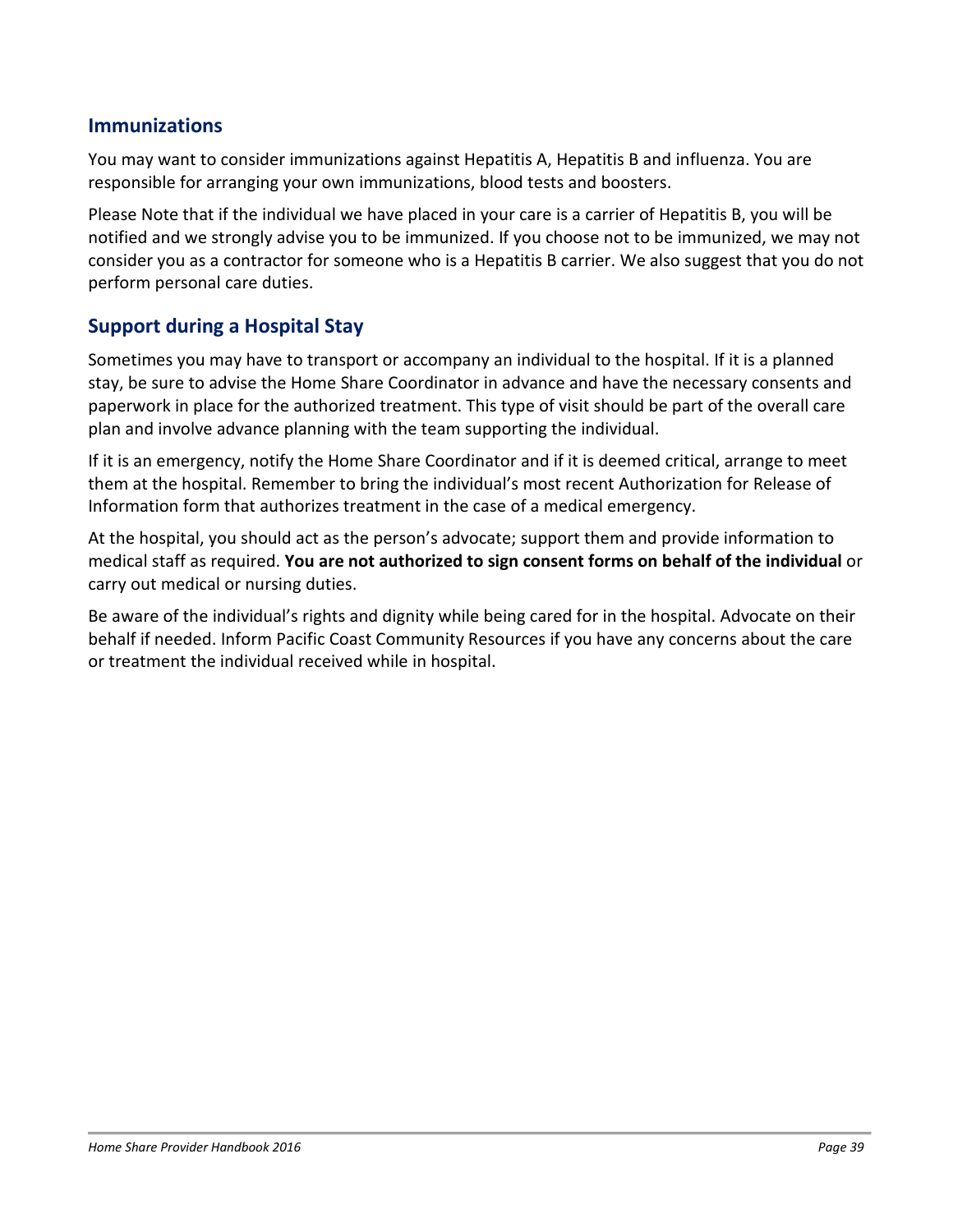# <span id="page-40-1"></span><span id="page-40-0"></span>**Part 5 – Taking Care of Yourself**

#### **Self-Care is Important**

There are many positive benefits and opportunities to being a Home Sharing Contractor. You may also experience stresses and challenges - mental, emotional and physical, which impacts you and the other members of your household. Practicing regular self-care is important so you will have the ability to provide care to the individual you support.

The following are some other things you should be aware of in order to protect and take care of yourself and make the Home Sharing experience a positive one for everyone involved.

#### <span id="page-40-2"></span>**Illness or Other Circumstance Impacting Your Capacity to Fulfill Your Role**

It is expected that you notify Pacific Coast Community Resources immediately if develop a serious illness or are otherwise unable to fulfill your role as a Home Sharing Contractor.

#### <span id="page-40-3"></span>**Respite**

Respite arrangements can be flexible to meet your needs and schedule. Services may be provided in your home when you are away or the individual may stay at

Resources

the respite care provider's home. We strongly encourage you to make use of this provision. respite providers will be contracted and supervised directly by you as outlined in your Agreement.

Please note the following guidelines for respite care:

- 1. You are directly responsible for selecting, hiring, training, supervising and paying each respite provider;
- 2. You continue to be responsible for all the services provided to the standards outlined in your agreement with us and this handbook even when the respite provider is providing services for you in your absence. This means you must actively supervise the respite provider and ensure they:
	- a. Have the qualifications, valid first aid and other certificates required
	- b. Meets the background/criminal record check requirements
	- c. Have been oriented and trained by you to effectively meet the needs of the individual(s)
	- d. Complies with all the same standards that you must meet including CLBC standards and policies and all standards outlined in your agreement and handbook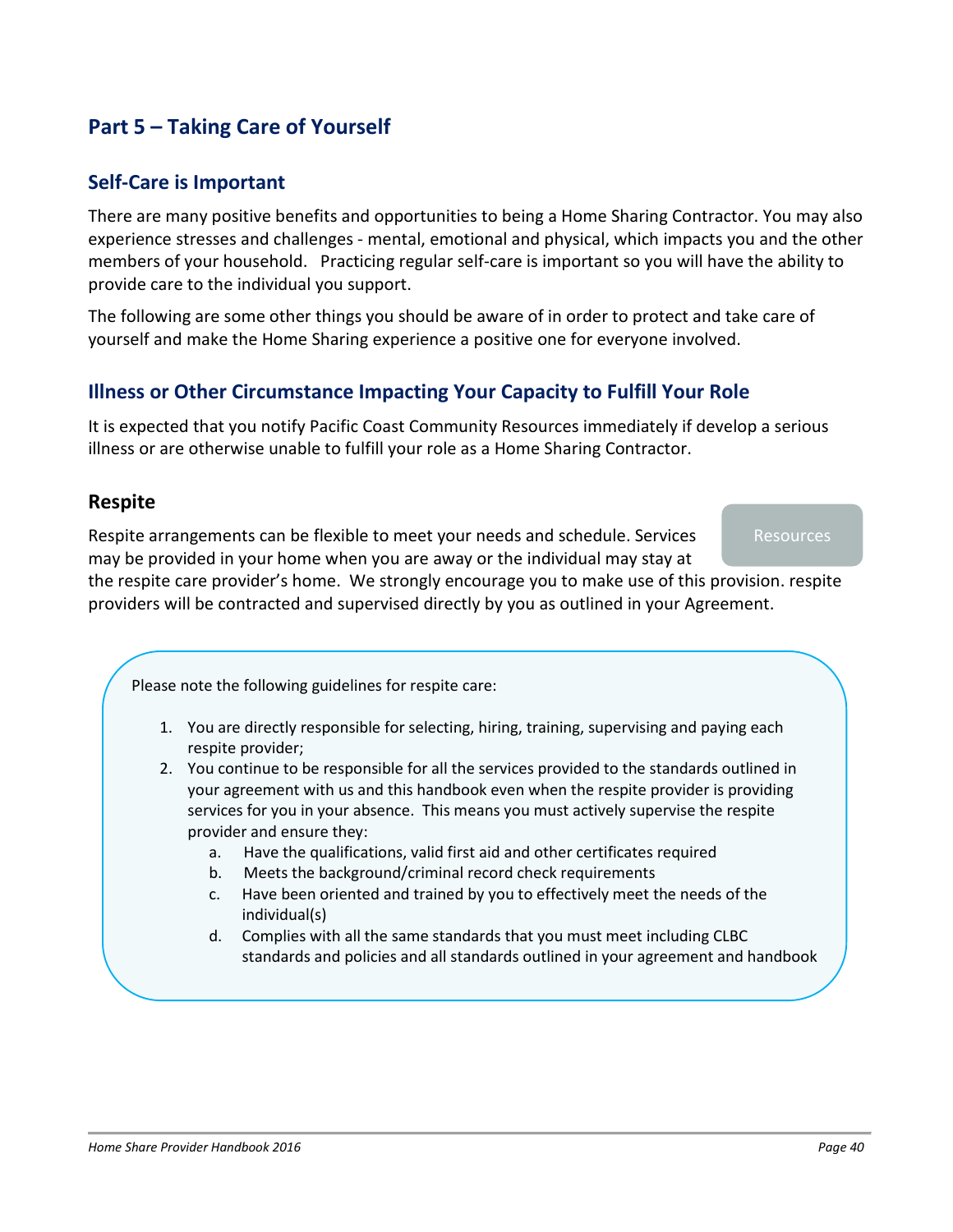#### <span id="page-41-0"></span>**Substance Use (& Abuse)**

Pacific Coast Community Resources supports a healthy, smokefree environment. Contractors should use common courtesy around people they live with. Specific guidelines for smoking should be mutually agreed upon between you and the individual/family before service begins. These include refraining from smoking in the same room or vehicle as the person being cared for, or smoking only outside or in a designated room.

If using alcohol, be sure that your judgement is not impaired while providing support to the individual. It is unacceptable for you to be under the influence of illegal drugs.

#### **Training and Professional Development**

Pacific Coast Community Resources provides training events and professional development opportunities. Connecting with other Home Share Providers is an opportunity to create a support network and we encourage you to participate in these events as well as other opportunities offered in the community. We welcome suggestions regarding topics that are important to you.

#### <span id="page-41-1"></span>**Violence Prevention**

Some individuals may have behaviours that could cause harm if not appropriately managed. Familiarize yourself with CLBC's Behaviour Support & Safety Planning - A Guide for Service Providers, as well as any issues and strategies about behaviour in the individual's care plan, behaviour support plan and/or health care protocols. We also suggest you take Crisis Intervention Training /Mandt available through Pacific Coast Community Resources. This type of training may be mandatory as part of your Agreement to serve an individual. Health, Safety and Advocacy

#### <span id="page-41-2"></span>**Additional Employment**

You may engage in other contracted work, employment or business activities, provided that it does not interfere with the provision of Home Sharing as per your agreement and does not constitute a conflict of interest. In carrying out other work, you are not permitted to use Pacific Coast Community Resources property, equipment or premises, represent Pacific Coast Community Resources or bring Pacific Coast Community Resources into disrepute.

# <span id="page-41-3"></span>**Conflict of Interest**

A conflict of interest is a situation in which a person is in a position to derive benefit from actions or decisions made in their official capacity.

Be sure to recognize your capacity to balance your responsibilities as a Home Sharing Contractor with other employment you might take on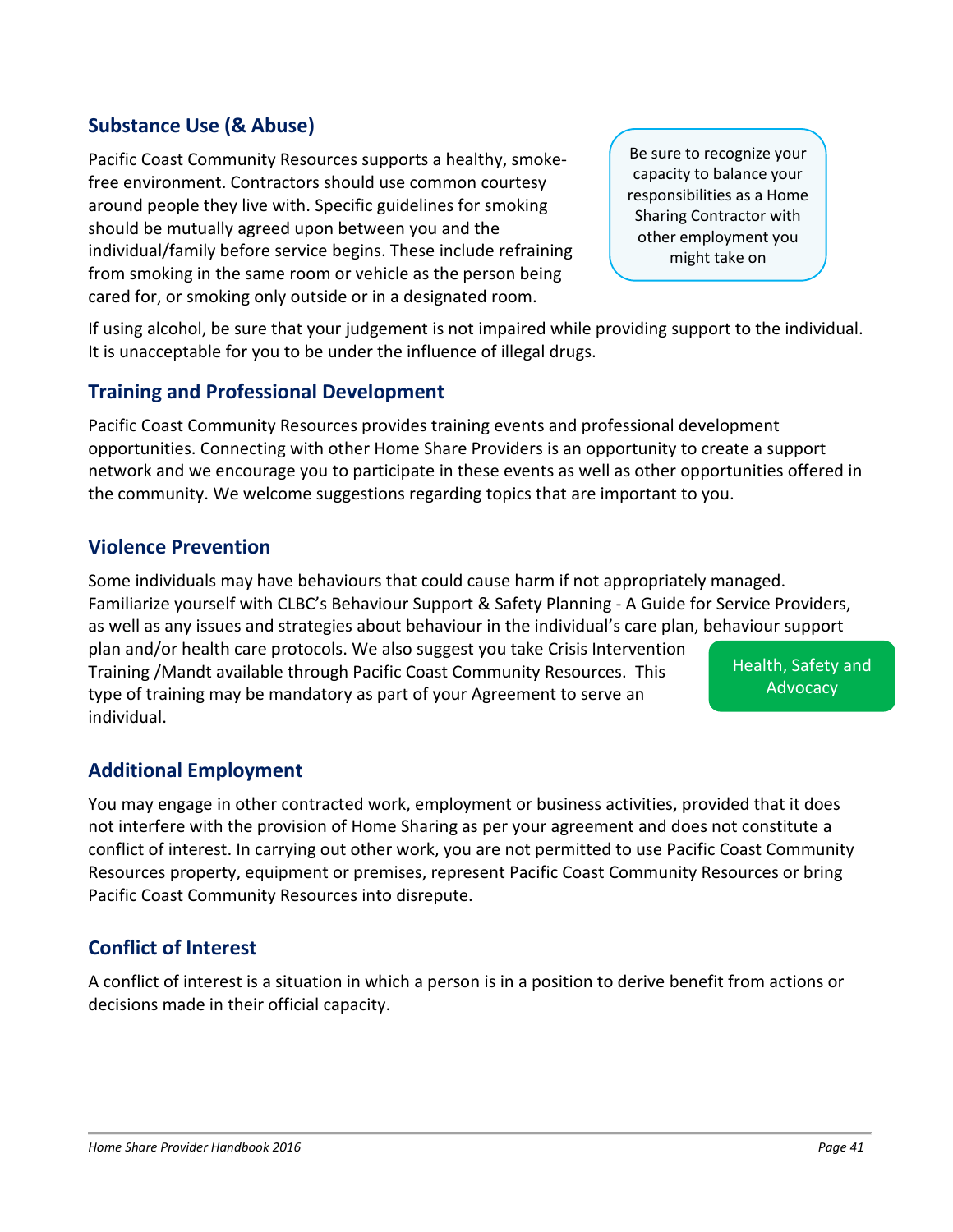As a contractor you could be in a conflict of interest if your activities, financial interests, other employment or private affairs conflict with the best interests of the supported individual and/or Pacific Coast Community Resources.

Contractors should take care to avoid a conflict interest or the perception of a conflict of interest. The following examples are intended to help guide your judgement in this regard:

- The selling of goods or services or entering into a business relationship with the supported individual or members of his or her family/support network.
- Ensuring that other contracts or employment do not interfere with your ability and availability to provide Home Sharing supports or services.
- Contractors or their family members, friends and associates accepting gifts, donations or in any manner gaining a financial advantage through their relationship with the supported individual.

If you have questions or concerns regarding conflicts of interest, please contact your Home Share Coordinator to discuss further.

We wish to thank you again for welcoming an individual into your home and providing a shared living experience that promotes opportunities for personal growth, self-determination, community inclusion and full citizenship. We encourage you to use this handbook and the other resources we have to offer.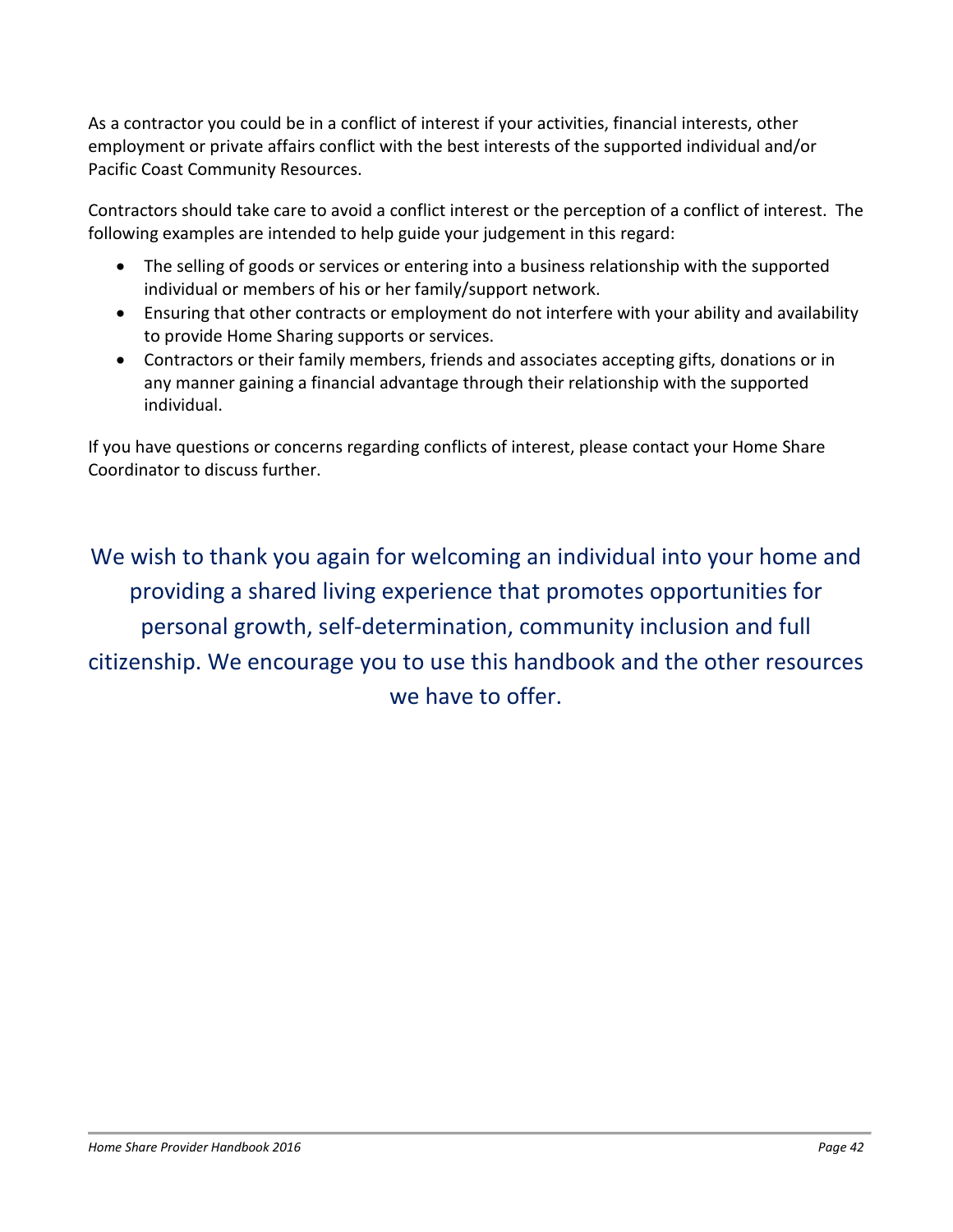# <span id="page-43-0"></span>**Section D - Resources**

# <span id="page-43-1"></span>**USEFUL CONTACTS FOR CONTRACTORS**

| <b>Pacific Coast Community Resources</b>                                                                                               | <b>Community Emergency Contacts:</b>                                                                                                                                                                                  |  |  |
|----------------------------------------------------------------------------------------------------------------------------------------|-----------------------------------------------------------------------------------------------------------------------------------------------------------------------------------------------------------------------|--|--|
| <b>Pacific Coast Community Resources Inc.</b><br><b>Physical Address:</b>                                                              | <b>Poison Control Emergencies</b><br><b>Poison Control Non Emergencies</b>                                                                                                                                            |  |  |
| <b>Mailing Address:</b>                                                                                                                | <b>RCMP</b>                                                                                                                                                                                                           |  |  |
| Phone:<br>Fax:<br><b>Emergency Response Number</b><br>Please contact your Home Share Coordinator for after hours emergencies<br>Phone: | <b>Community Living BC (Adult Services)</b><br><b>Hotlines</b><br>• Mental Health Hotline<br>310-6789 BC Crisis Line<br>Do not add 604, 778 or 250 before the number<br>• Suicide Prevention Hotline<br>1-800-SUICIDE |  |  |

# <span id="page-43-2"></span>**Websites of Interest**

| $\bullet$ | Pacific Coast Community Resources Inc.                                     | www.pccri.com                                        |
|-----------|----------------------------------------------------------------------------|------------------------------------------------------|
| $\bullet$ | <b>Employment Standards</b>                                                | www.labour.gov.bc.ca/esb                             |
| $\bullet$ | WorkSafeBC                                                                 | www.worksafebc.com                                   |
| $\bullet$ | Government of Canada-Public Safety                                         | www.safecanada.ca                                    |
| $\bullet$ | Canada Customs and Revenue Agency                                          | www.ccra-adrc.gc.ca                                  |
| $\bullet$ | Ministry of Social Development and Social                                  |                                                      |
|           | Innovation (MSDSI)                                                         | www.gov.bc.ca/hsd                                    |
| $\bullet$ | Office of the Public Trustee & Guardian                                    | www.trustee.bc.ca                                    |
| $\bullet$ | Appropriate language                                                       | www.esdc.gc.ca/eng/disability/arc/words images.shtml |
| $\bullet$ | Multiculturalism                                                           | www.embracebc.ca                                     |
| $\bullet$ | Human Rights                                                               | www.bchrt.bc.ca                                      |
| $\bullet$ | Criminal Records Review Program                                            | www.pssg.gov.bc.ca                                   |
| $\bullet$ | Ministry of Children & Family Development                                  | www.mcf.gov.bc.ca                                    |
| $\bullet$ | Health standard precautions                                                | www.bchealthguide.org                                |
|           | <b>Community Living BC</b>                                                 | www.communitylivingbc.ca                             |
| $\bullet$ | Information & Privacy Commissioner                                         | www.oipc.bc.ca/                                      |
| $\bullet$ | Health Services for Community Living                                       |                                                      |
|           | www.vch.ca/your health/health topics/health services for community living/ |                                                      |
| $\bullet$ | Disability Alliance                                                        | www.disabilityalliancebc.org/                        |
| $\bullet$ | Inclusion BC                                                               | www.inclusionbc.org/                                 |
|           |                                                                            |                                                      |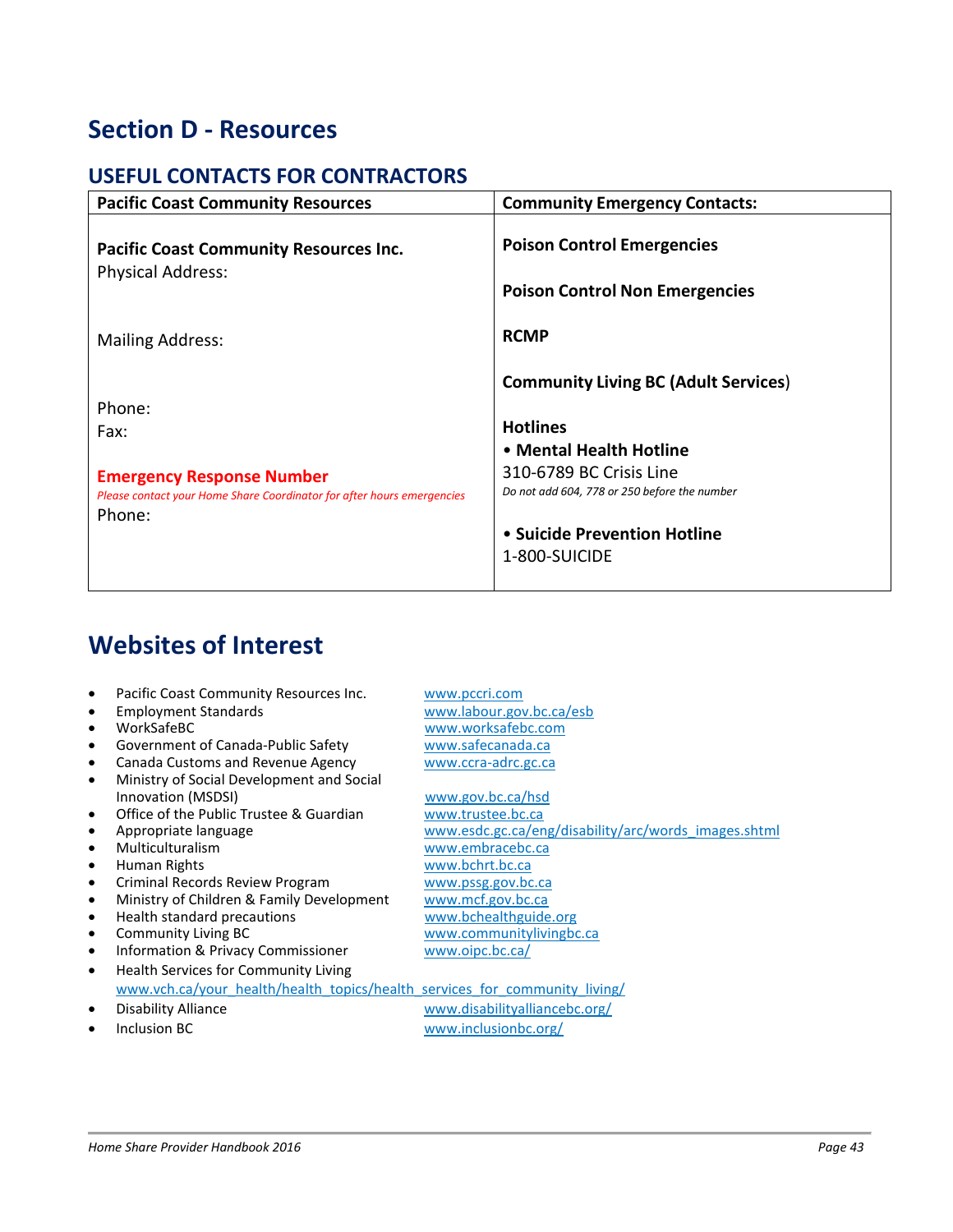<span id="page-44-0"></span>**DISPUTE RESOLUTION PROTOCOL** (when a dispute becomes formalized in writing)

This chart supplements but does not replace the language in # 11 of your agreement with us.



**Stage 4 – Courts** – Unless there is a question of law in which the arbitrator has no jurisdiction, resolutions at Stage 3 will be final and binding with no option to take to court. If there is a question of law, a party can appeal to the courts for interim protection or relief.